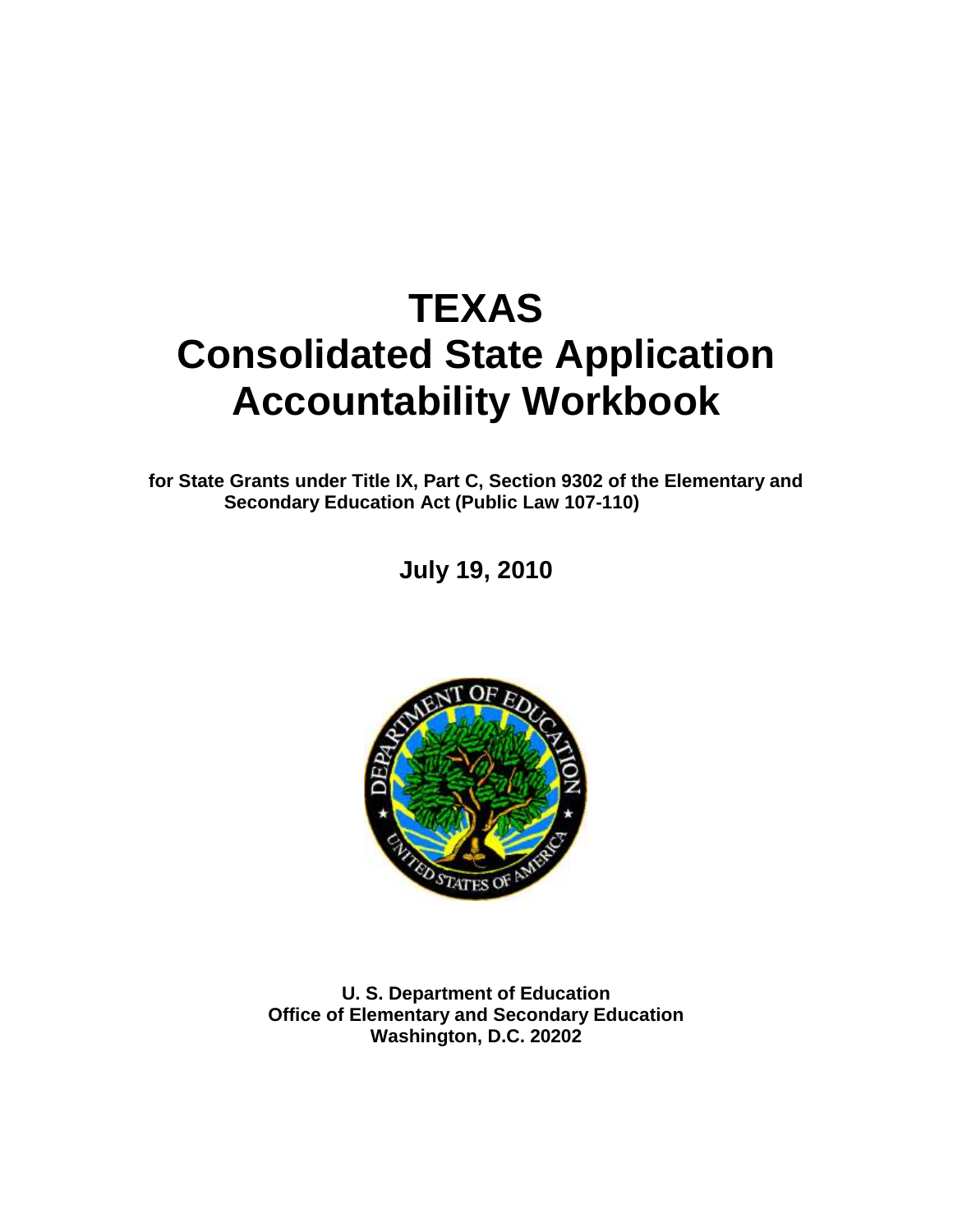# *This page intentionally left blank.*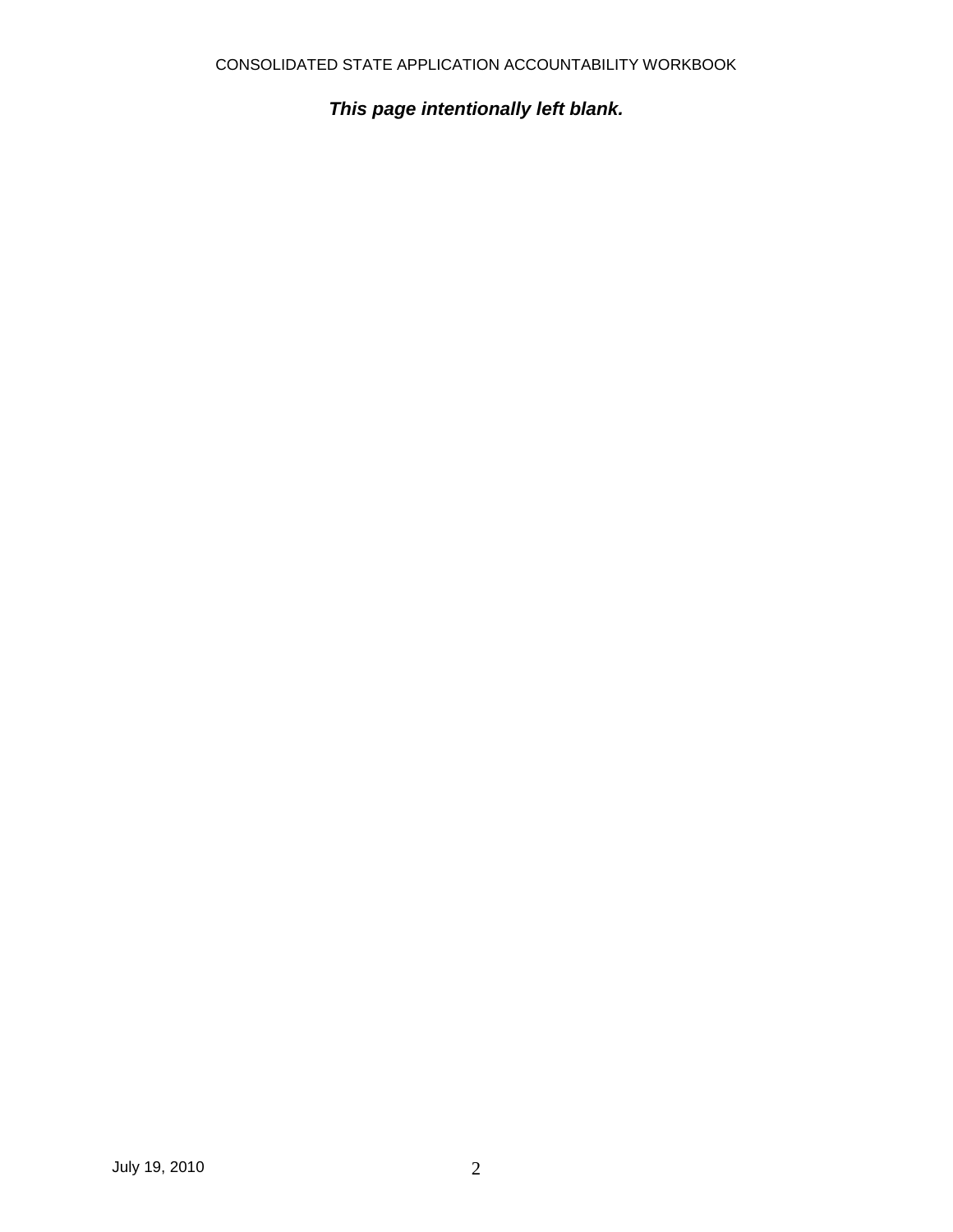# **PART I: Summary of Required Elements for State Accountability Systems**

# **Instructions**

The following chart is an overview of States' implementation of the critical elements required for approval of their State accountability systems. States must provide detailed implementation information for each of these elements in Part II of this Consolidated State Application Accountability Workbook.

For each of the elements listed in the following chart, States should indicate the current implementation status in their State using the following legend:

- **F:** State has a final policy, approved by all the required entities in the State (e.g., State Board of Education, State Legislature), for implementing this element in its accountability system.
- **P:** State has a proposed policy for implementing this element in its accountability system, but must still receive approval by required entities in the State (e.g., State Board of Education, State Legislature).
- **W:** State is still working on formulating a policy to implement this element in its accountability system.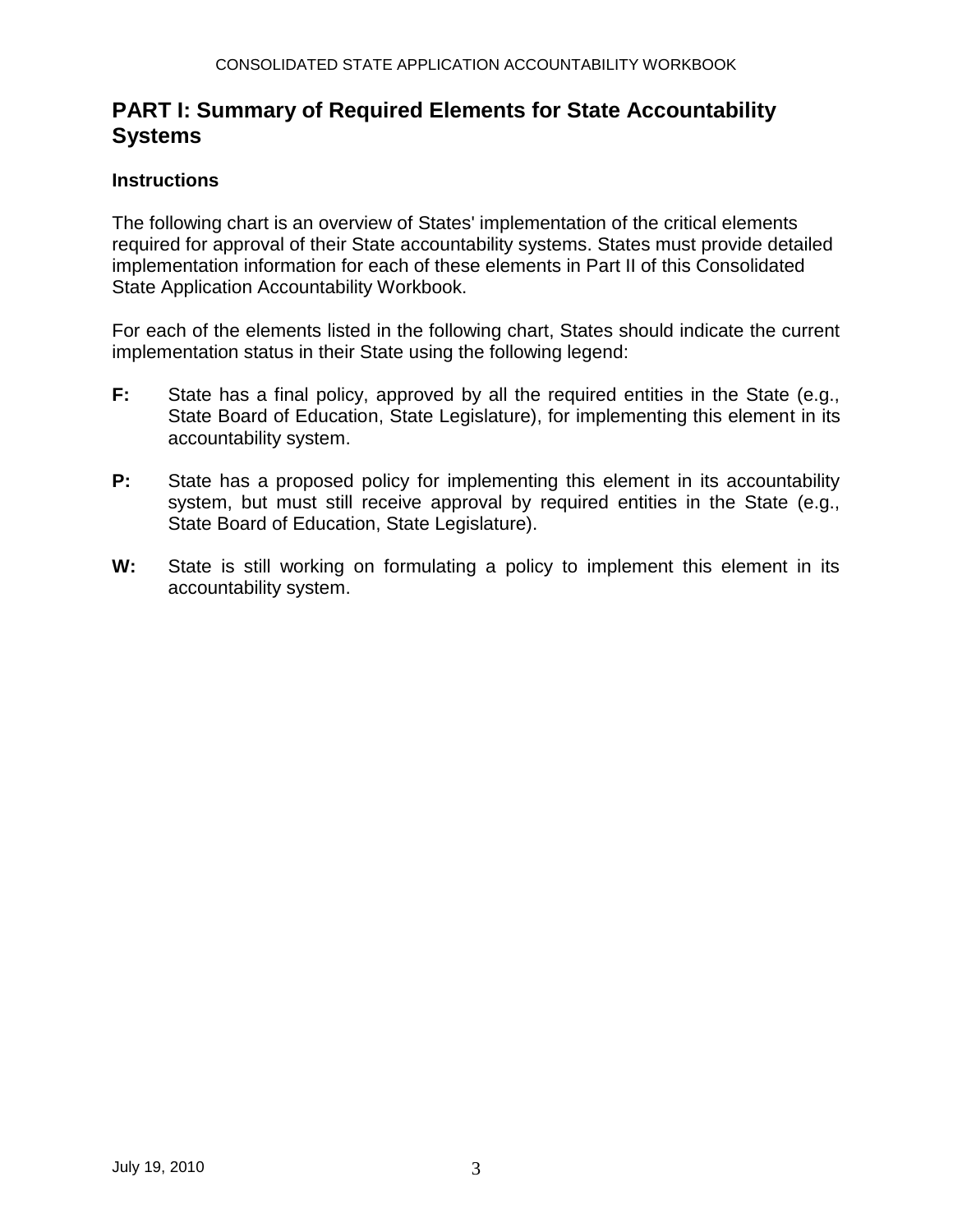#### CONSOLIDATED STATE APPLICATION ACCOUNTABILITY WORKBOOK

#### **Summary of Implementation Status for Required Elements of State Accountability Systems**

|   | <b>Status</b><br><b>State Accountability System Element</b> |                                                                                                                                          |  |  |  |  |
|---|-------------------------------------------------------------|------------------------------------------------------------------------------------------------------------------------------------------|--|--|--|--|
|   | <b>Principle 1: All Schools</b>                             |                                                                                                                                          |  |  |  |  |
| F | 1.1                                                         | Accountability system includes all schools and districts in the state.                                                                   |  |  |  |  |
| F | 1.2                                                         | Accountability system holds all schools to the same criteria.                                                                            |  |  |  |  |
| F | 1.3                                                         | Accountability system incorporates the academic achievement standards.                                                                   |  |  |  |  |
| F | 1.4                                                         | Accountability system provides information in a timely manner.                                                                           |  |  |  |  |
| F | 1.5                                                         | Accountability system includes report cards.                                                                                             |  |  |  |  |
| F | 1.6                                                         | Accountability system includes rewards and sanctions.                                                                                    |  |  |  |  |
|   |                                                             | <b>Principle 2: All Students</b>                                                                                                         |  |  |  |  |
| F | 2.1                                                         | The accountability system includes all students                                                                                          |  |  |  |  |
| F | 2.2                                                         | The accountability system has a consistent definition of full academic year.                                                             |  |  |  |  |
| F | 2.3                                                         | The accountability system properly includes mobile students.                                                                             |  |  |  |  |
|   |                                                             | <b>Principle 3: Method of AYP Determinations</b>                                                                                         |  |  |  |  |
| F | 3.1                                                         | Accountability system expects all student subgroups, public schools, and LEAs to reach<br>proficiency by 2013-14.                        |  |  |  |  |
| F | 3.2                                                         | Accountability system has a method for determining whether student subgroups, public<br>schools, and LEAs made adequate yearly progress. |  |  |  |  |
| F | 3.2a                                                        | Accountability system establishes a starting point.                                                                                      |  |  |  |  |
| F | 3.2 <sub>b</sub>                                            | Accountability system establishes statewide annual measurable objectives.                                                                |  |  |  |  |
| F | 3.2 <sub>c</sub>                                            | Accountability system establishes intermediate goals.                                                                                    |  |  |  |  |
|   |                                                             | <b>Principle 4: Annual Decisions</b>                                                                                                     |  |  |  |  |
| F | 4.1                                                         | The accountability system determines annually the progress of schools and districts.                                                     |  |  |  |  |

#### **STATUS Legend:**

**F** – Final state policy **P** – Proposed policy, awaiting State approval **W** – Working to formulate policy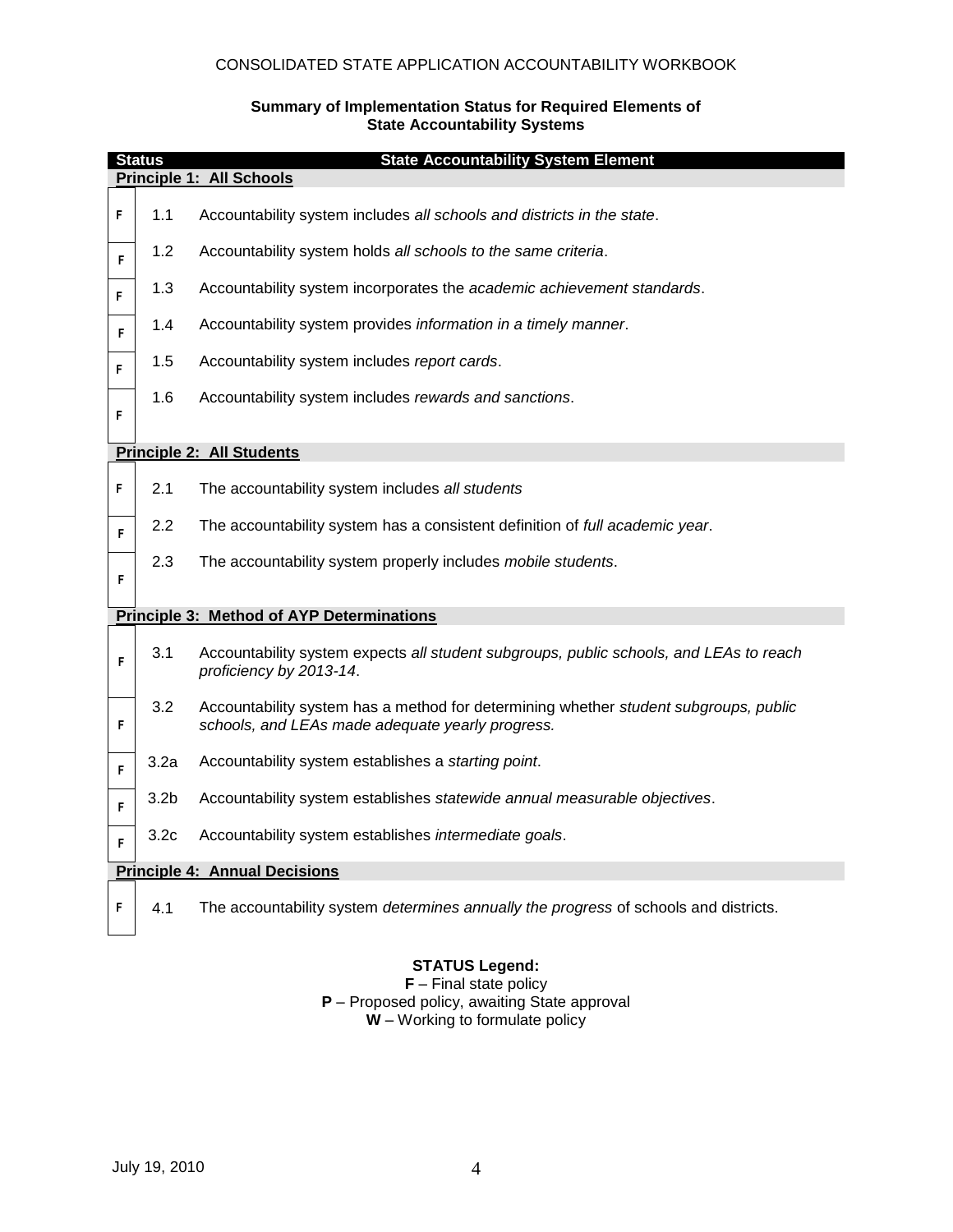#### CONSOLIDATED STATE APPLICATION ACCOUNTABILITY WORKBOOK

|    |      | <b>Principle 5: Subgroup Accountability</b>                                                                                                                                                                                            |
|----|------|----------------------------------------------------------------------------------------------------------------------------------------------------------------------------------------------------------------------------------------|
| F. | 5.1  | The accountability system includes all the required student subgroups.                                                                                                                                                                 |
| F  | 5.2  | The accountability system holds schools and LEAs accountable for the progress of student<br>subgroups.                                                                                                                                 |
| F. | 5.3  | The accountability system includes students with disabilities.                                                                                                                                                                         |
| F  | 5.4  | The accountability system includes limited English proficient students.                                                                                                                                                                |
| F  | 5.5  | The State has determined the minimum number of students sufficient to yield statistically<br>reliable information for each purpose for which disaggregated data are used.                                                              |
| F  | 5.6  | The State has strategies to protect the privacy of individual students in reporting<br>achievement results and in determining whether schools and LEAs are making adequate<br>yearly progress on the basis of disaggregated subgroups. |
|    |      | Principle 6: Based on Academic Assessments                                                                                                                                                                                             |
| F  | 6.1  | Accountability system is based primarily on academic assessments.                                                                                                                                                                      |
|    |      | <b>Principle 7: Additional Indicators</b>                                                                                                                                                                                              |
| F. | 7.1  | Accountability system includes graduation rate for high schools.                                                                                                                                                                       |
| F  | 7.2  | Accountability system includes an additional academic indicator for elementary and middle<br>schools.                                                                                                                                  |
| F  | 7.3  | Additional indicators are valid and reliable.                                                                                                                                                                                          |
|    |      | <b>Principle 8: Separate Decisions for Reading/Language Arts and Mathematics</b>                                                                                                                                                       |
| F  | 8.1  | Accountability system holds students, schools and districts separately accountable for<br>reading/language arts and mathematics.                                                                                                       |
|    |      | <b>Principle 9: System Validity and Reliability</b>                                                                                                                                                                                    |
| F  | 9.1  | Accountability system produces reliable decisions.                                                                                                                                                                                     |
| F  | 9.2  | Accountability system produces valid decisions.                                                                                                                                                                                        |
| F  | 9.3  | State has a plan for addressing changes in assessment and student population.                                                                                                                                                          |
|    |      | <b>Principle 10: Participation Rate</b>                                                                                                                                                                                                |
| F  | 10.1 | Accountability system has a means for calculating the rate of participation in the statewide<br>assessment.                                                                                                                            |
|    | 10.2 | Accountability system has a means for applying the 95% assessment criteria to student<br>subgroups and small schools.                                                                                                                  |
| F  |      |                                                                                                                                                                                                                                        |

#### **STATUS Legend:**

F – Final policy P – Proposed Policy, awaiting State approval W– Working to formulate policy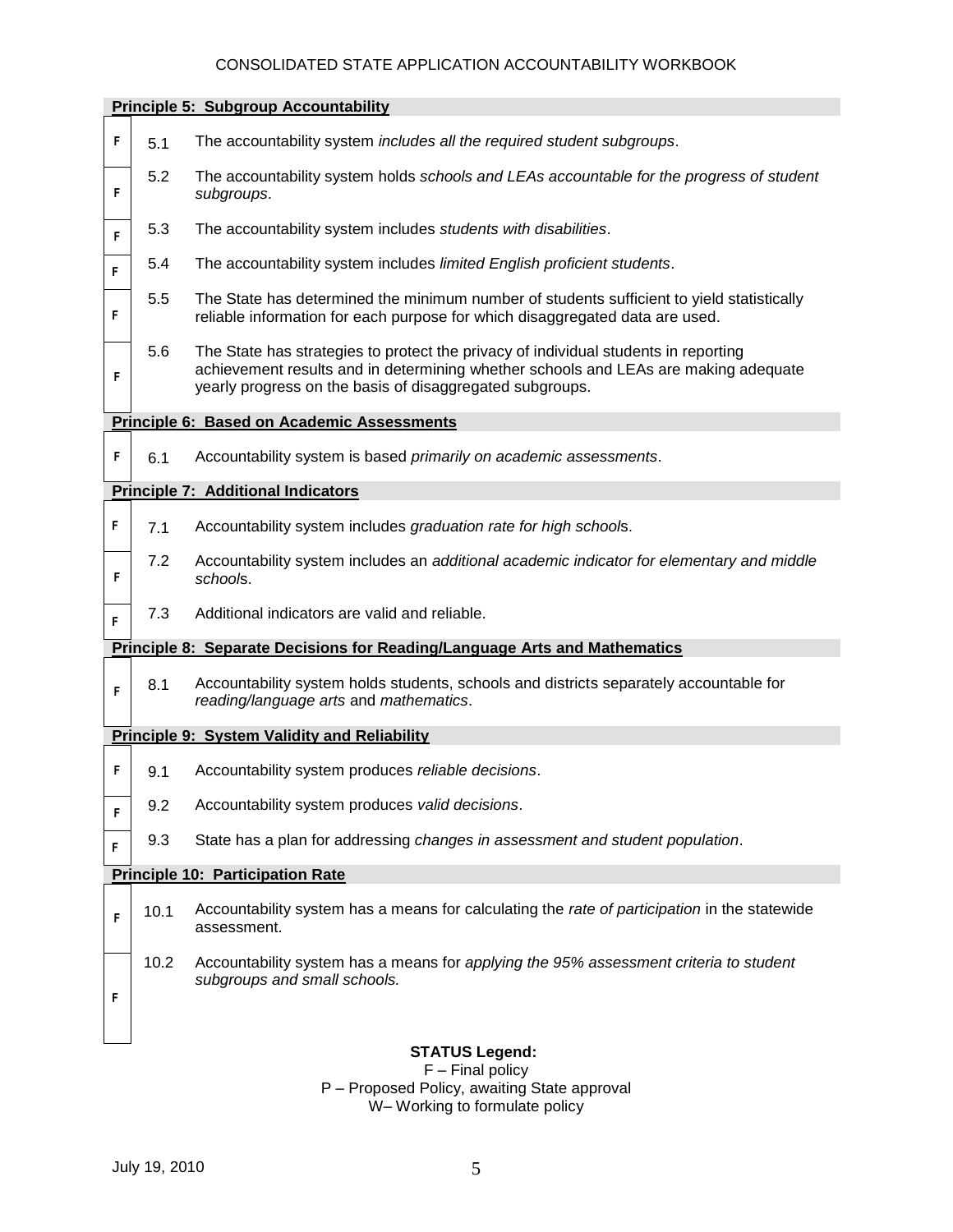# **PART II: State Response and Activities for Meeting State Accountability System Requirements**

# **Instructions**

In Part II of this Workbook, States are to provide detailed information for each of the critical elements required for State accountability systems. States should answer the questions asked about each of the critical elements in the State's accountability system. States that do not have final approval for any of these elements or that have not finalized a decision on these elements by January 31, 2003, should, when completing this section of the Workbook, indicate the status of each element that is not yet official State policy and provide the anticipated date by which the proposed policy will become effective. In each of these cases, States must include a timeline of steps to complete to ensure that such elements are in place by May 1, 2003, and implemented during the 2002-2003 school year. By no later than May 1, 2003, States must submit to the Department final information for all sections of the Consolidated State Application Accountability Workbook.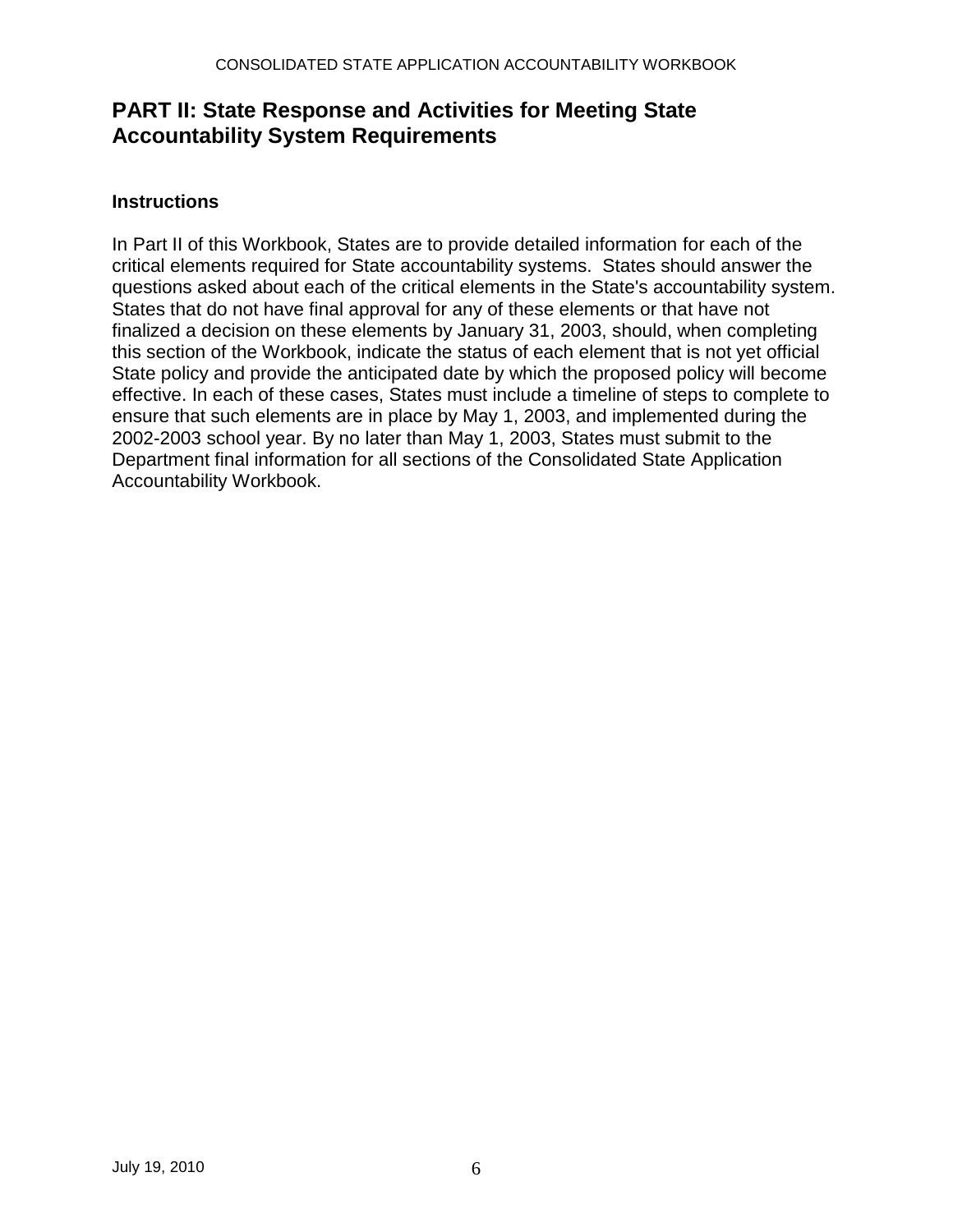| <b>CRITICAL ELEMENT</b>                                                                                        | <b>EXAMPLES FOR</b><br><b>MEETING STATUTORY</b><br><b>REQUIREMENTS</b>                                                                                                                                                                                                                                                                                                                                                                                                                                                                                                                                                                                                                           | <b>EXAMPLES OF</b><br><b>NOT MEETING</b><br><b>REQUIREMENTS</b>                                                                                                                                                               |
|----------------------------------------------------------------------------------------------------------------|--------------------------------------------------------------------------------------------------------------------------------------------------------------------------------------------------------------------------------------------------------------------------------------------------------------------------------------------------------------------------------------------------------------------------------------------------------------------------------------------------------------------------------------------------------------------------------------------------------------------------------------------------------------------------------------------------|-------------------------------------------------------------------------------------------------------------------------------------------------------------------------------------------------------------------------------|
| 1.1 How does the State<br><b>Accountability System</b><br>include every public school<br>and LEA in the State? | Every public school and LEA is<br>required to make adequate yearly<br>progress and is included in the<br>State Accountability System.<br>State has a definition of "public<br>school" and "LEA" for AYP<br>accountability purposes.<br>• The State Accountability<br>System produces AYP<br>decisions for all public<br>schools, including public<br>schools with variant grade<br>configurations (e.g., K-12),<br>public schools that serve<br>special populations (e.g.,<br>alternative public schools,<br>juvenile institutions, state<br>public schools for the blind)<br>and public charter schools. It<br>also holds accountable<br>public schools with no<br>grades assessed (e.g., K-2). | A public school or LEA is not<br>required to make adequate<br>yearly progress and is not<br>included in the State<br>Accountability System.<br>State policy systematically<br>excludes certain public schools<br>and/or LEAs. |

## **PRINCIPLE 1. A single statewide Accountability System applied to all public schools and LEAs.**

# **STATE RESPONSE AND STATE ACTIVITIES FOR MEETING REQUIREMENTS**

# **LEAs**

Texas public school districts are classified according to governance structure and their ability to raise local revenue.

- Regular Foundation School Program (FSP) districts. These are districts created under general statutory authority that are eligible for state funding assistance under the FSP. These districts may also tax property within their geographic boundaries. Regular FSP districts will be evaluated for Adequate Yearly Progress (AYP).
- Special statutory districts. These are districts created by special legislative act but not administered by a state government agency. These districts have no taxable property and are almost wholly supported with state and federal money. These include the public schools associated with military bases in the San Antonio area. Special statutory districts will be evaluated for AYP.
- State-administered districts. These are districts, created by a legislative act, that are both funded and administered by a state government agency. There are two state-administered districts in Texas: the Texas School for the Blind and Visually Impaired (TSBVI) and the Texas School for the Deaf (TSD). As provided by statute, TSBVI and TSD are each evaluated and held accountable for student performance on an annual basis. The specific indicators and performance objectives used to determine the accreditation status of TSBVI and TSD are established pursuant memoranda of understanding between the Texas Education Agency and TSBVI and TSD, respectively. Each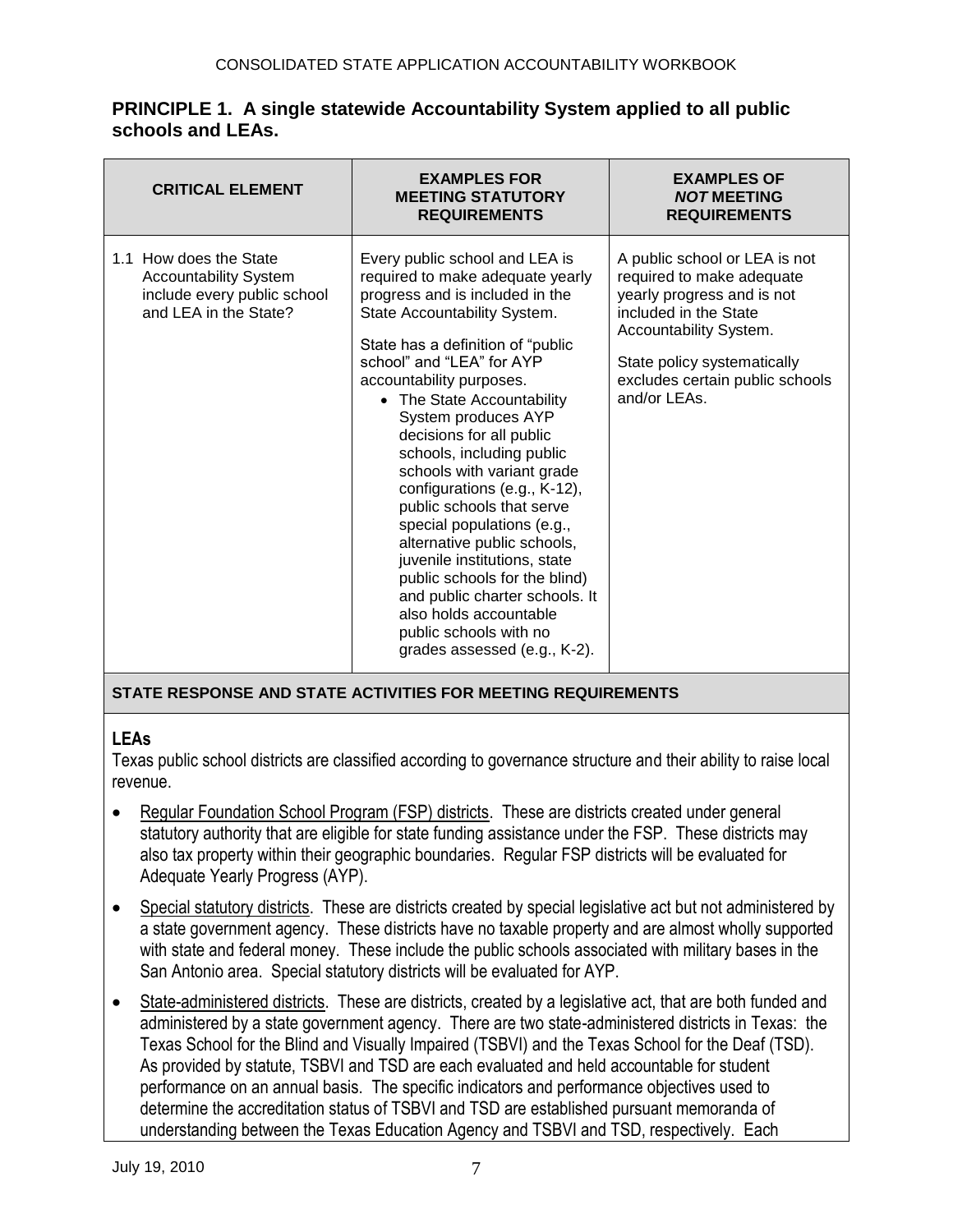memorandum of understanding has been adopted by rule.

By state statute, schools within the state's prison systems are not included as part of the public schools of the State of Texas. These include schools operated by the Texas Youth Commission (TYC) and schools operated by Windham School District (the entity that is statutorily authorized to establish and operate schools at the various facilities of the Texas Department of Criminal Justice). Schools operated by TYC or the Windham School District are, by statute, exempt from the state's accountability system for student performance.

Also by state statute, the performance of students served in certain campuses cannot be used in evaluating the district where the campus is located. Statute requires that performance data reported on any campuses designated as TYC or Texas Juvenile Probation Commission (TJPC) campuses are not included in the district results for the district where the campus is located. In addition, Residential Facilities serving secondary grades in alternative settings are not evaluated on graduation rate as the additional indicator.

# **Campuses**

All campuses and open-enrollment charter schools that report enrollment in the fall will be evaluated for AYP, with the following exceptions.

- New campuses. New campuses and open-enrollment charter schools are not evaluated for AYP the first year they report fall enrollment.
- Campuses that close mid-year. Campuses that close before the Texas Assessment of Knowledge and Skills (TAKS) testing date in the spring are not evaluated for accountability purposes. Performance of students on these campuses is included in the district AYP evaluation. Campuses that close after the end of the school year are evaluated for AYP for that school year.
- JJAEP and DAEP campuses. State statute and statutory intent prohibit the attribution of student performance results to Juvenile Justice Alternative Education Programs (JJAEPs) and Disciplinary Alternative Education Programs (DAEPs). Attendance and performance data for students served in JJAEPs and DAEPs will be attributed back to the sending district for public school accountability purposes.

# **Alignment of AYP and the Texas State Accountability System**

The state accountability system, mandated by the Texas legislature, and the AYP procedures, mandated by the U.S. Department of Education, will be aligned in a number of ways:

- 1 *Release Dates.* The release dates for state accountability ratings and AYP status will be aligned to the extent possible.
- 2 *Appeals Process.* The appeals processes for state ratings and AYP status will be aligned to the extent possible.
- 3 *Labels.* The labels for AYP status will include the state accountability ratings. Labels will also show the reasons AYP was *not* met. These labels will appear for both Title I and non-Title I campuses and districts. A complete list of every possible combination of both the state rating and AYP status will be available in the annual AYP publication provided to all school districts.

# **Links to Supporting Evidence:**

AYP Status Labels [http://ritter.tea.state.tx.us/ayp](http://ritter.tea.state.tx.us/ayp/index.html) ; TEC §39.072(d) and §39.073 <http://www.statutes.legis.state.tx.us/?link=ED>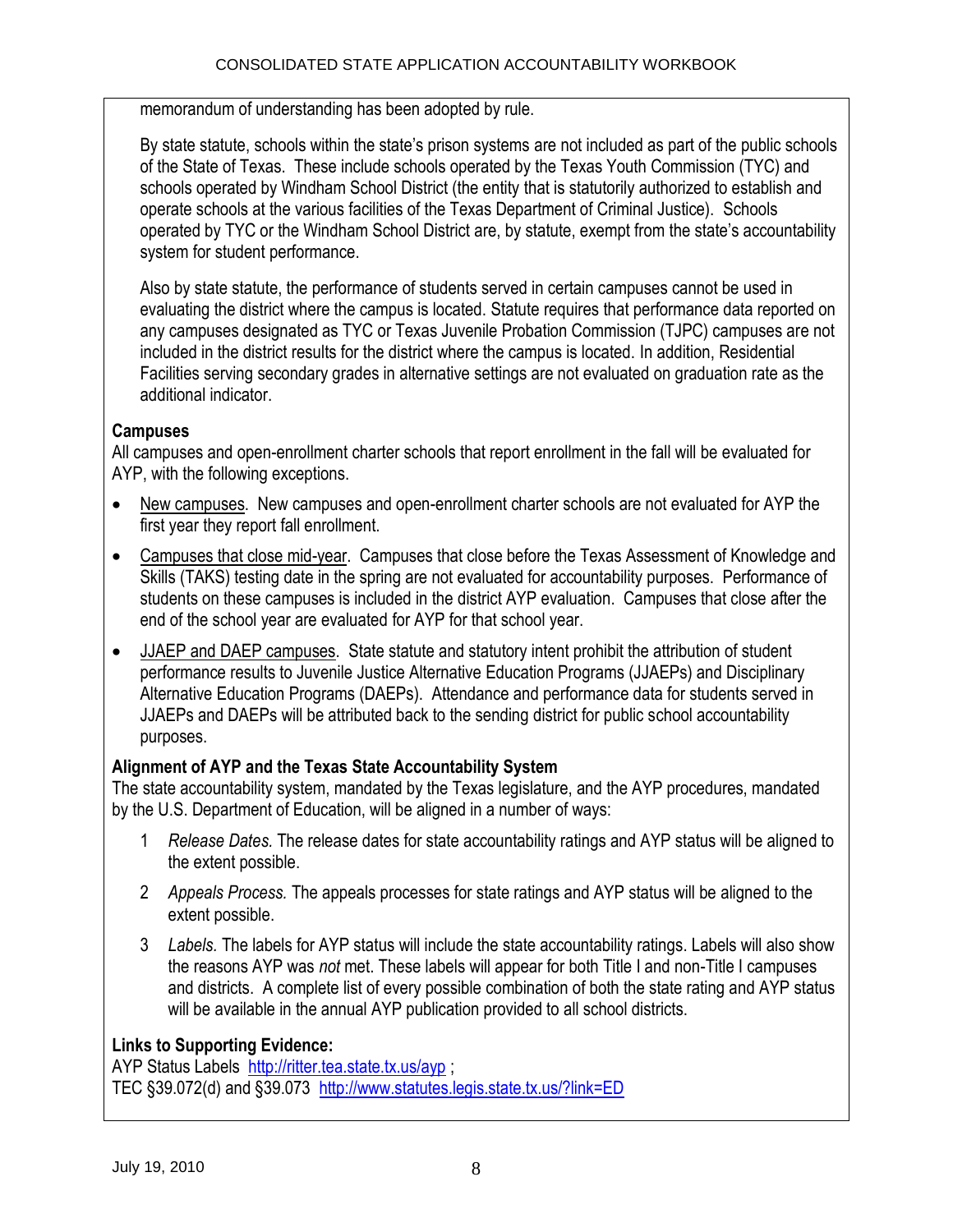| <b>CRITICAL ELEMENT</b>                                                                                      | <b>EXAMPLES FOR</b><br><b>MEETING STATUTORY</b><br><b>REQUIREMENTS</b>                                                                                                                                                            | <b>EXAMPLES OF</b><br><b>NOT MEETING</b><br><b>REQUIREMENTS</b>                                                                      |
|--------------------------------------------------------------------------------------------------------------|-----------------------------------------------------------------------------------------------------------------------------------------------------------------------------------------------------------------------------------|--------------------------------------------------------------------------------------------------------------------------------------|
| 1.2 How are all public schools<br>and LEAs held to the same<br>criteria when making an AYP<br>determination? | All public schools and LEAs are<br>systematically judged on the<br>basis of the same criteria when<br>making an AYP determination.<br>If applicable, the AYP definition is<br>integrated into the State<br>Accountability System. | Some public schools and LEAs<br>are systematically judged on the<br>basis of alternate criteria when<br>making an AYP determination. |

#### **Assessment Measure**

To meet AYP, for all districts and campuses, all students and each student group (African American, Hispanic, white, economically disadvantaged, special education, and limited English proficient) meeting minimum size requirements must meet (1) either the performance standard for percent proficient or performance gains criteria, and (2) the standard for participation in the assessment program.

- *Results evaluated*. Test results evaluated for calculation of AYP include reading/language arts and mathematics performance on the following assessments.
	- o Texas Assessment of Knowledge and Skills (TAKS) English and Spanish versions.
	- o Texas Assessment of Knowledge and Skills (Accommodated) English and Spanish versions for students served by special education who meet the eligibility requirements for certain specific accommodations.
	- o Texas Assessment of Knowledge and Skills Modified (TAKS-M), an alternate assessment based on modified academic achievement standards designed for students receiving special education services who have a disability that significantly affects academic progress in the grade-level curriculum and precludes the achievement of grade-level proficiency within a school year. Proficient results from the TAKS-M assessments will be subject to the 2% federal cap limit on proficient scores in accordance with the USDE final regulations.
	- $\circ$  Linguistically accommodated testing (LAT) for recent immigrant English language learners, administered for the TAKS, TAKS (Accommodated), and TAKS–M assessments.
	- o Texas Assessment of Knowledge and Skills-Alternate (TAKS-Alt), the assessment for students receiving special education services who have the most significant cognitive disabilities and are unable to participate in the other statewide assessments even with substantial accommodations and/or modifications. Proficient results from the TAKS-Alt assessments will be subject to the 1% federal cap limit on proficient scores in accordance with the USDE final regulations.
	- o Texas English Language Proficiency Assessment System (TELPAS) Reading that measures growth in the state reading standards in a manner that takes second language learning into account.

As allowed by federal regulation, the results of limited English proficient (LEP) students, or English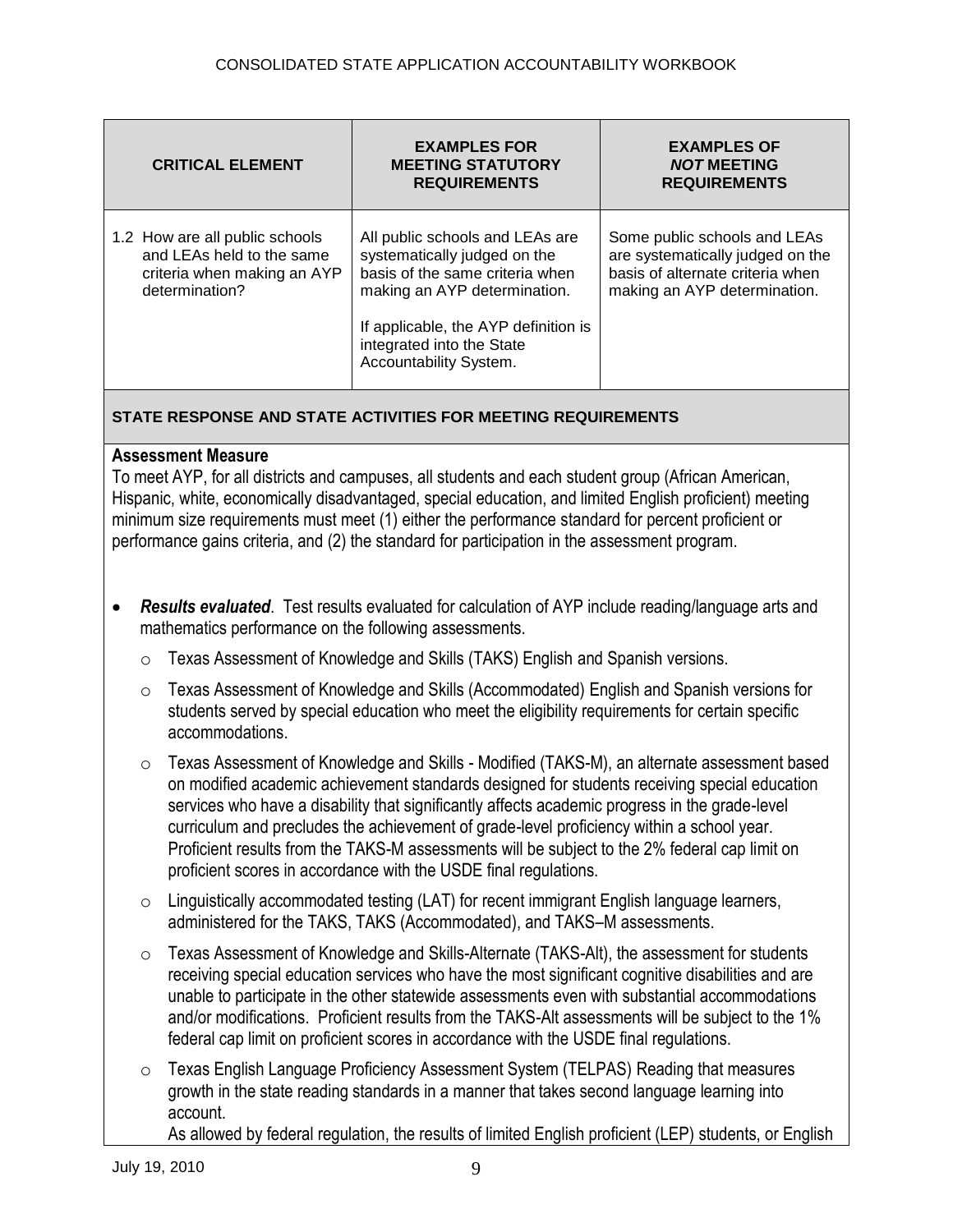language learners (ELLs), taking TELPAS Reading and no other reading/English language arts assessment who are enrolled in their first school year in a United States school are included in participation rates, but their scores are not used for AYP performance calculations.

As required by federal regulation, LEP students in their second or third school year of enrollment in U.S. schools taking TELPAS Reading who do not participate in another state assessment in reading/English language arts do not count as participants toward the 95% participation requirement and therefore their scores are not used for AYP performance calculations.

# *Mobility subset*.

- $\circ$  Districts. Results for students enrolled in the district on the fall enrollment snapshot date will be considered in district AYP evaluations.
- $\circ$  Campuses. Results for students enrolled on the campus on the fall enrollment snapshot date will be considered in the campus AYP evaluation.

**Performance standard for percent proficient.** For all students and each student group, AYP requirements are met if the percent proficient, based on all available assessment results, for grades 3-8 and 10 summed across grades by subject for reading/language arts and mathematics, meets or exceeds the AYP targets.

|                                         | <b>AYP Targets</b>           |                              |                              |                   |                   |                   |                   |                   |                   |
|-----------------------------------------|------------------------------|------------------------------|------------------------------|-------------------|-------------------|-------------------|-------------------|-------------------|-------------------|
|                                         | Target<br>2002-03<br>2003-04 | Target<br>2004-05<br>2005-06 | Target<br>2006-07<br>2007-08 | Target<br>2008-09 | Target<br>2009-10 | Target<br>2010-11 | Target<br>2011-12 | Target<br>2012-13 | Target<br>2013-14 |
| <b>Reading/English</b><br>Language Arts | 47%                          | 53%                          | 60%                          | 67%               | 73%               | 80%               | 87%               | 93%               | 100%              |
| <b>Mathematics</b>                      | 33%                          | 42%                          | 50%                          | 58%               | 67%               | 75%               | 83%               | 92%               | 100%              |

**Performance gains.** For all students and each student group that fails to meet the performance standard on the assessment measure, AYP performance requirements are met if there is (1) a 10-percent decrease from the prior year in percentage of students failing to perform at the proficient level on the assessment measure and (2) either (a) meeting the performance standard on the additional other performance measure or (b) improvement on the other performance measure.

**Participation.** In addition to meeting the performance requirement on the assessment measures, for all districts and campuses, all students and each student group (African American, Hispanic, white, economically disadvantaged, special education, and limited English proficient) meeting minimum size requirements must meet a participation standard. The AYP requirements are met if the percent tested for grades 3-8 and 10 summed across grades by subject for reading/language arts and mathematics, is at least 95 percent. Participation rates averaged across the current and one or two previous years can be used to meet the 95 percent standard.

# **Other Performance Measure**

In addition to meeting the performance and participation requirements on the assessment measure, all districts and campuses must meet a performance standard for all students on one additional measure.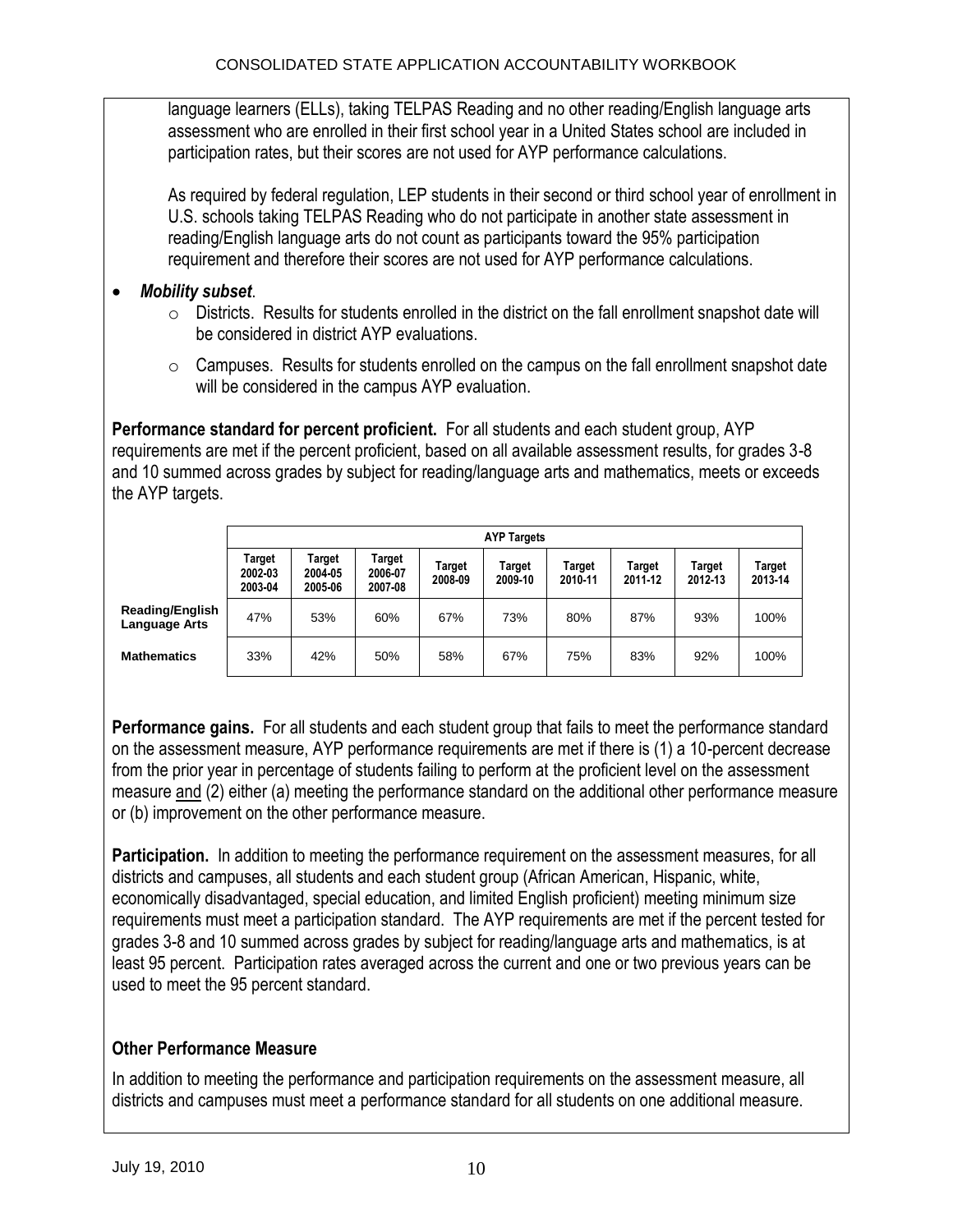- **High school graduation rate.** The high school graduation rate is the other performance measure for all high school campuses and districts.
	- o *Measures evaluated and calculation.* The high school graduation rate is the *graduates* component of the longitudinal completion/student status rate.
		- 4-year adjusted cohort graduation rate percent of students in the cohort classified as graduates at the end of four years. Due to the timing of the availability of data, the completion/student status rate is a prior year measure. For example, the graduation rate evaluated as part of the 2009-10 AYP calculation is the graduation rate for the class of 2009.
		- 5-year adjusted cohort graduation rate percent of students in the cohort classified as graduates at the end of five years. The 5-year graduation rate lags one year behind the 4-year graduation rate so that the status of students can be tracked for one additional year. For example, the 5-year graduation rate evaluated as part of the 2009-10 AYP calculation is the graduation rate for the class of 2008.
	- o *Goal.* 90.0 percent of students in the cohort classified as graduates.
	- o *Interim targets.* 2009-10 AYP: 75.0 percent of students in the cohort classified as graduates on the 4-year graduation rate or 80.0 percent of students in the cohort classified as graduates on the 5-year graduation rate.
	- o *Performance gains.* For districts and campuses that fail to meet the performance standards on the 4-year graduation rate and 5-year graduation rate, the AYP performance requirements on the graduation rate are met if there is a 10.0 percent decrease in the difference between the prior year 4-year graduation rate and the 90.0 percent goal, or an increase of 1.0 percentage point on the 4 year graduation rate.
- **Attendance rate.** The attendance rate is the other performance measure for elementary and middle school campuses and districts.
	- o *Measure evaluated and calculation.* The attendance rate is based on attendance of all students in grades 1 and above for the entire school year. Due to the timing of the availability of data, the attendance rate is a prior-year measure. For example, the attendance rate evaluated as part of the 2009-10 AYP calculation is the 2008-09 attendance rate.
	- o *Standards.* 90 percent average attendance rate.
	- o *Performance Gains.* For districts and campuses that fail to meet the performance standard on the attendance rate, the AYP performance requirements on the attendance rate are met if there is improvement on the attendance rate at the all-students level.

# **Small Districts and Campuses**

# **Assessment Measure.**

For districts and campuses with fewer than 50 total students in the grades tested (summed across grades 3-8 and 10) for either reading/language arts or mathematics, or no students in the grades tested, one or a combination of the following methods will be used for AYP evaluations.

- $\circ$  Use the pairing relationships established for the state accountability system for campuses with no students in grades tested.
- o Evaluate districts and campuses on test results for fewer than 50 students.
- o Aggregate two or more years of assessment results.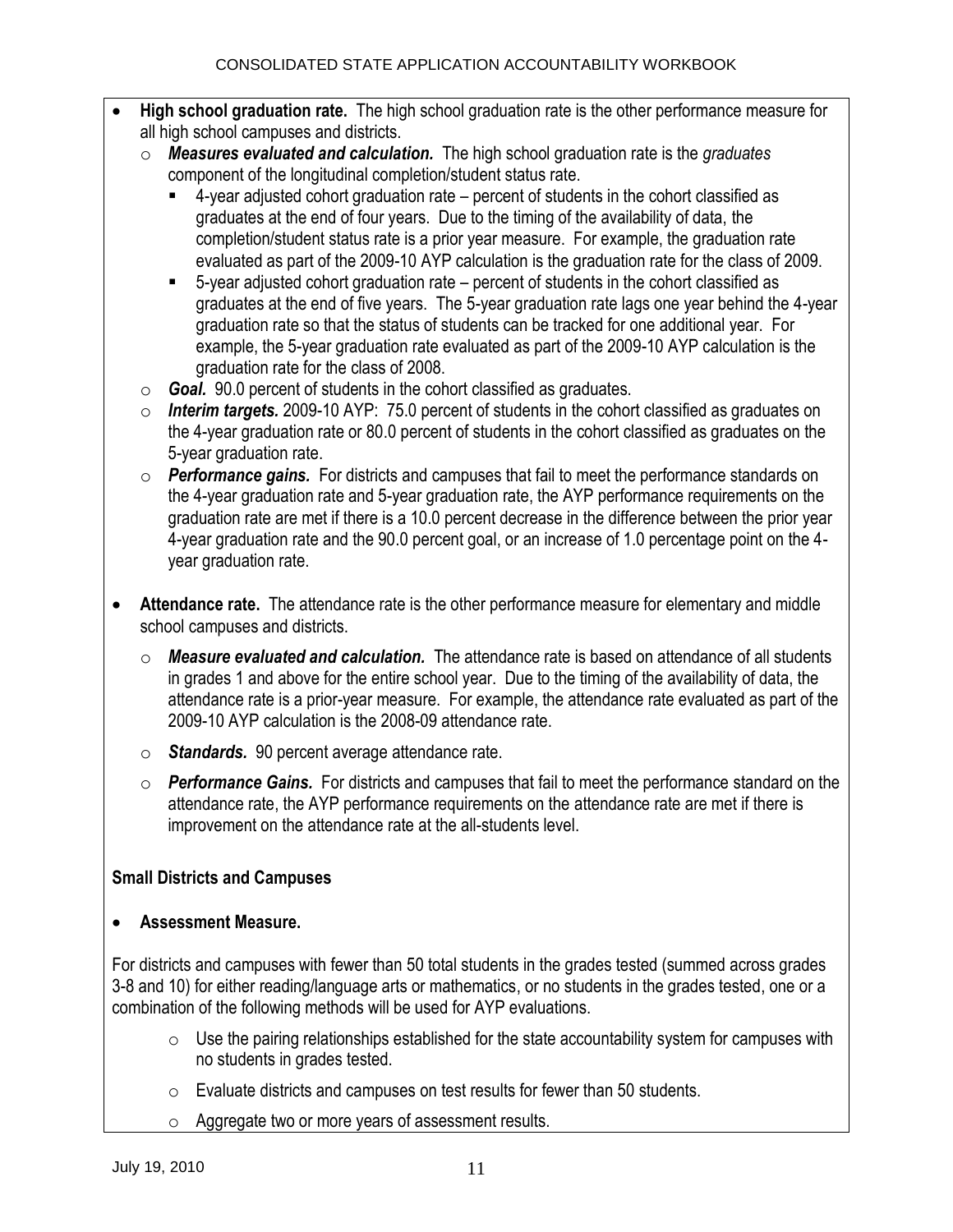- $\circ$  Assign the district AYP status to schools with too few students to evaluate.
- **Participation.** Districts and campuses with fewer than 40 total students enrolled in the grades tested (summed across grades 3-8 and 10) on the test date will not be required to meet the test participation standard. The AYP determination for these districts and campuses will be based on performance on the assessment measure and the other performance measure.

**Other performance measure.** Districts and campuses that do not meet the minimum size criteria for all students on the other performance measure will not be required to meet the performance standard or performance gains on the other performance measure. The AYP determination for these districts and campuses will be based on performance on the assessment measure and the participation requirement.

# **Links to Supporting Evidence:**

State law and administrative rules governing the assessment and accountability system, along with additional administrative materials, are found on the agency web site located at<http://www.tea.state.tx.us/> (TEA);

[http://www.tea.state.tx.us/index3.aspx?id=3534&menu\\_id=793](http://www.tea.state.tx.us/index3.aspx?id=3534&menu_id=793) (Student Assessment);

and<http://ritter.tea.state.tx.us/perfreport/account> (Accountability).

Specific information related to students receiving special education services is found at [http://ritter.tea.state.tx.us/special.ed.](http://ritter.tea.state.tx.us/special.ed)

The link to the Texas Education Code (TEC), Chapter 39, governing assessment and accountability is <http://www.statutes.legis.state.tx.us/?link=ED>.

Supporting evidence also includes information on the assessment of LEP or ELL students found a[thttp://www.tea.state.tx.us/index3.aspx?id=3300&menu\\_id=793](http://www.tea.state.tx.us/index3.aspx?id=3300&menu_id=793) ; information related to TELPAS Reading found at [http://ritter.tea.state.tx.us/student.assessment/admin/rpte/TP08\\_InfoBook.pdf](http://ritter.tea.state.tx.us/student.assessment/admin/rpte/TP08_InfoBook.pdf) information pertaining to TAKS (Accommodated) found at [http://ritter.tea.state.tx.us/student.assessment/resources/ard/2008\\_2009\\_ARD\\_Manual.pdf;](http://ritter.tea.state.tx.us/student.assessment/resources/ard/2008_2009_ARD_Manual.pdf) information related to TAKS-M found at [http://www.tea.state.tx.us/index3.aspx?id=3636&menu\\_id=793](http://www.tea.state.tx.us/index3.aspx?id=3636&menu_id=793)

, and information related to TAKS-Alt found at [http://www.tea.state.tx.us/index3.aspx?id=3638&menu\\_id=793](http://www.tea.state.tx.us/index3.aspx?id=3638&menu_id=793)

Final federal Title I regulations on the inclusion of limited English proficient (LEP) students in AYP (34 CFR §200.20), posted to the Federal Register on September 13, 2006, [http://www.ed.gov/legislation/FedRegister/finrule/2006-3/091306a.html.](http://www.ed.gov/legislation/FedRegister/finrule/2006-3/091306a.html)

June 23, 2009 USDE standards and assessments approval letter is found at <http://ritter.tea.state.tx.us/ayp/usde062309.pdf>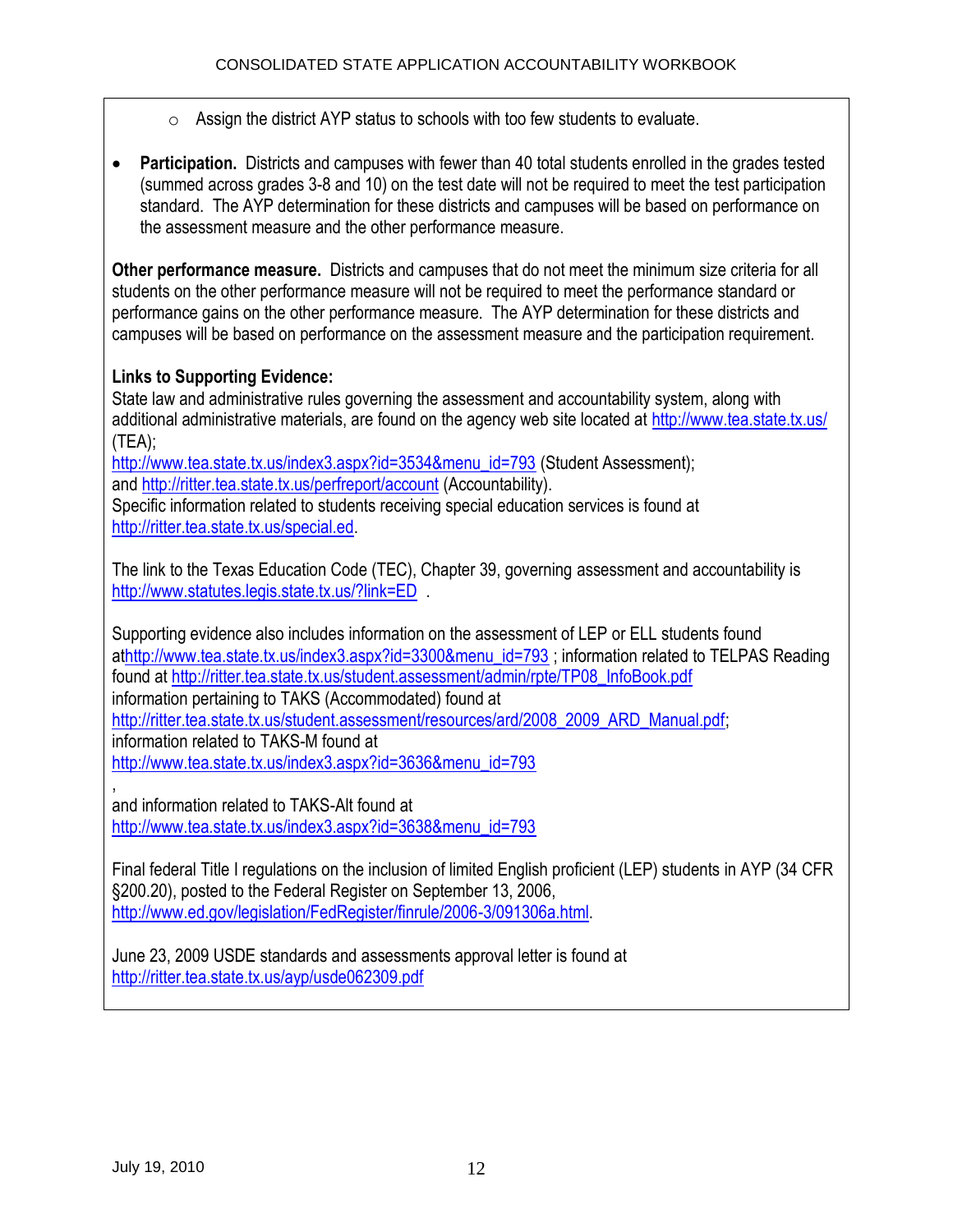| <b>CRITICAL ELEMENT</b>                                                                                                                                                      | <b>EXAMPLES FOR</b><br><b>MEETING STATUTORY</b><br><b>REQUIREMENTS</b>                                                                                                                                                                                                                                                                                                                                                                                                          | <b>EXAMPLES OF</b><br><b>NOT MEETING</b><br><b>REQUIREMENTS</b> |
|------------------------------------------------------------------------------------------------------------------------------------------------------------------------------|---------------------------------------------------------------------------------------------------------------------------------------------------------------------------------------------------------------------------------------------------------------------------------------------------------------------------------------------------------------------------------------------------------------------------------------------------------------------------------|-----------------------------------------------------------------|
| 1.3 Does the State have, at a<br>minimum, a definition of<br>basic, proficient and<br>advanced student<br>achievement levels in<br>reading/language arts and<br>mathematics? | State has defined three levels of<br>student achievement: basic,<br>proficient and advanced. <sup>1</sup><br>Student achievement levels of<br>proficient and advanced<br>determine how well students are<br>mastering the materials in the<br>State's academic content<br>standards; and the basic level of<br>achievement provides complete<br>information about the progress of<br>lower-achieving students toward<br>mastering the <i>proficient</i> and<br>advanced levels. | Standards do not meet the<br>legislated requirements.           |

The state has defined three levels of student achievement on the Texas Assessment of Knowledge and Skills (TAKS) which includes TAKS (Accommodated), TAKS-Modified and TAKS-Alternate: "Did Not Meet the Standard" (basic); "Met the Standard" (proficient); and "Commended Performance" (advanced). TAKS-Alternate and TAKS-Modified standards were approved by the U.S. Department of Education (USDE) on June 23, 2009. Combined with previously approved assessments, Texas has a fully approved standards and assessment system under Title I of the ESEA.

State law charges the State Board of Education (SBOE) with the responsibility to establish performance standards for TAKS, first implemented for the 2002-03 school year. Since standard setting is such a critical component of the development of a new test, the SBOE adopted a plan in January 2002 authorizing a series of research and training activities to ensure that the board is fully informed in establishing standards that meet the needs of the State of Texas. These activities included creating broad-based advisory standard-setting panels, each comprised of 15-22 people who are stakeholders, such as teachers, administrators, community and business leaders, parents, and others. These panels, convened for every grade and subject area tested, received thorough training in the standard-setting process, discussed the performance standards in a systematic way, and recommended specific performance standard(s) to the SBOE. In addition, a national Technical Advisory Committee (TAC) was assembled to advise the board on standard-setting issues related to TAKS; this committee was composed of prominent educational testing experts with experience in standard-setting for other major testing programs across the country. The SBOE set standards for student achievement in November 2002. The standards adopted by the SBOE provided for a two-year phase-in of the standards. The transition plan used the standard error of the measurement (SEM) to phase-in over time the standards recommended by TAKS standard-setting committees.

 $\overline{a}$ 

 $1$  System of State achievement standards will be reviewed by the Standards and Assessments Peer Review. The Accountability Peer Review will determine that achievement levels are used in determining AYP.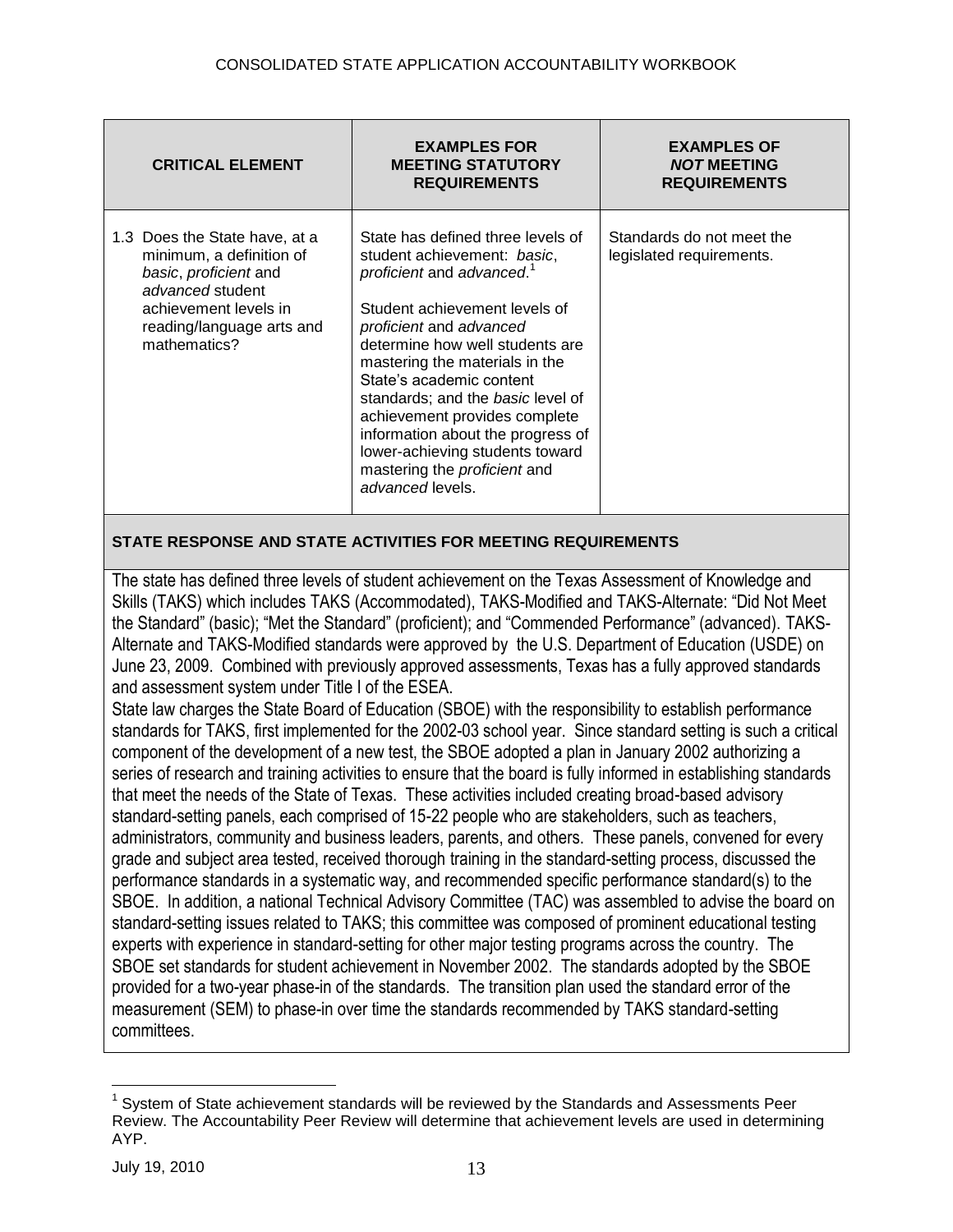2005 – Panels' Recommendations (PR) 2004 – One SEM below PR 2003 – Two SEM below PR

## **Links to Supporting Evidence:**

State law and administrative rules governing the assessment and accountability system, along with additional administrative materials, are found on the agency web site located at [http://www.tea.state.tx.us](http://www.tea.state.tx.us/) (TEA); [http://www.tea.state.tx.us/index3.aspx?id=3534&menu\\_id=793](http://www.tea.state.tx.us/index3.aspx?id=3534&menu_id=793) (Student Assessment); and <http://ritter.tea.state.tx.us/perfreport/account> (Accountability).

The link to the Texas Education Code (TEC), Chapter 39, governing assessment and accountability i[shttp://www.statutes.legis.state.tx.us/?link=ED](http://www.statutes.legis.state.tx.us/?link=ED) .

Information related to the performance standards set by the State Board of Education is found at <http://www.tea.state.tx.us/index4.aspx?id=1156>

June 23, 2009 USDE standards and assessments approval letter is found at <http://ritter.tea.state.tx.us/ayp/usde062309.pdf>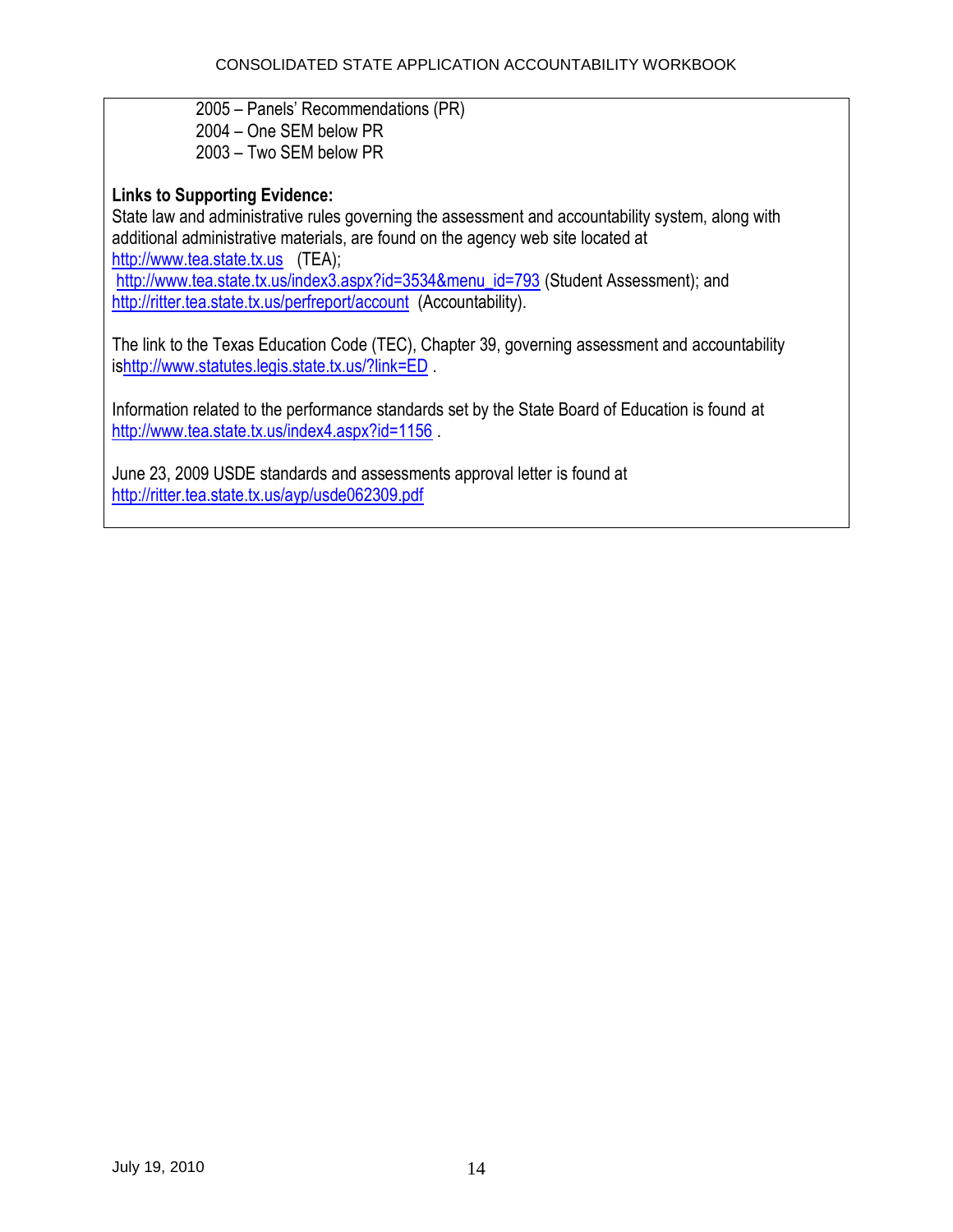| <b>CRITICAL ELEMENT</b>                                                                                                                 | <b>EXAMPLES FOR</b><br><b>MEETING STATUTORY REQUIREMENTS</b>                                                                                                                                                                                                                                                                                                                                                                                 | <b>EXAMPLES OF</b><br><b>NOT MEETING</b><br><b>REQUIREMENTS</b>                                                                                  |
|-----------------------------------------------------------------------------------------------------------------------------------------|----------------------------------------------------------------------------------------------------------------------------------------------------------------------------------------------------------------------------------------------------------------------------------------------------------------------------------------------------------------------------------------------------------------------------------------------|--------------------------------------------------------------------------------------------------------------------------------------------------|
| 1.4 How does the State<br>provide accountability<br>and adequate yearly<br>progress decisions<br>and information in a<br>timely manner? | State provides decisions about adequate<br>yearly progress in time for LEAs to implement<br>the required provisions before the beginning of<br>the next academic year.<br>State allows enough time to notify parents<br>about public school choice or supplemental<br>educational service options, time for parents to<br>make an informed decision, and time to<br>implement public school choice and<br>supplemental educational services. | Timeline does not provide<br>sufficient time for LEAs to<br>fulfill their responsibilities<br>before the beginning of the<br>next academic year. |

LEAs and campuses will be notified of their AYP status and whether they have been identified for Title I, Part A School Improvement as early as possible following receipt of assessment results each year. The State will use the following criteria to identify campuses and LEAs for Title I, Part A School Improvement:

- all students or any student group (African American, Hispanic, white, economically disadvantaged, special education, and limited English proficient) fails to meet the AYP assessment measure (performance targets or safe harbor, or 95% participation) in the same subject (reading or mathematics) for two consecutive years; or
- the campus or LEA fails to meet the standard or show progress in meeting the standard for the appropriate other indicators for two consecutive years.

For 2009-10, Texas will provide notification to campuses and districts identified for school improvement such that parental notification of district and campus 2010-11 School Improvement Program results can occur no later than 14 days before the start of the school year. As required by state legislation, school districts are not allowed to begin instruction for the school year before the fourth Monday in August unless the district operates a year-round school system. For the 2010-11 school year, the effect of this statute is that districts may not begin instruction prior to August 23, 2010.

## **Supporting Evidence:**

TEC §25.0811 at [http://www.statutes.legis.state.tx.us/?link=ED.](http://www.statutes.legis.state.tx.us/?link=ED)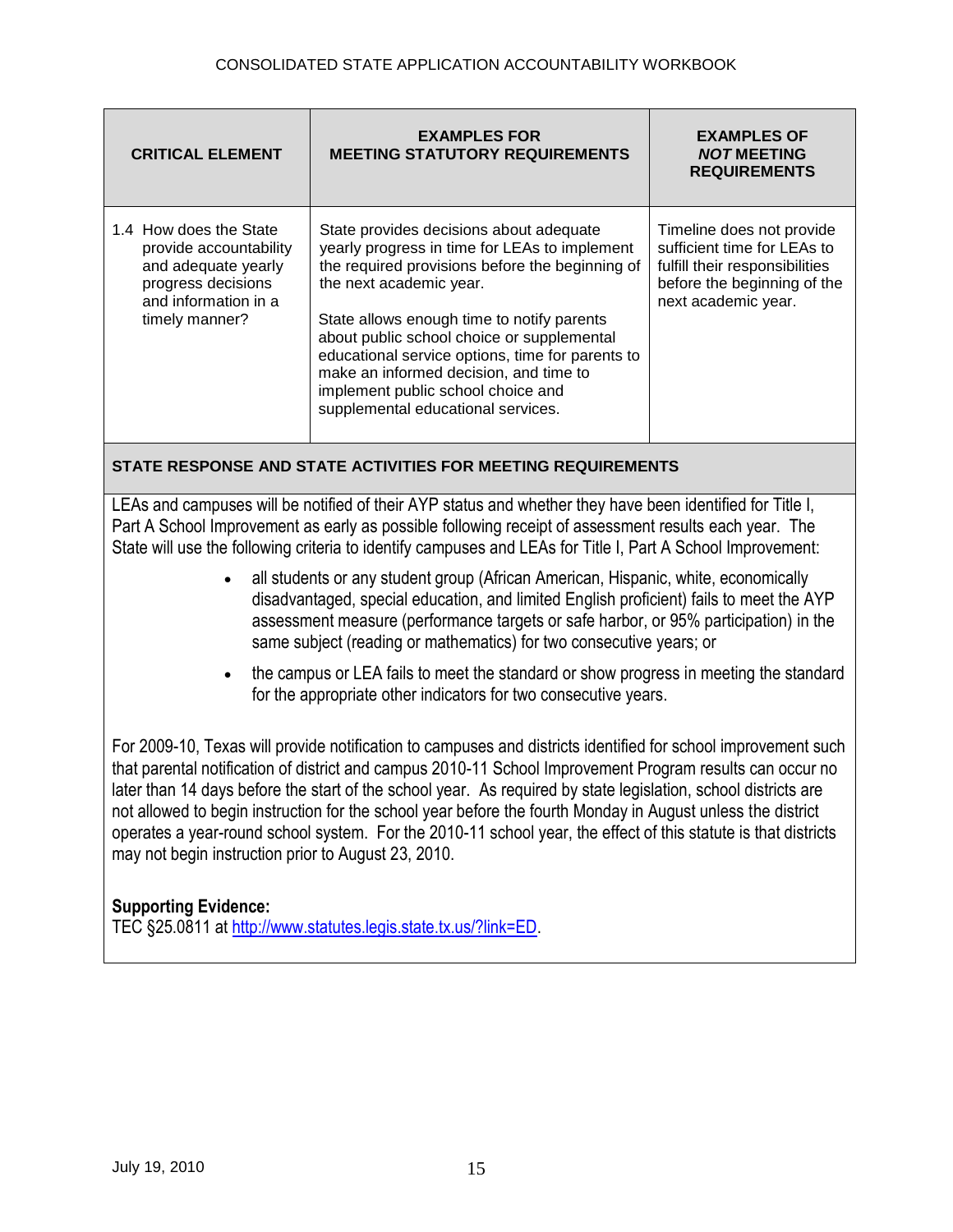| <b>CRITICAL ELEMENT</b>                                                                              | <b>EXAMPLES FOR</b><br><b>MEETING STATUTORY</b><br><b>REQUIREMENTS</b>                                                                                                                                                                                                                                                                                                                                                                                                               | <b>EXAMPLES OF</b><br><b>NOT MEETING</b><br><b>REQUIREMENTS</b>                                                                          |
|------------------------------------------------------------------------------------------------------|--------------------------------------------------------------------------------------------------------------------------------------------------------------------------------------------------------------------------------------------------------------------------------------------------------------------------------------------------------------------------------------------------------------------------------------------------------------------------------------|------------------------------------------------------------------------------------------------------------------------------------------|
| 1.5 Does the State<br><b>Accountability System</b><br>produce an annual State<br><b>Report Card?</b> | The State Report Card includes<br>all the required data elements<br>[see Appendix A for the list of<br>required data elements].<br>The State Report Card is<br>available to the public at the<br>beginning of the academic year.<br>The State Report Card is<br>accessible in languages of major<br>populations in the State, to the<br>extent possible.<br>Assessment results and other<br>academic indicators (including<br>graduation rates) are reported by<br>student subgroups | The State Report Card does not<br>include all the required data<br>elements.<br>The State Report Card is not<br>available to the public. |

The State will produce annual reports that incorporate all the required reporting elements listed in Appendix A as required data elements for the State Report Card to be made available to the public at the beginning of the academic year.

## **Assessment Information**

Annual state, district, and campus assessment reports will provide information for each test by grade and subject on percentage of students tested and results at each proficiency level. Assessment information will be reported for all students and disaggregated for the following student groups.

Gender (male, female) Race/Ethnicity (African American, Asian/Pacific Islander, Hispanic, Native American/Alaskan Native, White)

Limited English Proficient (including information on acquisition of English proficiency) Migrant

Special Education (students with disabilities, non-disabled students)

Socioeconomic Status (economically disadvantaged, non-economically disadvantaged)

All campuses with students tested receive assessment reports, including new schools that are not rated their first year of operation.

## **Accountability Information**

Annual state, district, and campus accountability reports will provide information on the state's annual objectives for each indicator evaluated for adequate yearly progress (AYP), percentage of students meeting the objectives, and performance gains on each indicator. Indicators evaluated for AYP are reading performance, mathematics performance, reading participation, mathematics participation, graduation rates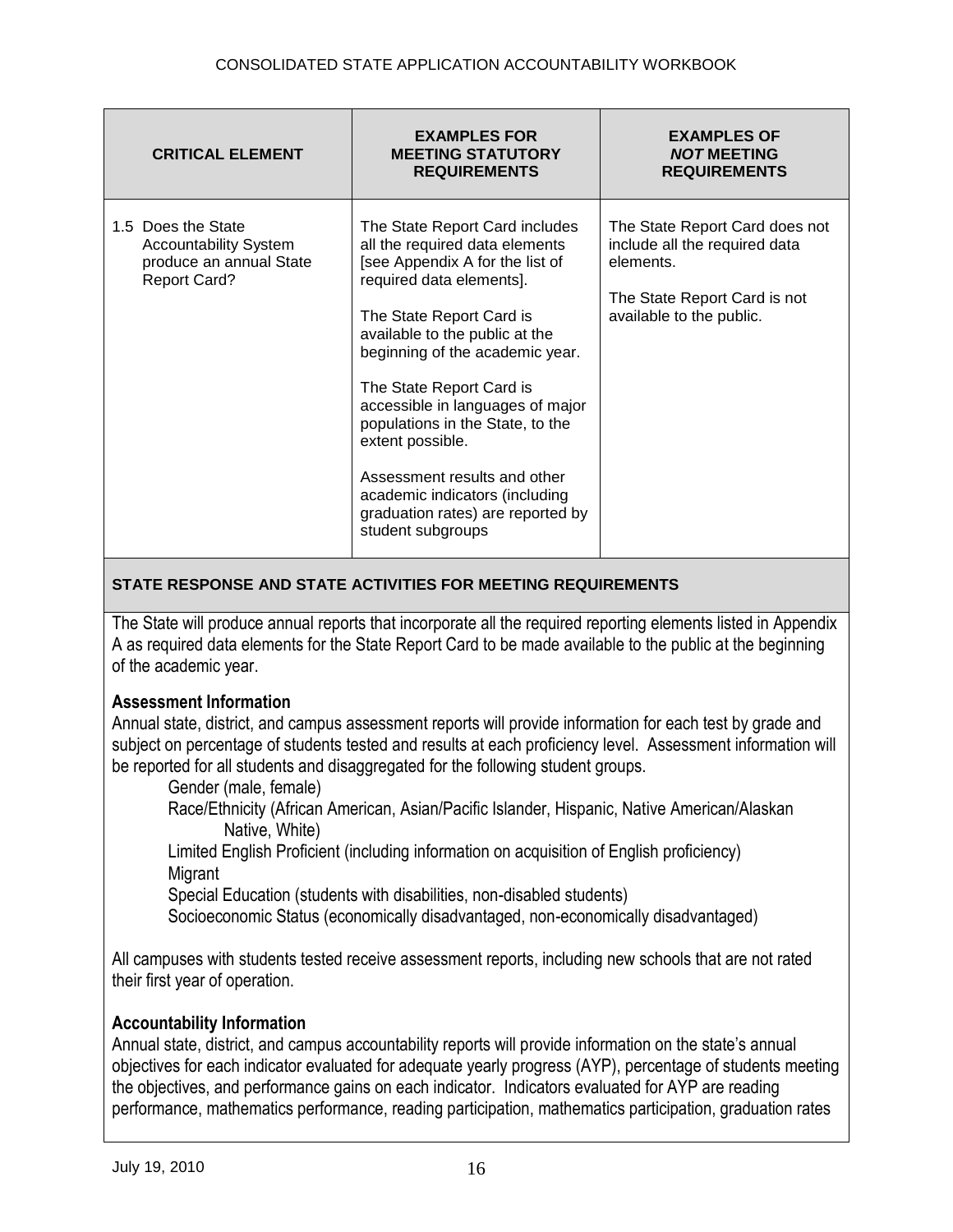(high schools), and attendance rates (elementary and middle/junior high schools). Accountability information will be reported for all students and disaggregated for the following student groups, which are evaluated for AYP.

African American **Hispanic White** Limited English Proficient Special Education Economically Disadvantaged

Accountability assessment results at the state and district levels will include results for all students enrolled in the district for the full academic year (students enrolled in the district on the date of testing who were enrolled in the district on the fall enrollment snapshot date). Accountability assessment results at the campus level will include results for all students enrolled on the campus for the full academic year (students enrolled on the campus on the date of testing who were enrolled on the campus on the fall enrollment snapshot date). Accountability reports will also identify schools needing School Improvement, the reasons, and how long they have been identified; and report the names of schools and districts identified for School Improvement.

# **Links to Supporting Evidence:**

TEC §§39.052 and 39.053 <http://www.statutes.legis.state.tx.us/?link=ED>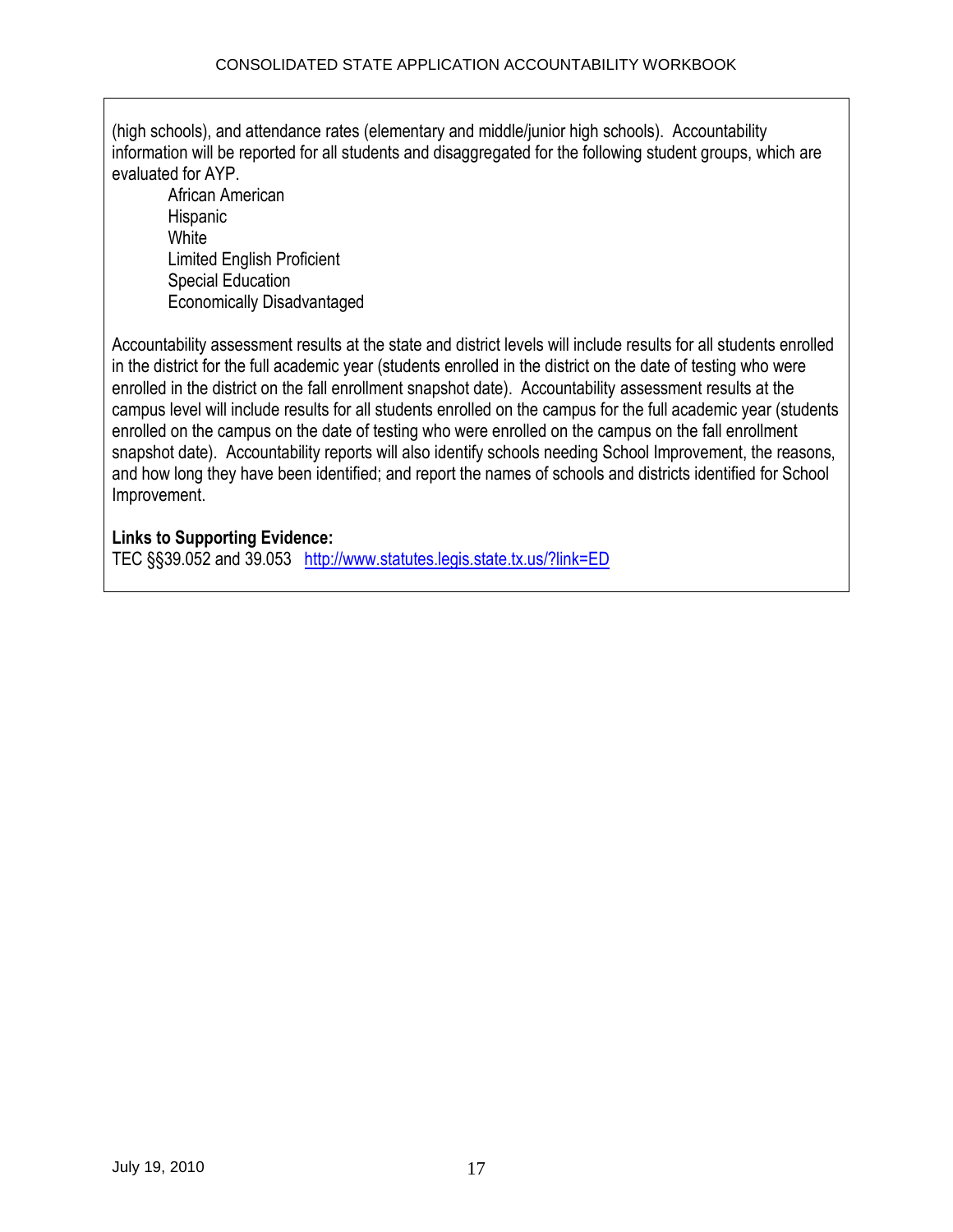| <b>CRITICAL ELEMENT</b>                                                                                                         | <b>EXAMPLES FOR</b><br><b>MEETING STATUTORY</b><br><b>REQUIREMENTS</b>                                                                                                                                                    | <b>EXAMPLES OF</b><br><b>NOT MEETING</b><br><b>REQUIREMENTS</b>                                                       |
|---------------------------------------------------------------------------------------------------------------------------------|---------------------------------------------------------------------------------------------------------------------------------------------------------------------------------------------------------------------------|-----------------------------------------------------------------------------------------------------------------------|
| 1.6 How does the State<br><b>Accountability System</b><br>include rewards and<br>sanctions for public schools<br>and LEAs $?^2$ | State uses one or more types of<br>rewards and sanctions, where<br>the criteria are:<br>Set by the State;<br>Based on adequate yearly<br>progress decisions; and,<br>Applied uniformly across<br>public schools and LEAs. | State does not implement<br>rewards or sanctions for public<br>schools and LEAs based on<br>adequate yearly progress. |

#### **Sanctions**

If a campus or LEA receives funding under Title I, Part A and fails to make AYP for two consecutive years, the campus or LEA is identified for School Improvement as required in Section 1116. Campuses and LEAs must comply with the requirements of School Improvement for Year 1, Year 2, etc., as appropriate, including the provision of the School Choice Option and Supplemental Educational Services as required in Section 1116.

The State will not hold non-Title I schools to the requirements of section 1116 of NCLB [§200.12(b)(40)]; non-Title I schools that do not make AYP for two consecutive years will be required to amend their school improvement plan to address the deficit areas.

## Rewards

For campuses that receive Title I, Part A funds, the State has established two categories of Distinguished Schools based on the criteria established in statute: Distinguished Progress Schools and Distinguished Performance Schools. These schools will be recognized for their outstanding achievement.

# **Links to Supporting Evidence:**

For School Improvement— [http://www.tea.state.tx.us/index4.aspx?id=4459&menu\\_id=798](http://www.tea.state.tx.us/index4.aspx?id=4459&menu_id=798)

For Title I Distinguished Schools— [http://www.tea.state.tx.us/index4.aspx?id=7909&menu\\_id=798](http://www.tea.state.tx.us/index4.aspx?id=7909&menu_id=798)

 $\overline{a}$ 

 $2$  The state must provide rewards and sanctions for all public schools and LEAs for making adequate yearly progress, except that the State is not required to hold schools and LEAs not receiving Title I funds to the requirements of section 1116 of NCLB [§200.12(b)(40)].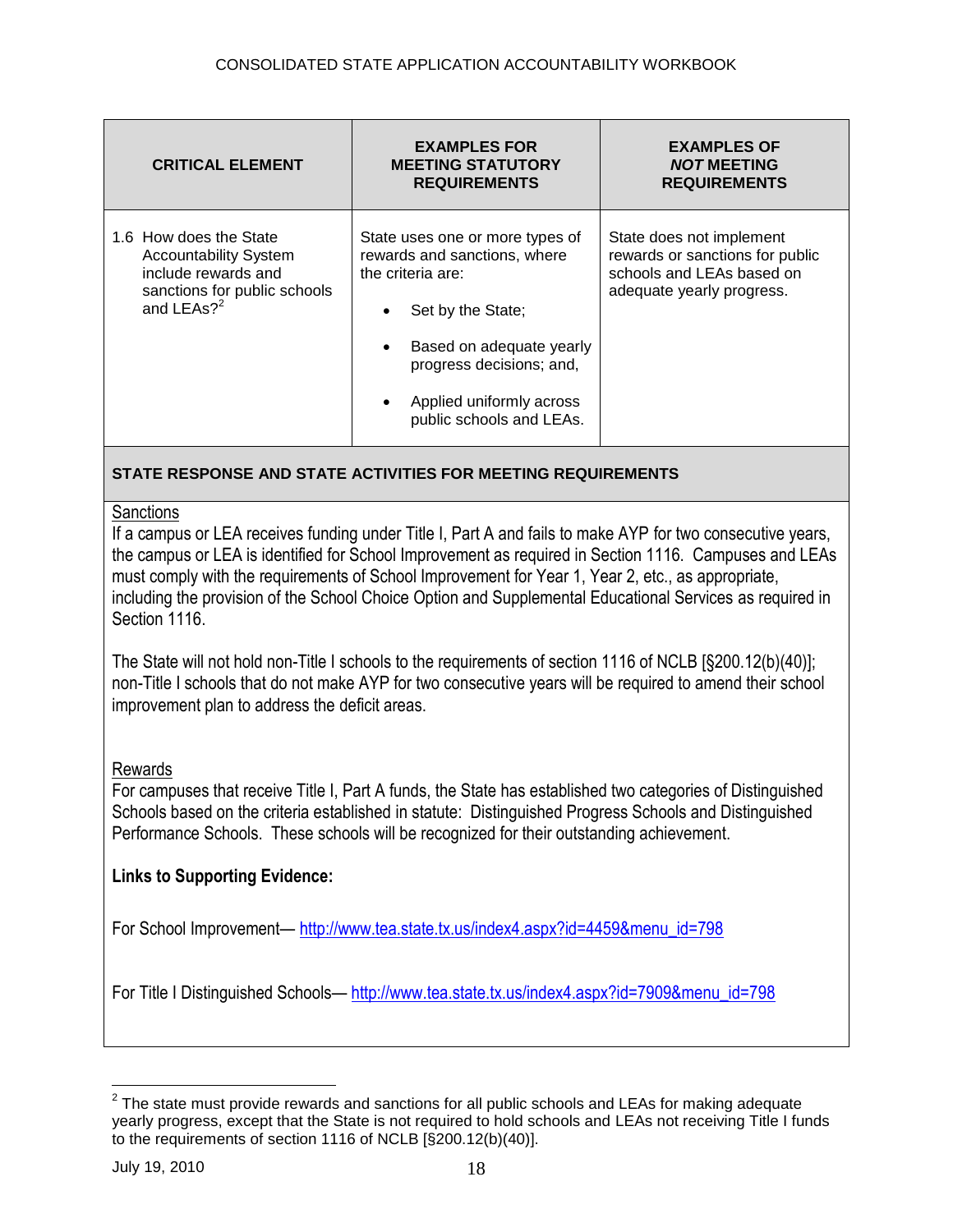| <b>CRITICAL ELEMENT</b>                                                                         | <b>EXAMPLES FOR</b><br><b>MEETING STATUTORY</b><br><b>REQUIREMENTS</b>                                                                                                                                                                                        | <b>EXAMPLES OF</b><br><b>NOT MEETING</b><br><b>REQUIREMENTS</b>                                                 |
|-------------------------------------------------------------------------------------------------|---------------------------------------------------------------------------------------------------------------------------------------------------------------------------------------------------------------------------------------------------------------|-----------------------------------------------------------------------------------------------------------------|
| 2.1 How does the State<br><b>Accountability System</b><br>include all students in the<br>State? | All students in the State are<br>included in the State<br>Accountability System.<br>The definitions of "public school"<br>and "LEA" account for all<br>students enrolled in the public<br>school district, regardless of<br>program or type of public school. | Public school students exist in<br>the State for whom the State<br>Accountability System makes no<br>provision. |

# **PRINCIPLE 2. All students are included in the State Accountability System.**

#### **STATE RESPONSE AND STATE ACTIVITIES FOR MEETING REQUIREMENTS**

The definitions of public school and public school district provided under the state response to Critical Element 1.1 account for all students enrolled in the public school district regardless of program or type of public school. The annual AYP calculation for campuses and districts described in response to Critical Element 1.2 includes test results for all students.

#### **Links to Supporting Evidence:**

TEC §§39.023, 39.025, 39.027, 39.051, and 39.073 ( <http://www.statutes.legis.state.tx.us/?link=ED> )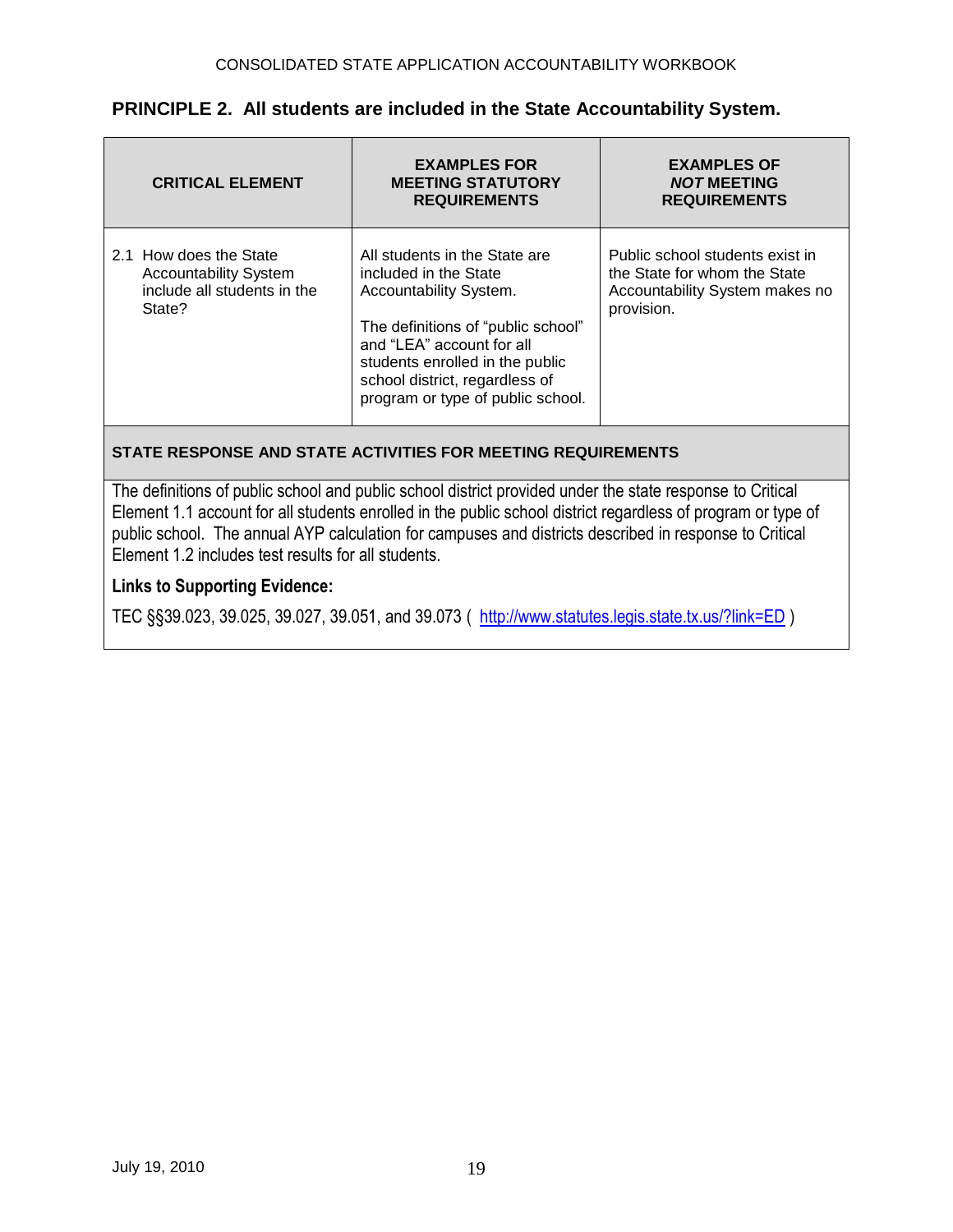| <b>CRITICAL ELEMENT</b>                                                                                | <b>EXAMPLES FOR</b><br><b>MEETING STATUTORY</b><br><b>REQUIREMENTS</b>                                                                                                                                                    | <b>EXAMPLES OF</b><br><b>NOT MEETING</b><br><b>REQUIREMENTS</b>                                                                                                                                                                                                          |
|--------------------------------------------------------------------------------------------------------|---------------------------------------------------------------------------------------------------------------------------------------------------------------------------------------------------------------------------|--------------------------------------------------------------------------------------------------------------------------------------------------------------------------------------------------------------------------------------------------------------------------|
| 2.2 How does the State define<br>"full academic year" for<br>identifying students in AYP<br>decisions? | The State has a definition of "full"<br>academic year" for determining<br>which students are to be included<br>in decisions about AYP.<br>The definition of full academic<br>year is consistent and applied<br>statewide. | LEAs have varying definitions of<br>"full academic year."<br>The State's definition excludes<br>students who must transfer from<br>one district to another as they<br>advance to the next grade.<br>The definition of full academic<br>year is not applied consistently. |

Full academic year is defined as follows for AYP purposes.

- Districts. Performance of students enrolled in the district on the fall enrollment snapshot date will be considered in district AYP evaluations.
- Campuses. Performance of students enrolled on the campus on the fall enrollment snapshot date will be considered in the campus AYP evaluations.

The fall enrollment snapshot date is defined in the annual Public Education Information Management System (PEIMS) Data Standards. Fall enrollment records submitted by each district represent students enrolled in the district on the snapshot date. The snapshot date is typically the last Friday in October. The fall enrollment snapshot date is the date the enrollment count is taken for the National Center for Education Statistics (NCES) Common Core of Data (CCD).

## **Links to Supporting Evidence**

Public Education Information Management System (PEIMS) Data Standards published annually with school district data reporting requirements are found on the agency website located a[thttp://www.tea.state.tx.us/index4.aspx?id=3014](http://www.tea.state.tx.us/index4.aspx?id=3014) .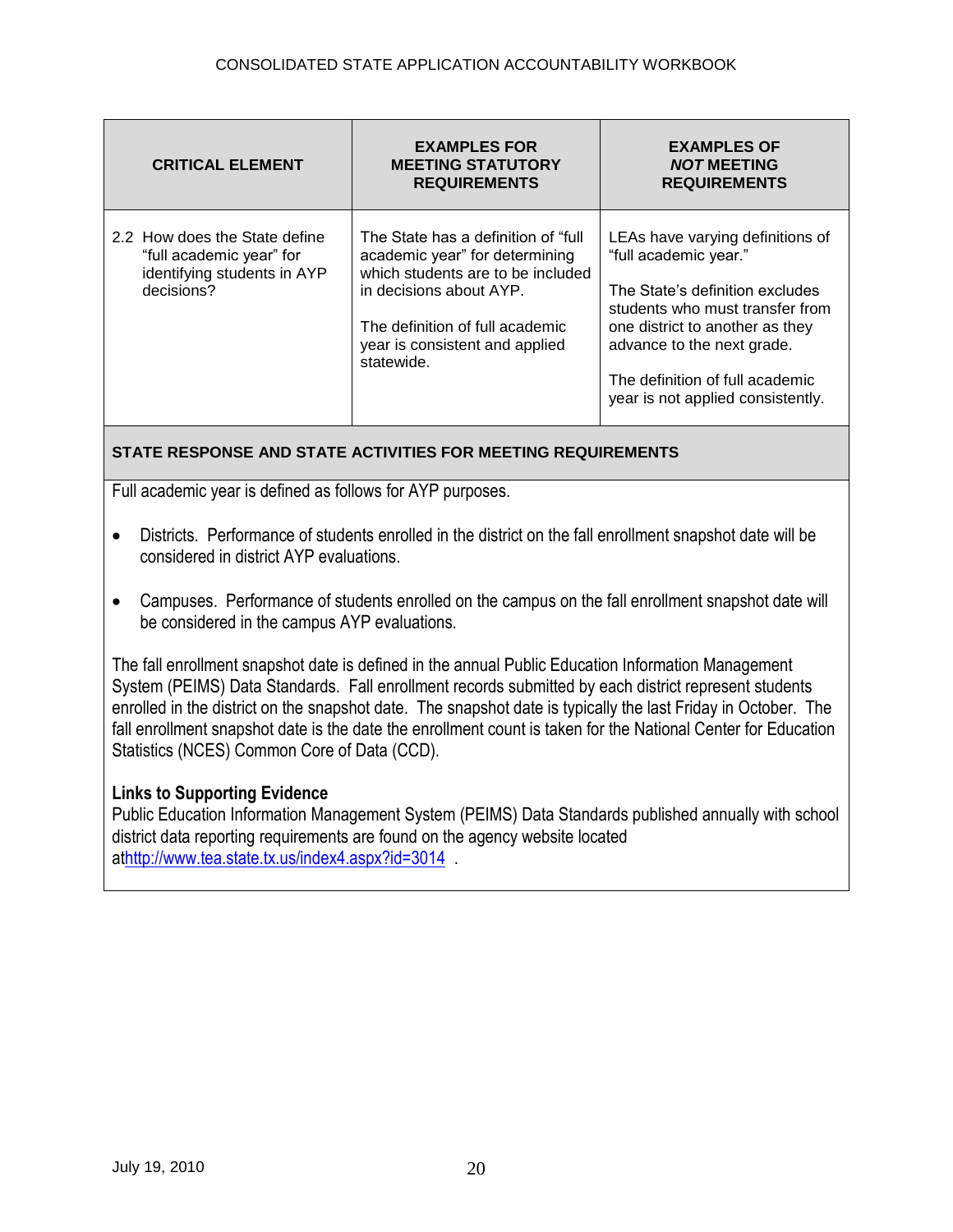| <b>CRITICAL ELEMENT</b>                                                                                                                                               | <b>EXAMPLES FOR</b><br><b>MEETING STATUTORY</b><br><b>REQUIREMENTS</b>                                                                                                                                                                                                                                                             | <b>EXAMPLES OF</b><br><b>NOT MEETING</b><br><b>REQUIREMENTS</b>                                                                                                                                                                                                                                                                                                                                                                                                                    |
|-----------------------------------------------------------------------------------------------------------------------------------------------------------------------|------------------------------------------------------------------------------------------------------------------------------------------------------------------------------------------------------------------------------------------------------------------------------------------------------------------------------------|------------------------------------------------------------------------------------------------------------------------------------------------------------------------------------------------------------------------------------------------------------------------------------------------------------------------------------------------------------------------------------------------------------------------------------------------------------------------------------|
| 2.3 How does the State<br><b>Accountability System</b><br>determine which students<br>have attended the same<br>public school and/or LEA for<br>a full academic year? | State holds public schools<br>accountable for students who<br>were enrolled at the same public<br>school for a full academic year.<br>State holds LEAs accountable for<br>students who transfer during the<br>full academic year from one<br>public school within the district to<br>another public school within the<br>district. | State definition requires students<br>to attend the same public school<br>for more than a full academic<br>year to be included in public<br>school accountability.<br>State definition requires students<br>to attend school in the same<br>district for more than a full<br>academic year to be included in<br>district accountability.<br>State holds public schools<br>accountable for students who<br>have not attended the same<br>public school for a full academic<br>year. |

The PEIMS enrollment record submitted by the district for each student enrolled on the fall snapshot date includes as data elements the district unique identification number and the unique identification number of the campus on which the student is enrolled or on which the student receives the majority of her or his instruction.

The test answer document submitted for each student enrolled in the grades tested on the test date also includes the district unique identification number and the campus unique identification number.

Performance of students with the same district identification number on the fall enrollment record and the test answer document are included in the AYP evaluation of the district, even if the campus identification numbers show that the student was enrolled on one campus in the district in the fall and tested at a different campus in the district in the spring.

Performance of students with the same campus identification number on the fall enrollment record and the test answer document are included in the AYP evaluation of the campus.

## **Links to Supporting Evidence**

PEIMS Data Standards are found on the agency website located at <http://www.tea.state.tx.us/index4.aspx?id=3014>

District and Campus Coordinator Manual explaining responsibilities of testing coordinators and administrators is found on the agency website located at [http://www.tea.state.tx.us/index3.aspx?id=3679&menu\\_id=793.](http://www.tea.state.tx.us/index3.aspx?id=3679&menu_id=793)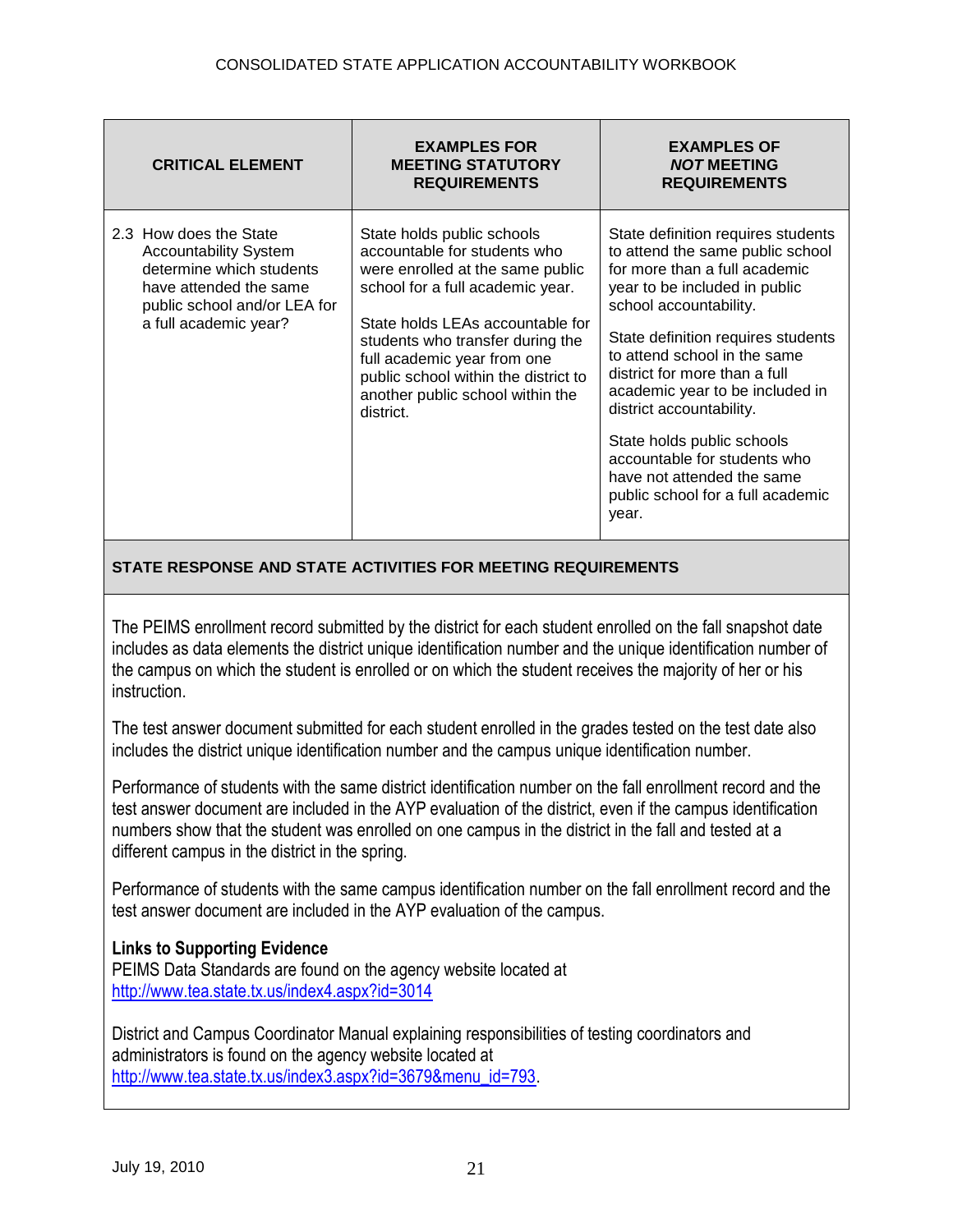## **PRINCIPLE 3. State definition of AYP is based on expectations for growth in student achievement that is continuous and substantial, such that all students are proficient in reading/language arts and mathematics no later than 2013-2014.**

| <b>CRITICAL ELEMENT</b>                                                                                                                                                                           | <b>EXAMPLES FOR</b><br><b>MEETING REQUIREMENTS</b>                                                                                                                                                                                  | <b>EXAMPLES OF</b><br><b>NOT MEETING</b><br><b>REQUIREMENTS</b>                                                                                              |
|---------------------------------------------------------------------------------------------------------------------------------------------------------------------------------------------------|-------------------------------------------------------------------------------------------------------------------------------------------------------------------------------------------------------------------------------------|--------------------------------------------------------------------------------------------------------------------------------------------------------------|
| 3.1 How does the State's<br>definition of adequate yearly<br>progress require all students<br>to be proficient in<br>reading/language arts and<br>mathematics by the 2013-<br>2014 academic year? | The State has a timeline for<br>ensuring that all students will<br>meet or exceed the State's<br>proficient level of academic<br>achievement in reading/language<br>arts <sup>3</sup> and mathematics, not later<br>than 2013-2014. | State definition does not require<br>all students to achieve<br>proficiency by 2013-2014.<br>State extends the timeline past<br>the 2013-2014 academic year. |

# **STATE RESPONSE AND STATE ACTIVITIES FOR MEETING REQUIREMENTS**

## **Timeline**

The performance targets for the assessment measure shown in the table under Critical Element 1.2 are the intermediate goals that identify the minimum percentage of students who must meet or exceed the proficient level of academic achievement on the assessment performance measure. The timeline ensures that all students will meet or exceed the proficient level of academic achievement in reading/language arts and mathematics by 2013-14. The same targets are used for all districts and campuses and for all student groups.

Beginning with the 2008-2009 school year, Texas participated in the growth model pilot which was approved by the US Department of Education on January 8, 2009. For details regarding Texas's growth model, including the approval letter, refer to[: http://www.tea.state.tx.us/index3.aspx?id=3688&menu\\_id=793](http://www.tea.state.tx.us/index3.aspx?id=3688&menu_id=793)

. As specified in the approved proposal, for all students and each student group, AYP performance standard requirements are met if the percent proficient or projected to be proficient based on the Texas Projection Measure meets or exceeds the AYP targets for grades 3-8 and 10 summed across grades by subject for reading/English language arts and mathematics. Beginning with the 2009-10 school year, AYP results from the alternate assessments will include proficient, projected to be proficient based on the Texas Projection Measure, or on track to proficiency based on the TAKS-Alt growth measure. For 2010 AYP, growth measures are available in reading/English language arts and mathematics at all grades for TAKS– Alternate and at grades 4, 7, and 10 for TAKS-M.

For the alternate assessments, the percent proficient, projected to be proficient based on the Texas Projection Measure, or on track to met standard based on the TAKS-Alt Growth Measure for each district and campus will be subject to the one percent cap for students with significant cognitive disabilities and the two percent cap for students assessed using modified assessments.

**Links to Supporting Evidence:** TEC §§39.051(b) and 39.073(e)

 $\overline{a}$ 

 $^3$  If the state has separate assessments to cover its language arts standards (e.g., reading and writing), the State must create a method to include scores from all the relevant assessments.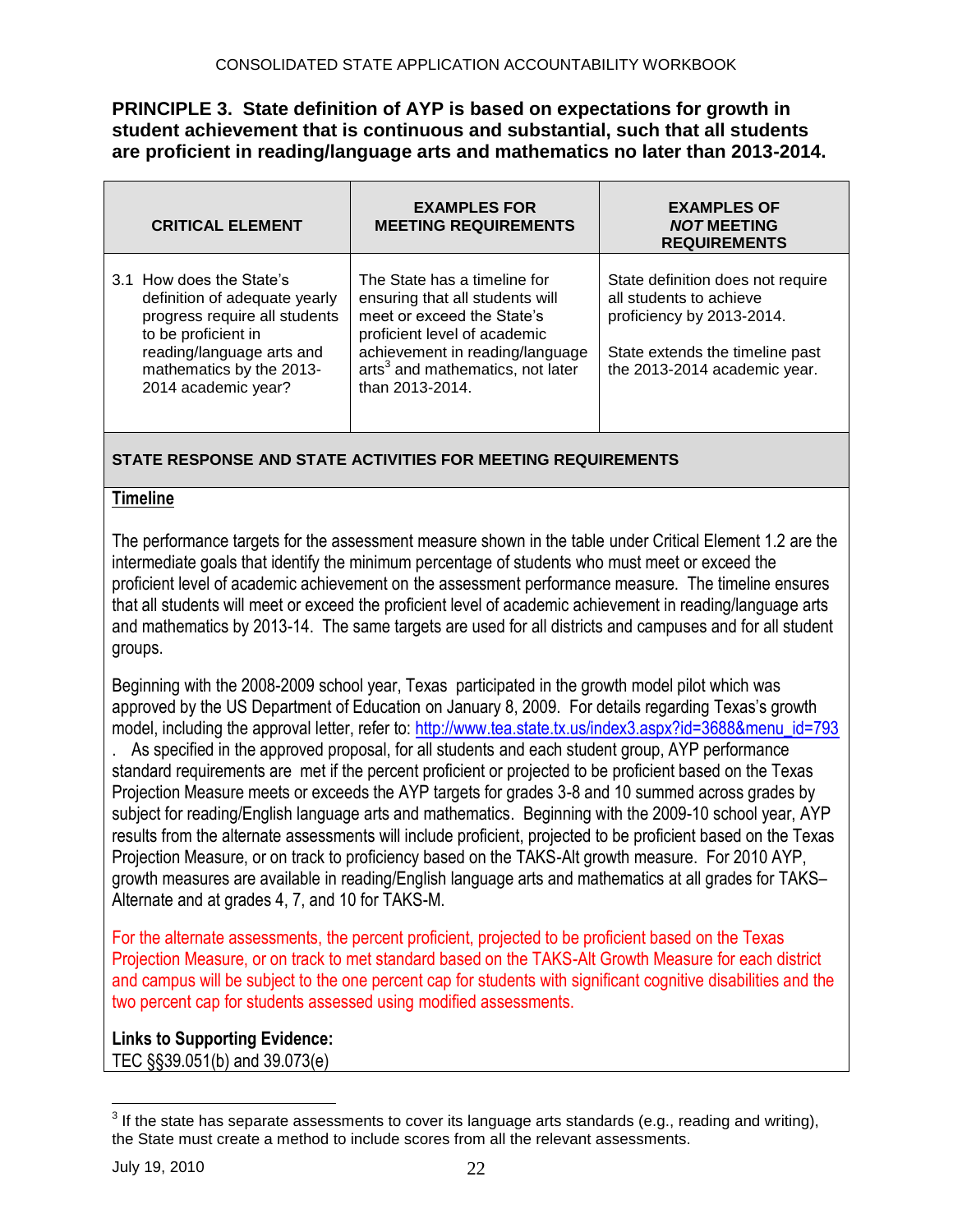| <b>CRITICAL ELEMENT</b>                        | <b>EXAMPLES FOR</b><br><b>MEETING REQUIREMENTS</b> | <b>EXAMPLES OF</b><br><b>NOT MEETING</b><br><b>REQUIREMENTS</b> |
|------------------------------------------------|----------------------------------------------------|-----------------------------------------------------------------|
| http://www.statutes.legis.state.tx.us/?link=ED |                                                    |                                                                 |
|                                                |                                                    |                                                                 |
|                                                |                                                    |                                                                 |
|                                                |                                                    |                                                                 |
|                                                |                                                    |                                                                 |
|                                                |                                                    |                                                                 |
|                                                |                                                    |                                                                 |
|                                                |                                                    |                                                                 |
|                                                |                                                    |                                                                 |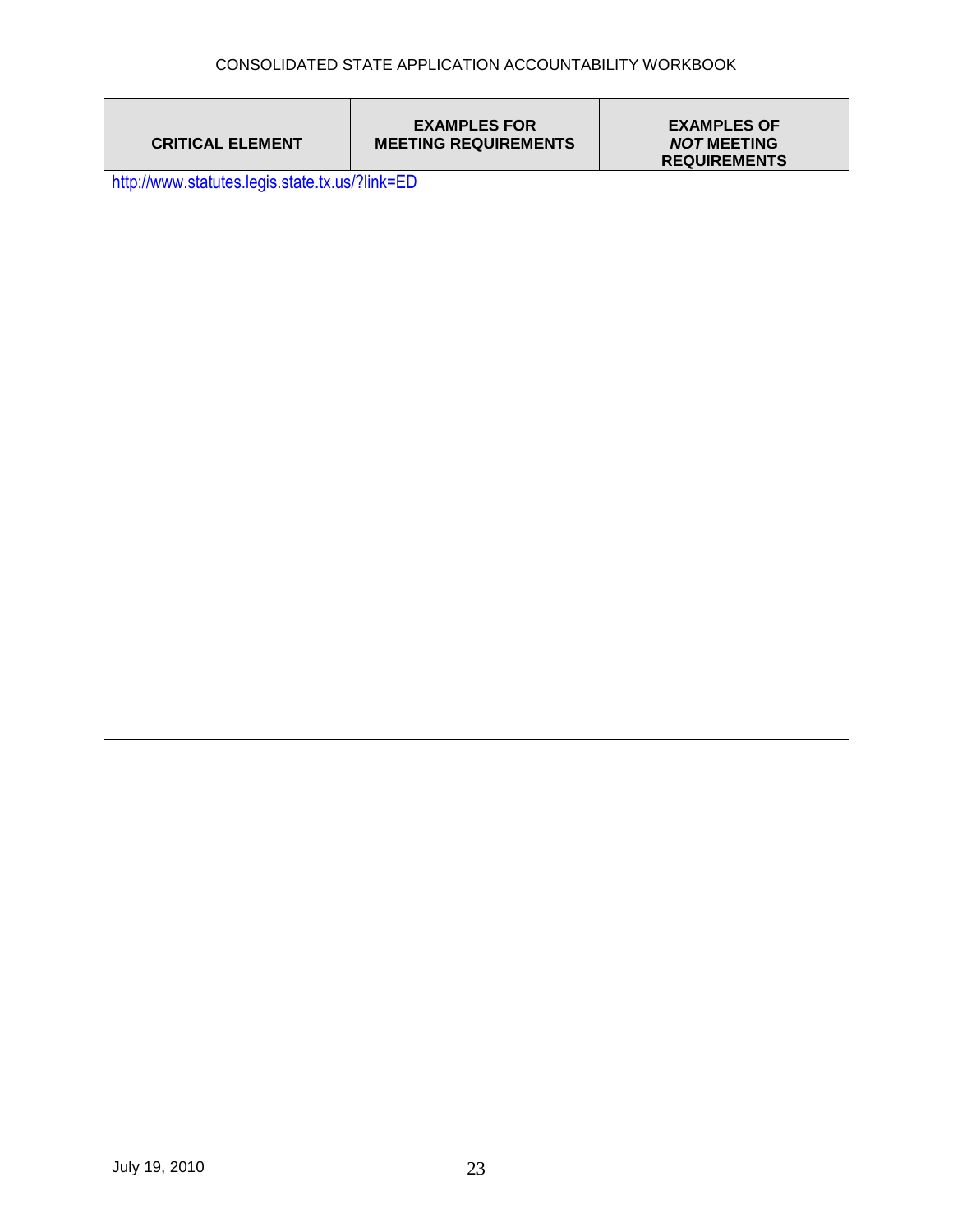| <b>CRITICAL ELEMENT</b>                                                                                                                      | <b>EXAMPLES FOR</b><br><b>MEETING REQUIREMENTS</b>                                                                                                                                                                                                                                                                                                                                                                                                                                                                                                                                                                                              | <b>EXAMPLES OF</b><br><b>NOT MEETING</b><br><b>REQUIREMENTS</b>                            |
|----------------------------------------------------------------------------------------------------------------------------------------------|-------------------------------------------------------------------------------------------------------------------------------------------------------------------------------------------------------------------------------------------------------------------------------------------------------------------------------------------------------------------------------------------------------------------------------------------------------------------------------------------------------------------------------------------------------------------------------------------------------------------------------------------------|--------------------------------------------------------------------------------------------|
| 3.2 How does the State<br><b>Accountability System</b><br>determine whether each<br>student subgroup, public<br>school and LEA makes<br>AYP? | For a public school and LEA to make<br>adequate yearly progress, each student<br>subgroup must meet or exceed the State<br>annual measurable objectives, each student<br>subgroup must have at least a 95%<br>participation rate in the statewide<br>assessments, and the school must meet the<br>State's requirement for other academic<br>indicators.<br>However, if in any particular year the student<br>subgroup does not meet those annual<br>measurable objectives, the public school or<br>LEA may be considered to have made AYP, if<br>the percentage of students in that group who<br>did not meet or exceed the proficient level of | State uses different<br>method for calculating<br>how public schools and<br>LEAs make AYP. |
|                                                                                                                                              | academic achievement on the State<br>assessments for that year decreased by 10%<br>of that percentage from the preceding public<br>school year; that group made progress on one<br>or more of the State's academic indicators;<br>and that group had at least 95% participation<br>rate on the statewide assessment.                                                                                                                                                                                                                                                                                                                            |                                                                                            |

#### **AYP Determination**

The method of calculating AYP described in the state response under Critical Element 1.2 is consistent with the requirements in federal statute and regulations. For a school or district to make AYP, all students and each student group that meets minimum size criteria must—

- meet or exceed the annual measurable objectives on the assessment measure or the performance gains provisions under safe harbor, and
- have at least a 95-percent participation rate in the state assessments, and
- meet the state requirements for performance or performance gains on one other academic indicator.

#### **Links to Supporting Evidence:**

TEC §39.073(b)(2) and (3)<http://www.statutes.legis.state.tx.us/?link=ED>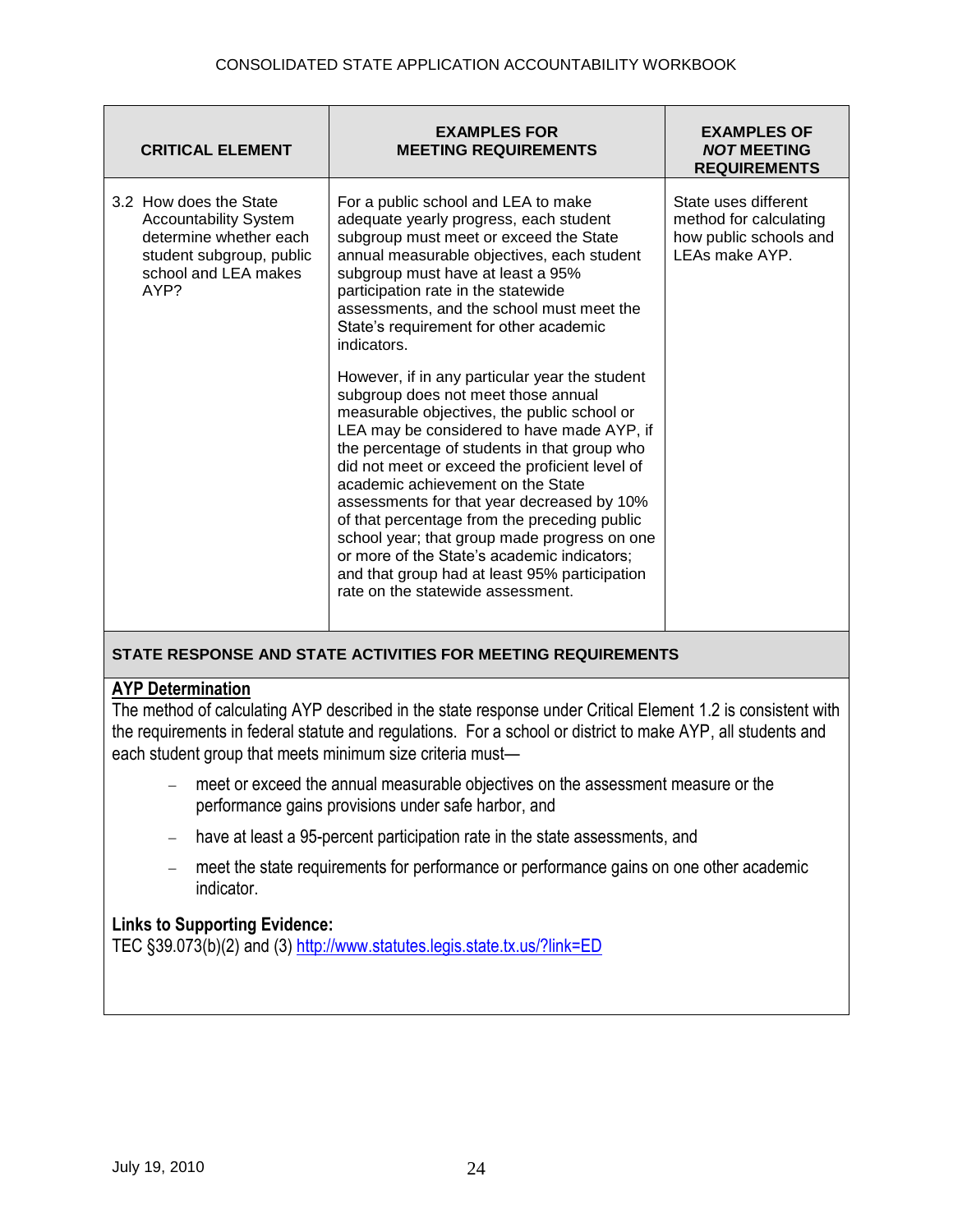| <b>CRITICAL ELEMENT</b>                                                                           | <b>EXAMPLES FOR</b><br><b>MEETING REQUIREMENTS</b>                                                                                                                                                                                                                                                                                                                                                                                                                                                                                                                                                                                                                                                                                                                                                                                                                                                                                                                                                                                                                     | <b>EXAMPLES OF</b><br><b>NOT MEETING</b><br><b>REQUIREMENTS</b>                                                         |
|---------------------------------------------------------------------------------------------------|------------------------------------------------------------------------------------------------------------------------------------------------------------------------------------------------------------------------------------------------------------------------------------------------------------------------------------------------------------------------------------------------------------------------------------------------------------------------------------------------------------------------------------------------------------------------------------------------------------------------------------------------------------------------------------------------------------------------------------------------------------------------------------------------------------------------------------------------------------------------------------------------------------------------------------------------------------------------------------------------------------------------------------------------------------------------|-------------------------------------------------------------------------------------------------------------------------|
| 3.2a What is the State's starting<br>point for calculating<br><b>Adequate Yearly</b><br>Progress? | Using data from the 2001-2002<br>school year, the State<br>established separate starting<br>points in reading/language arts<br>and mathematics for measuring<br>the percentage of students<br>meeting or exceeding the State's<br>proficient level of academic<br>achievement.<br>Each starting point is based, at a<br>minimum, on the higher of the<br>following percentages of students<br>at the proficient level: (1) the<br>percentage in the State of<br>proficient students in the lowest-<br>achieving student subgroup; or,<br>(2) the percentage of proficient<br>students in a public school at the<br>20 <sup>th</sup> percentile of the State's total<br>enrollment among all schools<br>ranked by the percentage of<br>students at the proficient level.<br>A State may use these<br>procedures to establish separate<br>starting points by grade span;<br>however, the starting point must<br>be the same for all like schools<br>(e.g., one same starting point for<br>all elementary schools, one same<br>starting point for all middle<br>schools). | The State Accountability System<br>uses a different method for<br>calculating the starting point (or<br>baseline data). |
|                                                                                                   |                                                                                                                                                                                                                                                                                                                                                                                                                                                                                                                                                                                                                                                                                                                                                                                                                                                                                                                                                                                                                                                                        |                                                                                                                         |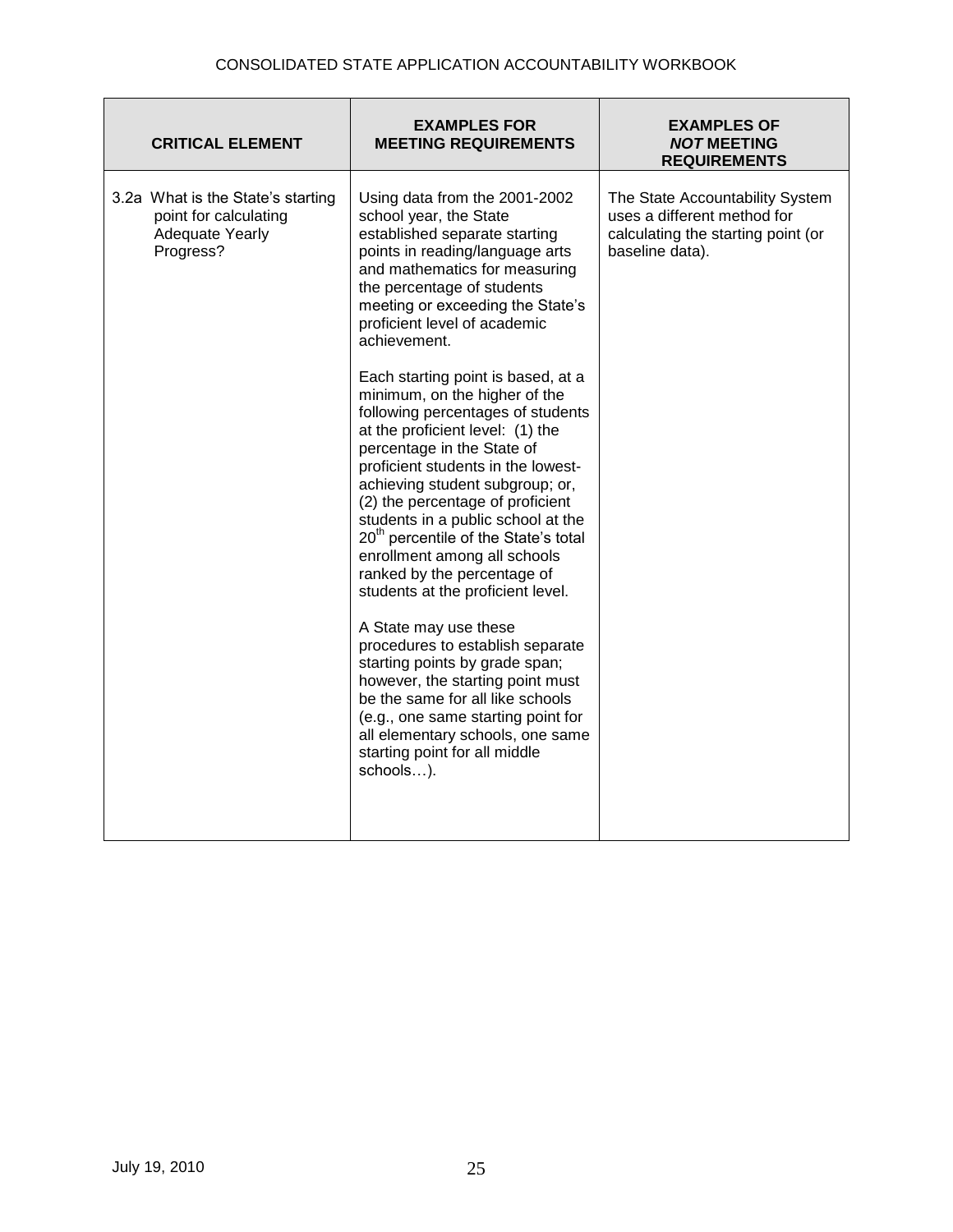#### **Baseline Standards**

Baseline standards for 2002-03 were set at the 20<sup>th</sup> percentile of performance based on student enrollment in grades tested (grades 3-8 and 10) on the test date. Performance at the  $20<sup>th</sup>$  percentile was identified by sorting campuses by percent proficient, counting up to reach 20 percent of enrollment in the grades tested on test date, and identifying the percent proficient of the campus on which the student at the 20<sup>th</sup> percentile was enrolled. Separate starting points were identified for reading/language arts and mathematics. As shown on the table below, this method produced a higher starting point than the percentage of proficient students in the lowest-achieving student group.

Data used to identify the baseline were the 2001-02 performance results on the TAAS converted to reflect estimated proficiencies on the TAKS at the panel recommended passing standards for reading/language arts and mathematics adopted by the SBOE in November 2002. The TAKS results from the field test and a special study that tested a sample of students statewide were used to make the conversion.

|                                            | Reading | <b>Mathematics</b> |
|--------------------------------------------|---------|--------------------|
| 20 <sup>th</sup> percentile of performance | 46.8    | 33.4               |
| Percent proficient by student group:       |         |                    |
| <b>African American</b>                    | 48.3    | 33.3               |
| <b>Hispanic</b>                            | 49.8    | 40.5               |
| White                                      | 74.3    | 61.9               |
| <b>Economically Disadvantaged</b>          | 48.7    | 38.8               |
| <b>Special Education</b>                   | 40.2    | 30.1               |
| <b>Limited English Proficient</b>          | 28.8    | 30.7               |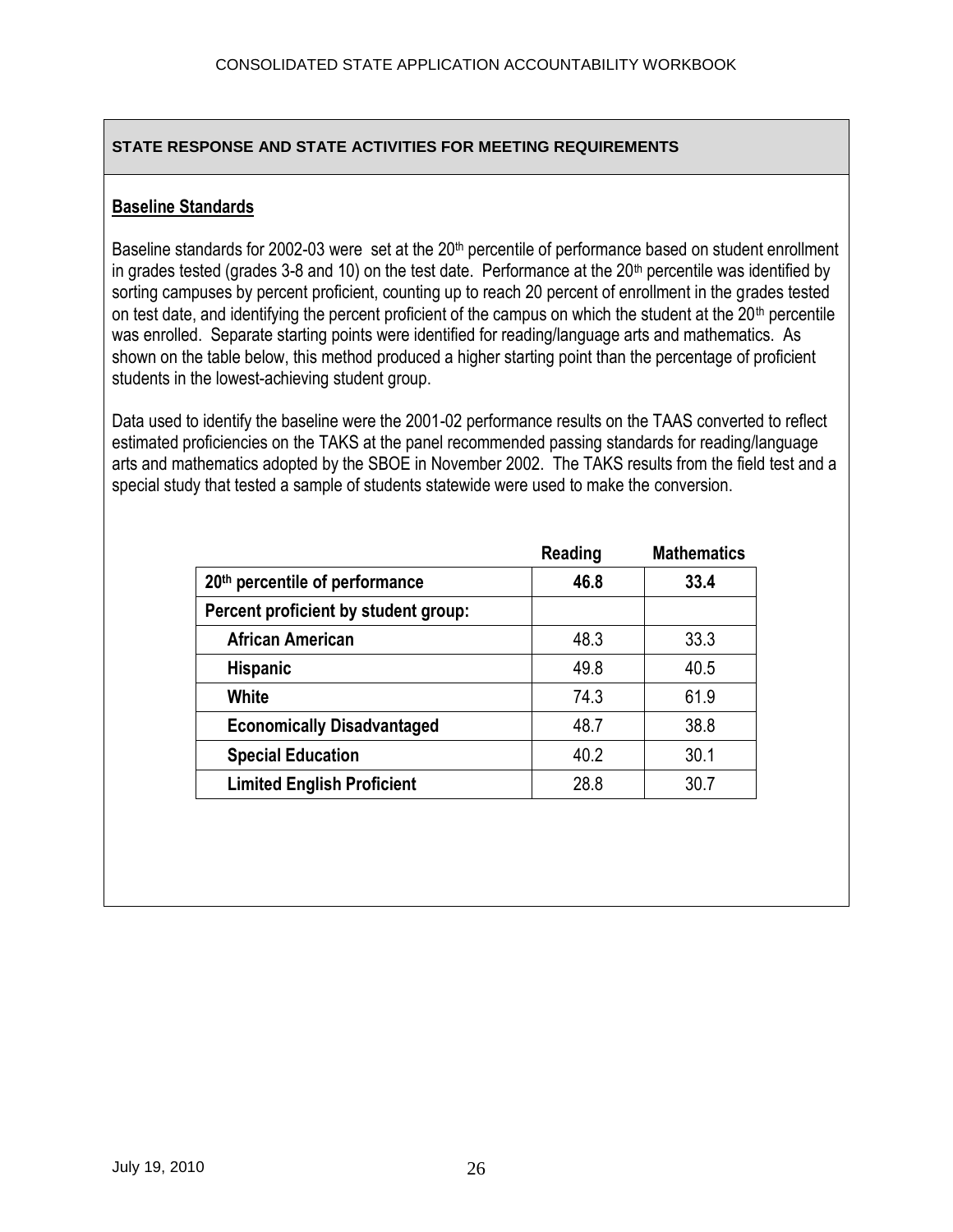| <b>CRITICAL ELEMENT</b>                                                                                   | <b>EXAMPLES FOR</b><br><b>MEETING REQUIREMENTS</b>                                                                                                                                                                                                                                                                                                                                                                                                                                                                                                                                                                                      | <b>EXAMPLES OF</b><br><b>NOT MEETING</b><br><b>REQUIREMENTS</b>                                                                                                                                    |
|-----------------------------------------------------------------------------------------------------------|-----------------------------------------------------------------------------------------------------------------------------------------------------------------------------------------------------------------------------------------------------------------------------------------------------------------------------------------------------------------------------------------------------------------------------------------------------------------------------------------------------------------------------------------------------------------------------------------------------------------------------------------|----------------------------------------------------------------------------------------------------------------------------------------------------------------------------------------------------|
| 3.2b What are the State's annual<br>measurable<br>objectives for determining<br>adequate yearly progress? | State has annual measurable<br>objectives that are consistent<br>with a state's intermediate goals<br>and that identify for each year a<br>minimum percentage of students<br>who must meet or exceed the<br>proficient level of academic<br>achievement on the State's<br>academic assessments.<br>The State's annual measurable<br>objectives ensure that all<br>students meet or exceed the<br>State's proficient level of<br>academic achievement within the<br>timeline.<br>The State's annual measurable<br>objectives are the same<br>throughout the State for each<br>public school, each LEA, and<br>each subgroup of students. | The State Accountability System<br>uses another method for<br>calculating annual measurable<br>objectives.<br>The State Accountability System<br>does not include annual<br>measurable objectives. |

The State's annual measurable objectives for determining adequate yearly progress are the same as the intermediate goals.

The performance targets for the assessment measure shown in the table under Critical Element 1.2 are the intermediate goals that identify the minimum percentage of students who must meet or exceed the proficient level of academic achievement on the assessment performance measure. The timeline ensures that all students will meet or exceed the proficient level of academic achievement in reading/language arts and mathematics by 2013-14. The same targets are used for all districts and campuses and for all student groups.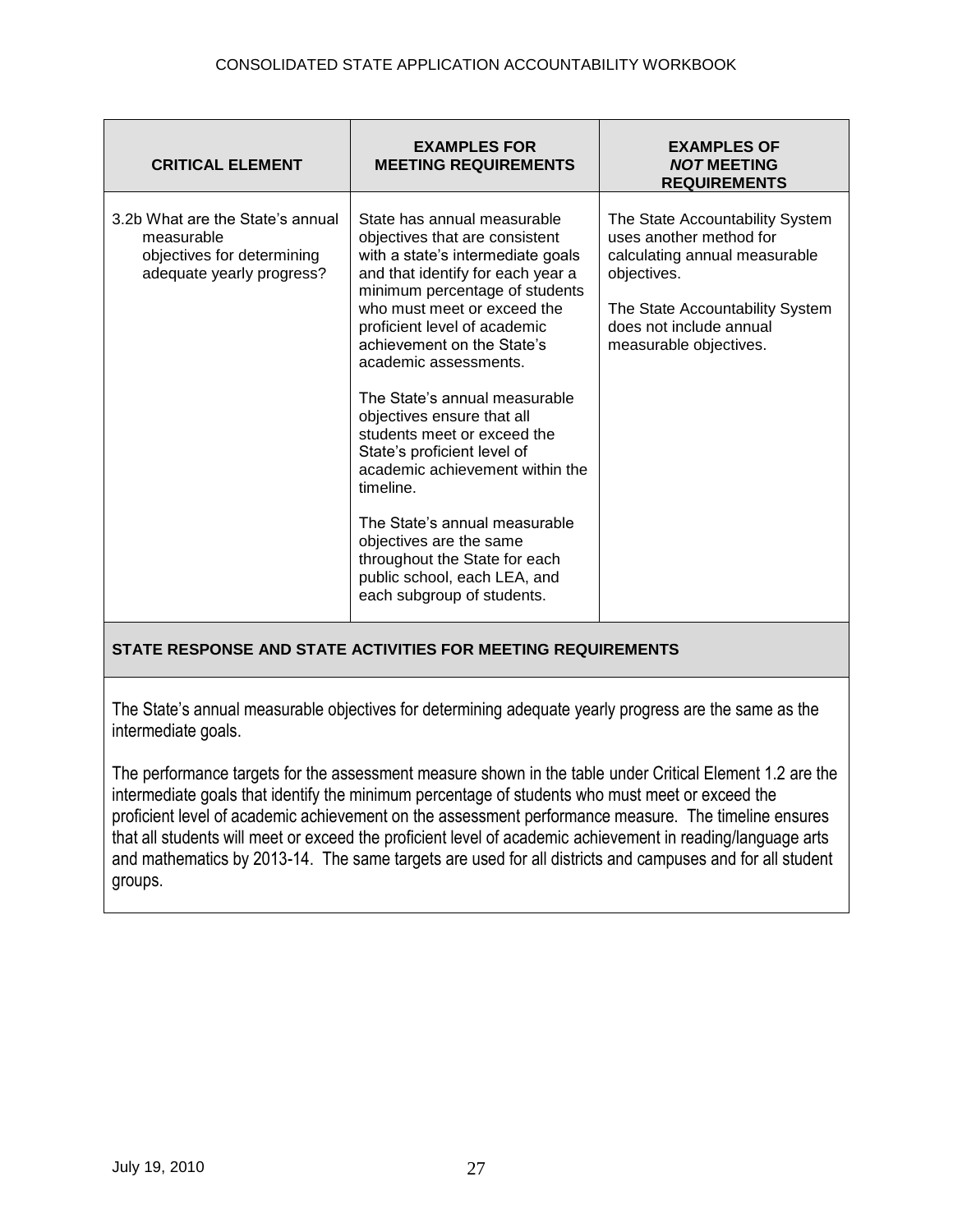| <b>CRITICAL ELEMENT</b>                                                                         | <b>EXAMPLES FOR</b><br><b>MEETING REQUIREMENTS</b>                                                                                                                                                                                                                                                                     | <b>EXAMPLES OF</b><br><b>NOT MEETING</b><br><b>REQUIREMENTS</b>                                                                                                            |
|-------------------------------------------------------------------------------------------------|------------------------------------------------------------------------------------------------------------------------------------------------------------------------------------------------------------------------------------------------------------------------------------------------------------------------|----------------------------------------------------------------------------------------------------------------------------------------------------------------------------|
| 3.2c What are the State's<br>intermediate goals for<br>determining adequate<br>yearly progress? | State has established<br>intermediate goals that increase<br>in equal increments over the<br>period covered by the State<br>timeline.<br>The first incremental<br>increase takes effect not<br>later than the $2004-2005$<br>academic year.<br>Each following<br>incremental increase<br>occurs within three<br>years. | The State uses another method<br>for calculating intermediate goals.<br>The State does not include<br>intermediate goals in its definition<br>of adequate yearly progress. |
| STATE RESPONSE AND STATE ACTIVITIES FOR MEETING REQUIREMENTS                                    |                                                                                                                                                                                                                                                                                                                        |                                                                                                                                                                            |

The performance targets for the assessment measure shown in the table under Critical Element 1.2 are the intermediate goals that identify the minimum percentage of students who must meet or exceed the proficient level of academic achievement on the assessment performance measure. The timeline ensures that all students will meet or exceed the proficient level of academic achievement in reading/language arts and mathematics by 2013-14. The same targets are used for all districts and campuses and for all student groups.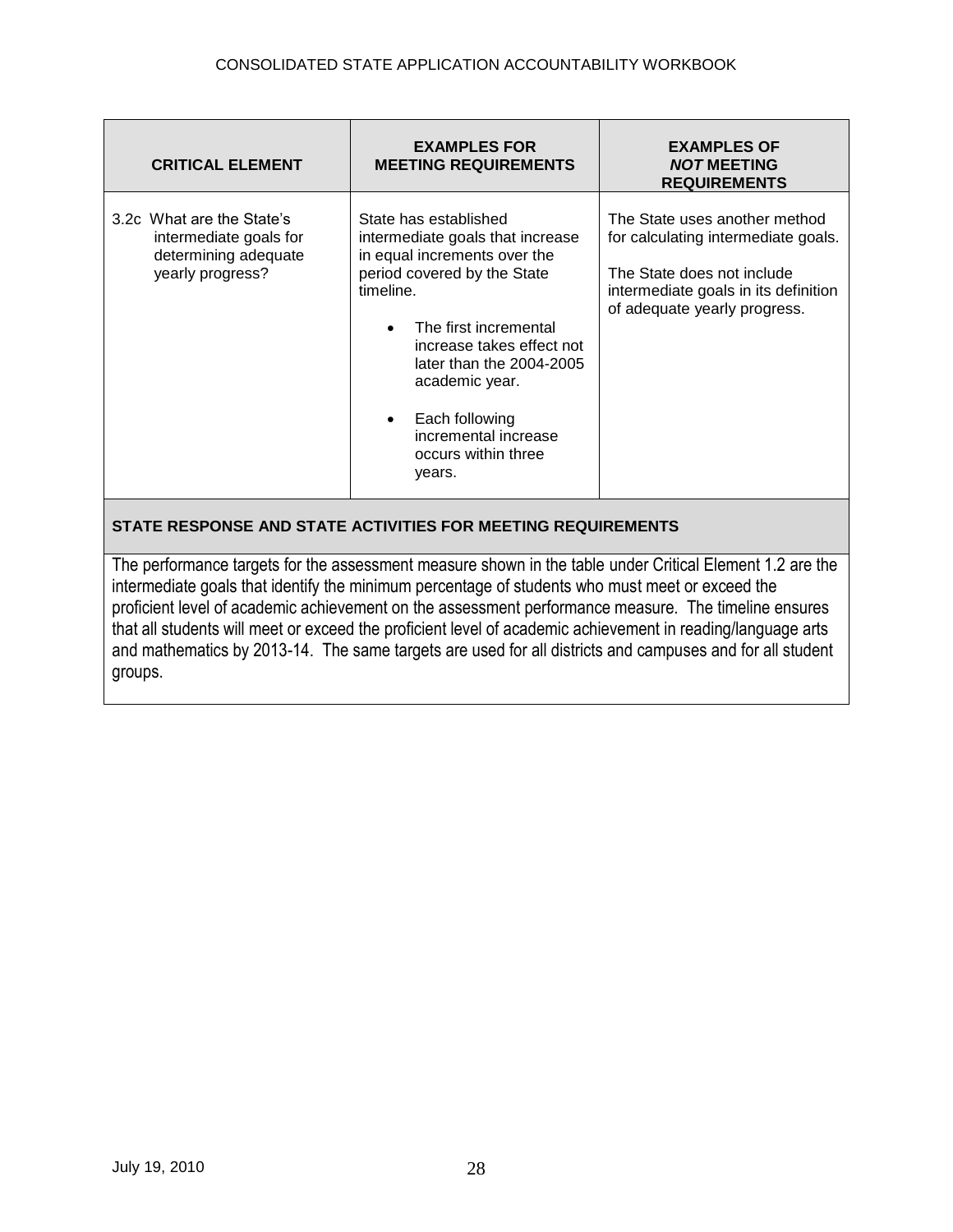## **PRINCIPLE 4. State makes annual decisions about the achievement of all public schools and LEAs.**

| <b>CRITICAL ELEMENT</b>                                                                                                                                      | <b>EXAMPLES FOR</b><br><b>MEETING REQUIREMENTS</b>                                 | <b>EXAMPLES OF</b><br><b>NOT MEETING</b><br><b>REQUIREMENTS</b>     |
|--------------------------------------------------------------------------------------------------------------------------------------------------------------|------------------------------------------------------------------------------------|---------------------------------------------------------------------|
| 4.1 How does the State<br><b>Accountability System</b><br>make an annual<br>determination of whether<br>each public school and LEA<br>in the State made AYP? | AYP decisions for each public<br>school and LEA are made<br>annually. <sup>4</sup> | AYP decisions for public schools<br>and LEAs are not made annually. |

#### **STATE RESPONSE AND STATE ACTIVITIES FOR MEETING REQUIREMENTS**

#### **Annual Determinations**

The state will make an annual determination of whether each public school campus and district made AYP based on the criteria described in the response under Critical Element 1.2.

**Links to Supporting Evidence:**

TEC §39.073(b) [\(http://www.statutes.legis.state.tx.us/?link=ED](http://www.statutes.legis.state.tx.us/?link=ED) )

 $\overline{a}$ 

 $4$  Decisions may be based upon several years of data and data may be averaged across grades within a public school  $[\S 1111(b)(2)(J)].$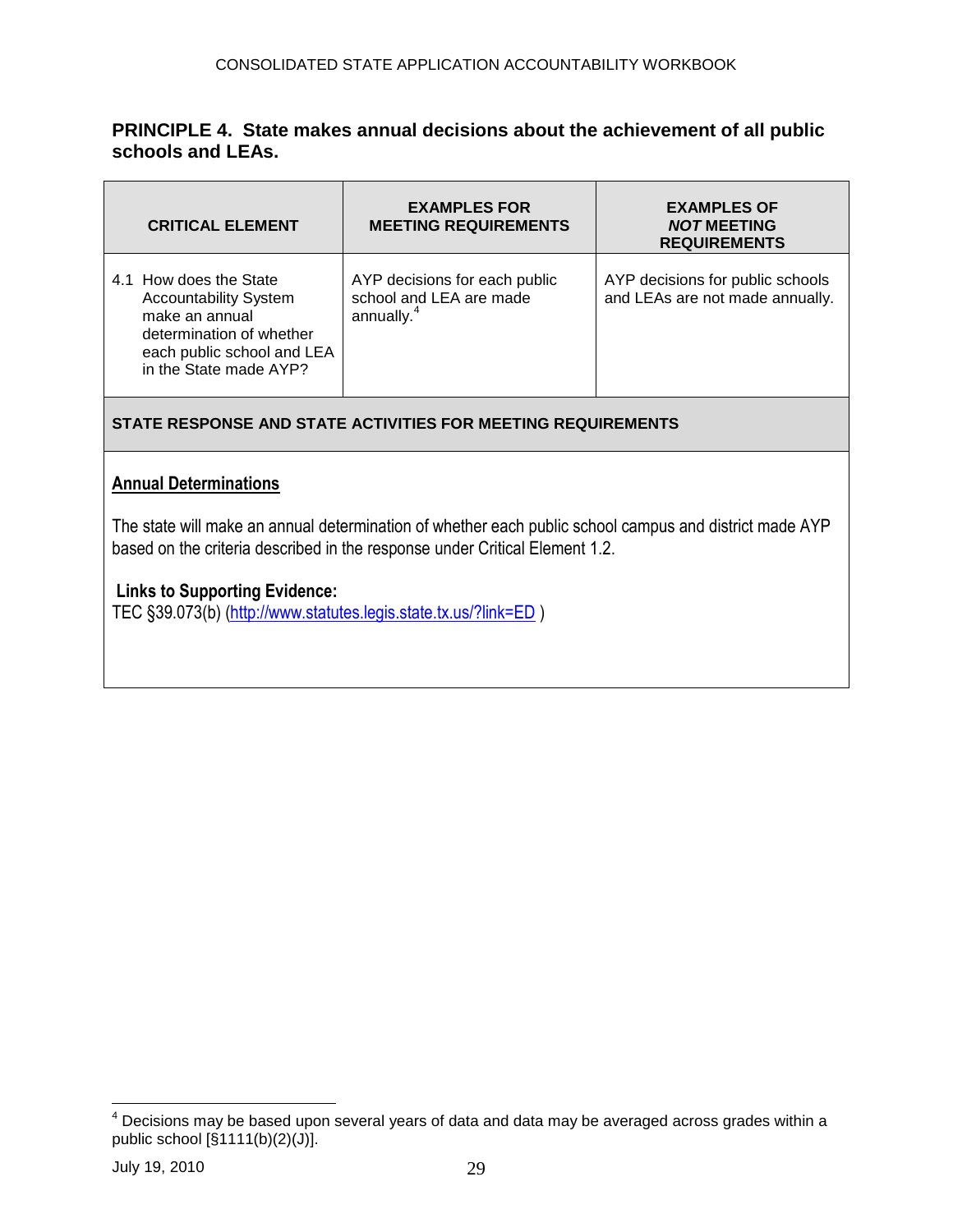# **PRINCIPLE 5. All public schools and LEAs are held accountable for the achievement of individual subgroups.**

| <b>CRITICAL ELEMENT</b>                                                                                      | <b>EXAMPLES FOR</b><br><b>MEETING REQUIREMENTS</b>                                                                                                                                                                                                                                                           | <b>EXAMPLES OF</b><br><b>NOT MEETING REQUIREMENTS</b>                     |
|--------------------------------------------------------------------------------------------------------------|--------------------------------------------------------------------------------------------------------------------------------------------------------------------------------------------------------------------------------------------------------------------------------------------------------------|---------------------------------------------------------------------------|
| 5.1 How does the definition of<br>adequate yearly progress<br>include all the required<br>student subgroups? | Identifies subgroups for defining<br>adequate yearly progress:<br>economically disadvantaged,<br>major racial and ethnic groups,<br>students with disabilities, and<br>students with limited English<br>proficiency.<br>Provides definition and data<br>source of subgroups for adequate<br>yearly progress. | State does not disaggregate data<br>by each required student<br>subgroup. |

#### **STATE RESPONSE AND STATE ACTIVITIES FOR MEETING REQUIREMENTS**

#### **Student Group Definitions and Data Sources**

The method of calculating AYP described in the state response to Critical Element 1.2 applies the same standards to all students and each student group (African American, Hispanic, White, economically disadvantaged, special education, and limited English proficient).

Following are definitions and data sources for the student groups.

## **Ethnicity**

- Assessment measure. Student ethnicity is reported on all test answer documents. For the assessment measure, ethnicity coded on the test answer document is used.
- Other performance measures. Student ethnicity is reported on all student records submitted through PEIMS. For the graduation rate, ethnicity of a student who graduates is determined from the demographic record for the year the student graduates. For the attendance measure, ethnicity coded on the demographic record submitted with the student attendance data is used.

Ethnicity is coded as one of five mutually exclusive groups, shown on the following table. Student groups evaluated for AYP include African American, Hispanic, and white students. These three groups accounted for 96 percent of the students enrolled in Texas public schools in 2008-09. As other ethnic groups (Asian/Pacific Islander, Native American) become large enough to constitute 10% of the student population, those groups will be disaggregated as provided above.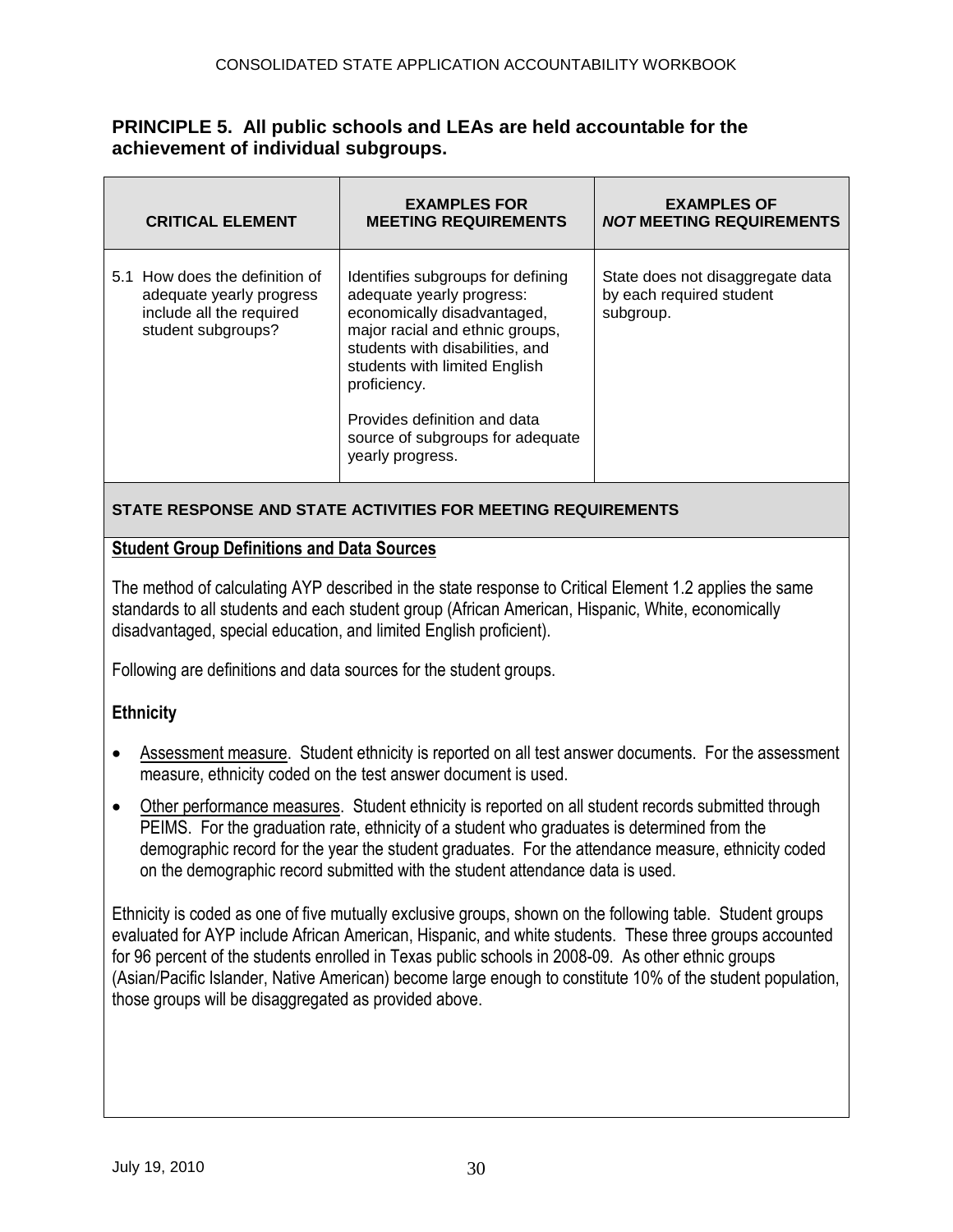| <b>Ethnicity</b>                                                                                                                                                                                                               | Percent of<br><b>Enrollment</b> |
|--------------------------------------------------------------------------------------------------------------------------------------------------------------------------------------------------------------------------------|---------------------------------|
| African American: A non-Hispanic person having origins in any of the Black<br>racial groups of Africa.                                                                                                                         | 14.2%                           |
| Hispanic: A person of Mexican, Puerto Rican, Cuban, Central or South<br>American, or other Spanish culture or origin, regardless of race.                                                                                      | 47.9%                           |
| White: A non-Hispanic person having origins in any of the original peoples of<br>Europe, North Africa, or the Middle East.                                                                                                     | 34.0%                           |
| Asian/Pacific Islander: A person having origins in any of the original peoples of<br>the Far East, Southeast Asia, Indian subcontinent, Polynesian Islands,<br>Micronesian Islands, Melanesian Islands, or Philippine Islands. | 3.6%                            |
| Native American: A person having origin in any of the original peoples of North<br>America and who maintains cultural identification through affiliation or<br>community recognition.                                          | 0.4%                            |

# **Economically Disadvantaged**

- Assessment measure. Economically disadvantaged status is coded on all test answer documents. For the assessment measure, economically disadvantaged status coded on the test answer document is used.
- Other performance measures. Economically disadvantaged status is not reported on the PEIMS attendance record. For the attendance rate indicator, economically disadvantaged status is taken from the PEIMS fall enrollment record if the student attendance record can be matched to an enrollment record. Those that cannot be matched are assumed not to be economically disadvantaged.

Economically disadvantaged status for graduates is derived from the PEIMS fall enrollment record if the student attendance record can be matched to an enrollment record. Those that cannot be matched are assumed not to be economically disadvantaged. Economically disadvantaged status is taken from the year the student graduates.

A student may be identified as economically disadvantaged by the district if she or he meets any of the following criteria.

- o Eligibility for free or reduced price meals under the National School Lunch and Child Nutrition Program
- $\circ$  From a family with an annual income at or below the official federal poverty line
- $\circ$  Eligible for Temporary Assistance to Needy Families (TANF) or other public assistance
- $\circ$  Received a Pell Grant or comparable state program of need-based financial assistance
- o Eligible for programs assisted under Title II of the Job Training Partnership Act (JTPA)
- $\circ$  Eligible for benefits under the Food Stamp Act of 1977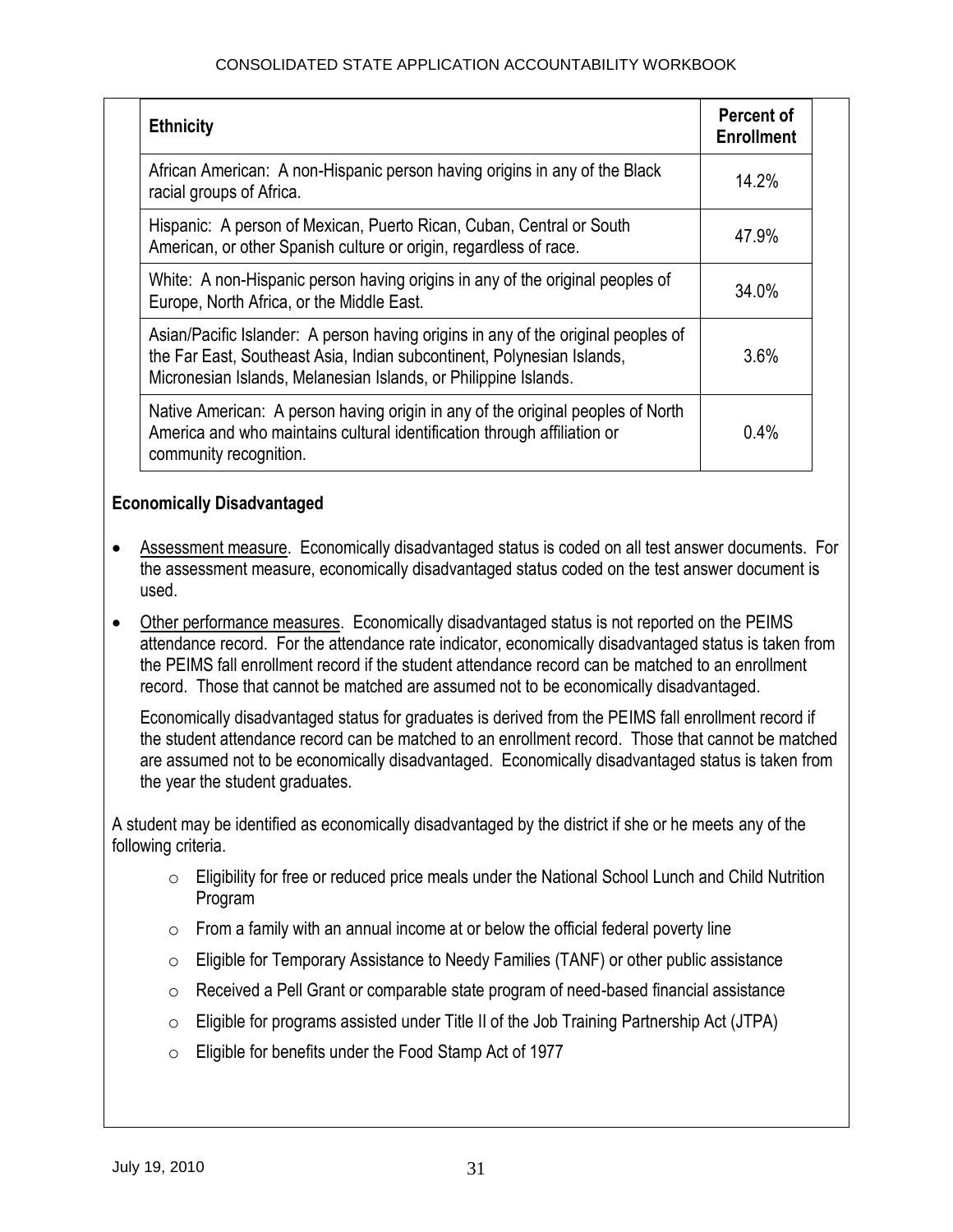# **Special Education**

- Assessment measure. Special education status is coded on the test answer documents. For the assessment measure, special education status coded on the test answer documents is used. If a student is tested on the TAKS (Accommodated), TAKS-M, or TAKS-Alt for either reading/English language arts or mathematics, the student is included in the special education group for both subjects. For purposes of evaluating special education student performance for campuses and districts that meet minimum size criteria for special education students, students will be included in the special education student group if they are identified as current special education students on the assessment answer document.
- Other performance measures. Special education status is reported on the PEIMS attendance record. For the attendance rate indicator, a student reported as special education in any six-week reporting period is considered as special education. For the graduation rate indicator, a student reported as special education in any six-week reporting period in the year the student graduates is considered special education.

Special education status coded on test answer documents and PEIMS data records is consistent with ESEA 9101 (5). The term "child with a disability" has the same meaning as found in section 602 of the Individuals with Disabilities Education Act (IDEA) in all school districts and charter schools in Texas. The implementing regulations (34 CFR §300.7) specific to section 602 of IDEA can be found referenced in Texas Administrative Code (TAC) §89.1040, relating to eligibility criteria.

# **Limited English Proficient**

- Assessment measure. Limited English proficient (LEP) status is coded on the test answer documents. For purposes of determining if the currently identified LEP student population on the campus or district meets the minimum size criteria, the number of students with answer documents for the current school year coded as LEP will be used. For purposes of evaluating LEP student performance for campuses and districts that meet minimum size criteria for LEP students, students will be included in the LEP student group if they are identified as current or monitored LEP student on the assessment answer document. This definition is consistent with the federal definition found in NCLB Sec. 9101, with implementation of NCLB Title III requirements in the state, and with the state definition adopted in commissioner of education rules 19 TAC Sec. 89.1225
- Other performance measures. LEP status is reported on the PEIMS attendance record. For the attendance rate indicator, a student reported as LEP in any six-week reporting period during the school year of reported attendance data is considered LEP. For the AYP graduation rate indicator, a student reported as LEP at any time while attending Grades 9-12 in Texas public schools is considered LEP.

**Links to Supporting Evidence:** PEIMS Data Standards are found on the agency website located a[thttp://www.tea.state.tx.us/index4.aspx?id=3014](http://www.tea.state.tx.us/index4.aspx?id=3014) .

Ethnicity of students enrolled in Texas public schools, 2008-09, is found at: <http://ritter.tea.state.tx.us/perfreport/aeis/2009/state.html>

TEC §§39.051(b) and 39.073(e) <http://www.statutes.legis.state.tx.us/?link=ED>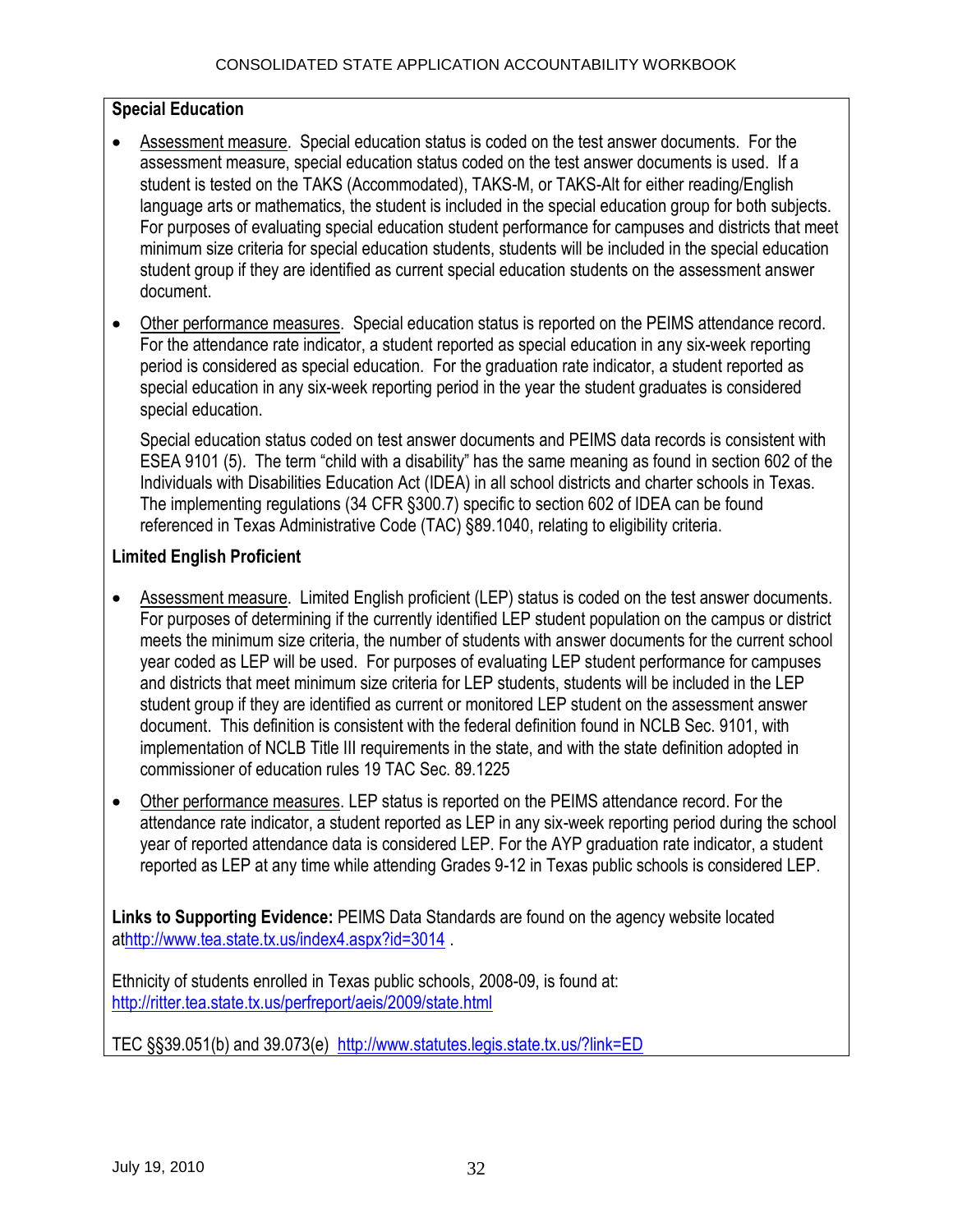| <b>CRITICAL ELEMENT</b>                                                                                                                                        | <b>EXAMPLES FOR</b><br><b>MEETING REQUIREMENTS</b>                                                                                                                                                                                | <b>EXAMPLES OF</b><br><i>NOT</i> MEETING REQUIREMENTS                              |
|----------------------------------------------------------------------------------------------------------------------------------------------------------------|-----------------------------------------------------------------------------------------------------------------------------------------------------------------------------------------------------------------------------------|------------------------------------------------------------------------------------|
| 5.2 How are public schools<br>and LEAs held<br>accountable for the<br>progress of student<br>subgroups in the<br>determination of adequate<br>yearly progress? | Public schools and LEAs are held<br>accountable for student subgroup<br>achievement: economically<br>disadvantaged, major ethnic and<br>racial groups, students with<br>disabilities, and limited English<br>proficient students. | State does not include student<br>subgroups in its State<br>Accountability System. |

Campus and district student performance data are disaggregated by student group, as the groups are defined in the response to Critical Element 5.1. The disaggregated results for each student group that meets minimum size criteria at each campus and each LEA are evaluated to determine whether AYP has been made.

## **Links to Supporting Evidence:**

TEC §§39.051(b) and 39.073(e)<http://www.statutes.legis.state.tx.us/?link=ED>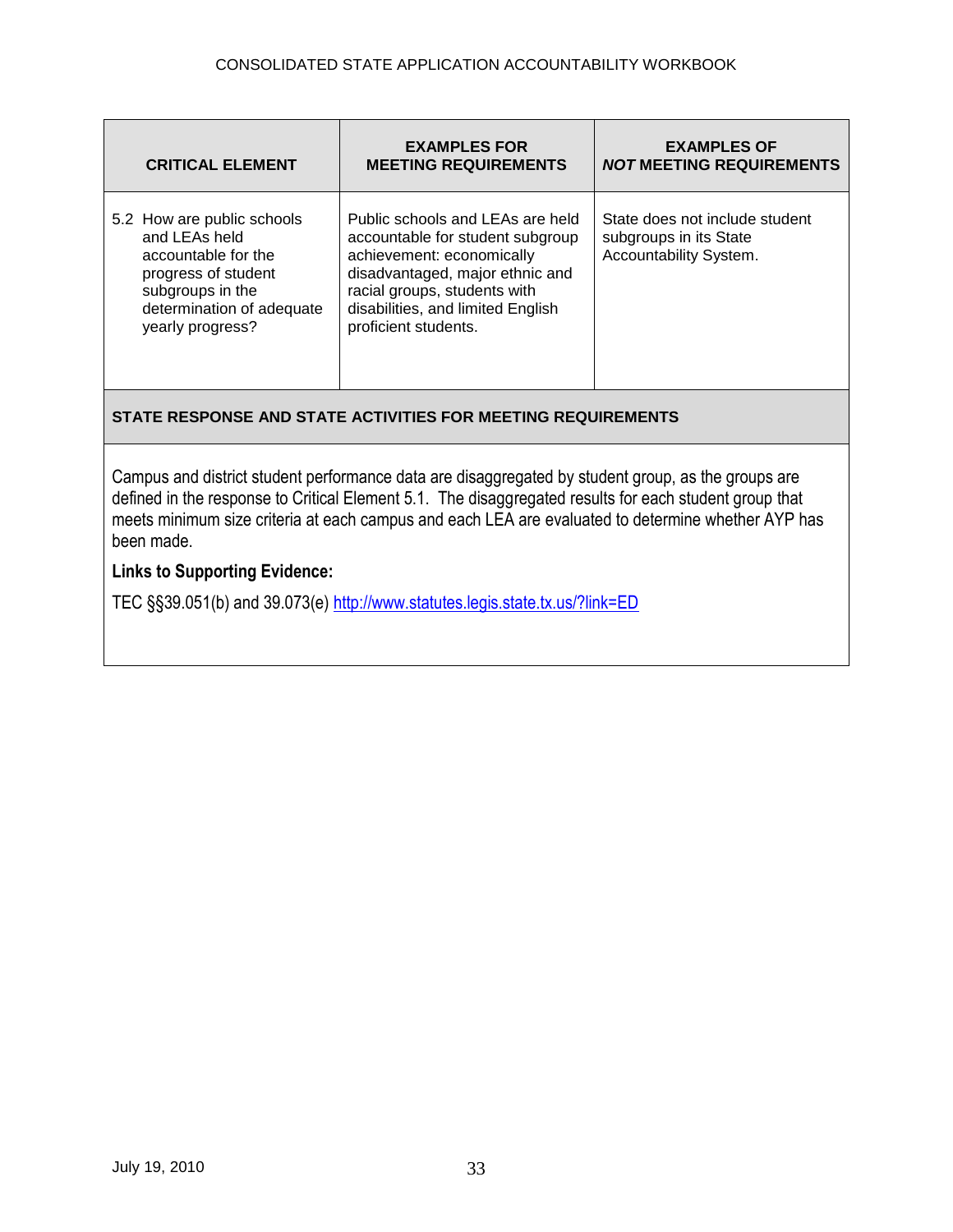| <b>CRITICAL ELEMENT</b>                                                                                         | <b>EXAMPLES FOR</b><br><b>MEETING REQUIREMENTS</b>                                                                                                                                                                                                                                                                                                                         | <b>EXAMPLES OF</b><br><b>NOT MEETING REQUIREMENTS</b>                                                                                                                                                                                                                                        |
|-----------------------------------------------------------------------------------------------------------------|----------------------------------------------------------------------------------------------------------------------------------------------------------------------------------------------------------------------------------------------------------------------------------------------------------------------------------------------------------------------------|----------------------------------------------------------------------------------------------------------------------------------------------------------------------------------------------------------------------------------------------------------------------------------------------|
| 5.3 How are students with<br>disabilities included in the<br>State's definition of<br>adequate yearly progress? | All students with disabilities<br>participate in statewide<br>assessments: general<br>assessments with or without<br>accommodations or an alternate<br>assessment based on grade level<br>standards for the grade in which<br>students are enrolled.<br>State demonstrates that students<br>with disabilities are fully included<br>in the State Accountability<br>System. | The State Accountability System<br>or State policy excludes students<br>with disabilities from participating<br>in the statewide assessments.<br>State cannot demonstrate that<br>alternate assessments measure<br>grade-level standards for the<br>grade in which students are<br>enrolled. |

All students with disabilities are included in the state assessment system. As required by Texas Education Code (TEC) §39.023, students receiving special education services are assessed annually as follows:

## **General assessment**

The Texas Assessment of Knowledge and Skills (TAKS) measures a student's mastery of the state-mandated curriculum, the Texas Essential Knowledge and Skills (TEKS).

## **General assessment with accommodations**

TAKS (Accommodated) is the general assessment that is available to students served by special education who require specific accommodations.

## **Alternate assessment based on modified grade-level achievement standards**

Texas Assessment of Knowledge and Skills–Modified (TAKS–M) is an alternate assessment based on modified academic achievement standards for students receiving special education services who have a disability that significantly affects academic progress in the grade-level curriculum and precludes the achievement of grade-level proficiency within a school year.

#### **Alternate assessment based on alternate achievement standards**

TAKS–Alternate (TAKS–Alt) is an assessment based on alternate academic achievement standards and designed for students receiving special education services that have the most significant cognitive disabilities and are unable to participate in the other statewide assessments even with substantial accommodations and/or modifications.

Texas implemented the USDE required limits on the number of scores from alternate assessments based on modified grade-level achievement standards (TAKS-M) and alternate achievement standards (TAKS-Alternate) that can be counted as proficient in AYP calculations, in accordance with the final regulations posted in the Federal Register dated April 9, 2007, regarding the one percent cap for students with significant cognitive disabilities and the two percent cap for students assessed using modified assessments. Federal cap limits are applied to 2010 AYP results from the alternate assessments which include proficient, projected to be proficient, or on track to proficiency based on growth for alternate assessments: TAKS–Alternate (for all grades) or TAKS-M (available in reading/English language arts and mathematics for grades 4, 7, and 10). Texas allows school districts to apply for a waiver, or exception, to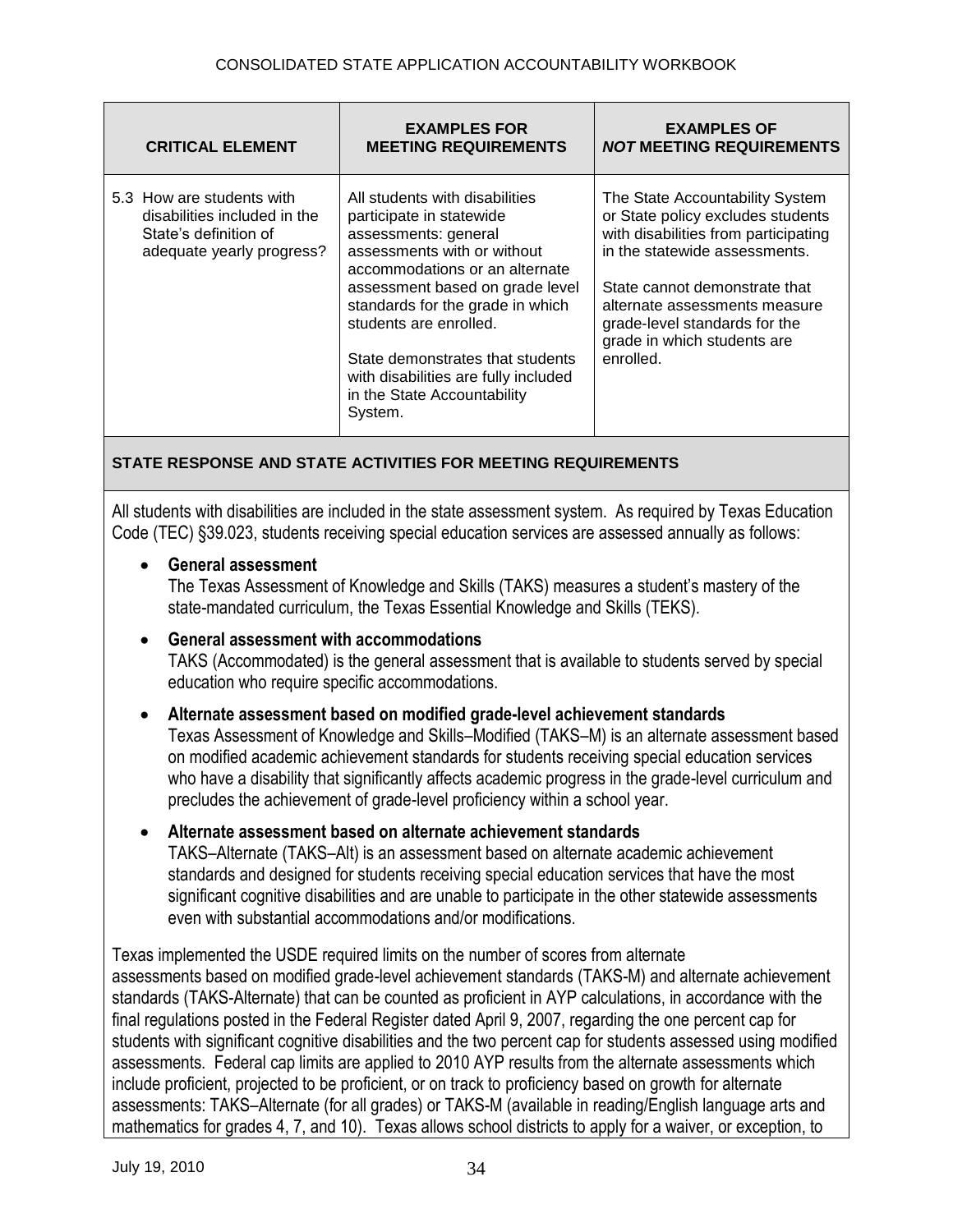the 1% cap for students with significant cognitive disabilities assessed on the TAKS–Alternate assessment. Exceptions are granted for school districts only to the extent that the statewide cap of 1% is maintained.

School districts with proficient results from the alternate assessment based on alternate academic achievement standards (TAKS-Alt) that number less than the 1% federal limit are allowed to include proficient results from the alternate assessment based on modified grade-level achievement standards (TAKS-M) above the 2% federal limit without exceeding 3% on total proficient results. (The only exception to the 3% total is when a waiver to exceed the 1% cap has been granted to a district.)

# **Links to Supporting Evidence:**

State law and administrative rules governing the assessment and accountability system, along with additional administrative materials, are found on the agency web site located at [http://www.tea.state.tx.us](http://www.tea.state.tx.us/) (TEA); [http://www.tea.state.tx.us/index3.aspx?id=3534&menu\\_id=793](http://www.tea.state.tx.us/index3.aspx?id=3534&menu_id=793) (Student Assessment); and<http://ritter.tea.state.tx.us/perfreport/account> (Accountability).

TEC §§39.023(b) and 39.073(3). The direct link to the Texas Education Code (TEC), Chapter 39, governing assessment and accountability is [http://www.statutes.legis.state.tx.us/?link=ED.](http://www.statutes.legis.state.tx.us/?link=ED)

Supporting evidence also includes specific information related to students receiving special education services which is found at [http://ritter.tea.state.tx.us/special.ed/;](http://ritter.tea.state.tx.us/special.ed/) information pertaining to TAKS (Accommodated) is at

[http://ritter.tea.state.tx.us/student.assessment/resources/ard/2008\\_2009\\_ARD\\_Manual.pdf;](http://ritter.tea.state.tx.us/student.assessment/resources/ard/2008_2009_ARD_Manual.pdf)

information related to TAKS-M is a[thttp://www.tea.state.tx.us/index3.aspx?id=3636&menu\\_id=793](http://www.tea.state.tx.us/index3.aspx?id=3636&menu_id=793) ; and information related to TAKS-Alt is at [http://www.tea.state.tx.us/index3.aspx?id=3638&menu\\_id=793](http://www.tea.state.tx.us/index3.aspx?id=3638&menu_id=793)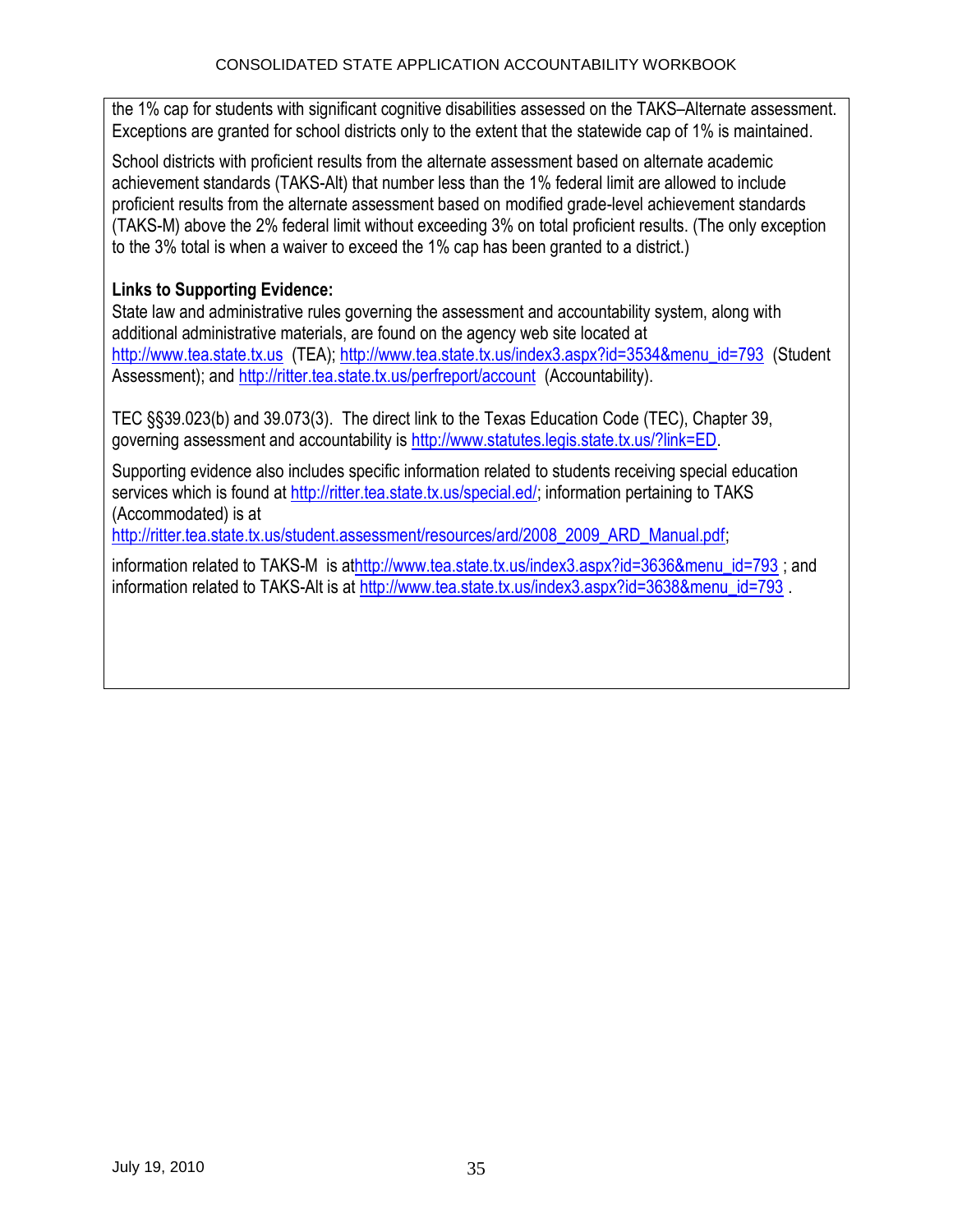| <b>CRITICAL ELEMENT</b>                                                                                                           | <b>EXAMPLES FOR</b><br><b>MEETING REQUIREMENTS</b>                                                                                                                                                                                                                                                                     | <b>EXAMPLES OF</b><br><b>NOT MEETING REQUIREMENTS</b>                         |
|-----------------------------------------------------------------------------------------------------------------------------------|------------------------------------------------------------------------------------------------------------------------------------------------------------------------------------------------------------------------------------------------------------------------------------------------------------------------|-------------------------------------------------------------------------------|
| 5.4 How are students with<br>limited English proficiency<br>included in the State's<br>definition of adequate<br>yearly progress? | All LEP student participate in<br>statewide assessments: general<br>assessments with or without<br>accommodations or a native<br>language version of the general<br>assessment based on grade level<br>standards.<br>State demonstrates that LEP<br>students are fully included in the<br>State Accountability System. | LEP students are not fully<br>included in the State<br>Accountability System. |

All students with limited English proficiency (LEP) are included in the state assessment system. LEP students are assessed annually as follows.

- Students for whom TAKS is an appropriate measure of their academic achievement take TAKS (English or Spanish version) [only LEP students who are recent immigrants enrolled in U.S. schools for three or fewer years can be exempted from the TAKS by the language proficiency assessment committee (LPAC)].
- All LEP students take Texas English Language Proficiency Assessment System (TELPAS) Reading assessments to measure English language proficiency in reading aligned to state reading content standards and English language proficiency standards. As allowed by federal regulation, the results of Limited English proficient (LEP) students taking the TELPAS Reading and no other reading/English language arts assessment who are enrolled in their first school year in a United States school are included in participation rates, but their scores are not used for AYP performance calculations.
- As required by federal regulation, LEP students in their second or third school year of enrollment in U.S. schools taking TELPAS Reading who do not participate in the statewide general reading/English language arts assessment do not count as participants toward the 95% participation requirement and therefore their scores are not used for AYP performance calculations.
- LEP students who are recent immigrants and meet specific state-delineated criteria as determined by the LPAC committee may be administered the TAKS assessment with allowable linguistic accommodations in reading/English language arts and mathematics.
- LEP students may exit from a bilingual education or English as a second language program and be classified as English proficient at the end of the school year if they are able to meet the criteria necessary to participate equally in a regular, all-English, instructional program. These criteria are:
	- $\circ$  TEA-approved tests that measure the extent to which the student has developed oral and written language proficiency and specific language skills in English;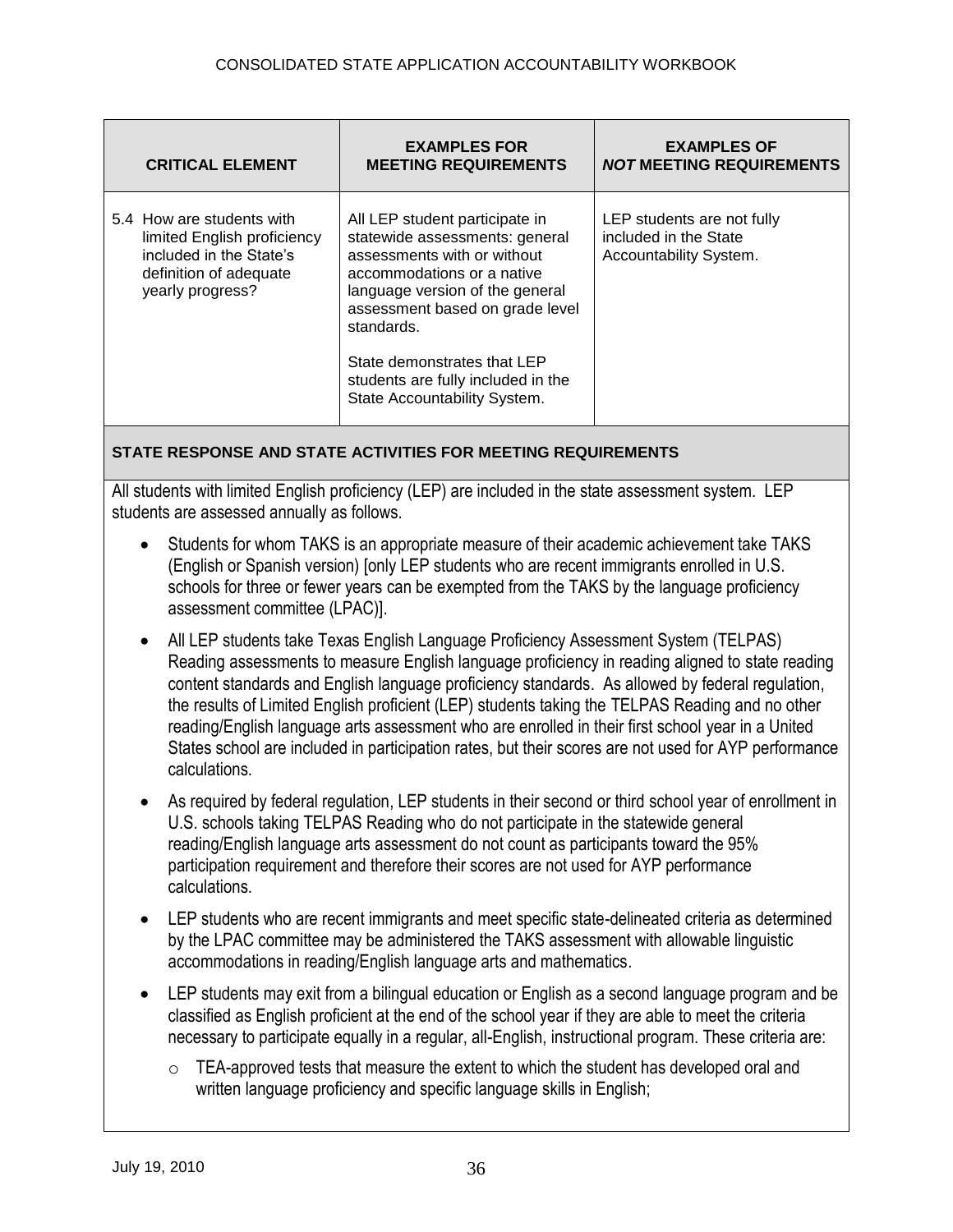- $\circ$  Satisfactory performance on the reading assessment instrument under the Texas Education Code, §39.023(a), or an English language arts assessment instrument administered in English, or a score at or above the 40th percentile on both the English reading and the English language arts sections of a TEA-approved norm-referenced assessment instrument for a student who is enrolled in Grade 1 or 2; and
- $\circ$  TEA-approved criterion-referenced written tests when available, other TEA-approved tests when written criterion-referenced test is not available, and the results of a subjective teacher evaluation [TEC 29.056(g)].

# **Links to Supporting Evidence:**

State law and administrative rules governing the assessment and accountability system, along with additional administrative materials, are found on the agency web site located at [http://www.tea.state.tx.us](http://www.tea.state.tx.us/) (TEA); [http://www.tea.state.tx.us/index3.aspx?id=3534&menu\\_id=793](http://www.tea.state.tx.us/index3.aspx?id=3534&menu_id=793) (Student Assessment); and<http://ritter.tea.state.tx.us/perfreport/account>(Accountability).

TEC §39.023(l) The link to the Texas Education Code (TEC), Chapter 39, governing assessment and accountability is [http://www.statutes.legis.state.tx.us/?link=ED.](http://www.statutes.legis.state.tx.us/?link=ED)

Supporting evidence also includes information on the assessment of LEP students found a[thttp://www.tea.state.tx.us/index3.aspx?id=3300&menu\\_id=793](http://www.tea.state.tx.us/index3.aspx?id=3300&menu_id=793) and information related to TELPAS Reading found a[t http://ritter.tea.state.tx.us/student.assessment/admin/rpte/TP08\\_InfoBook.pdf](http://ritter.tea.state.tx.us/student.assessment/admin/rpte/TP08_InfoBook.pdf)

Final federal Title I regulations on the inclusion of limited English proficient (LEP) students in AYP (34 CFR §200.20), posted to the Federal Register on September 13, 2006, <http://www.ed.gov/legislation/FedRegister/finrule/2006-3/091306a.html>

October 27, 2006 USDE standards and assessments approval letter [http://www.ed.gov/admins/lead/account/nclbfinalassess/index.html.](http://www.ed.gov/admins/lead/account/nclbfinalassess/index.html)

Texas Administrative Code (TAC) §89.1225(h**)**, [http://info.sos.state.tx.us/pls/pub/readtac\\$ext.viewtac](http://info.sos.state.tx.us/pls/pub/readtac$ext.viewtac)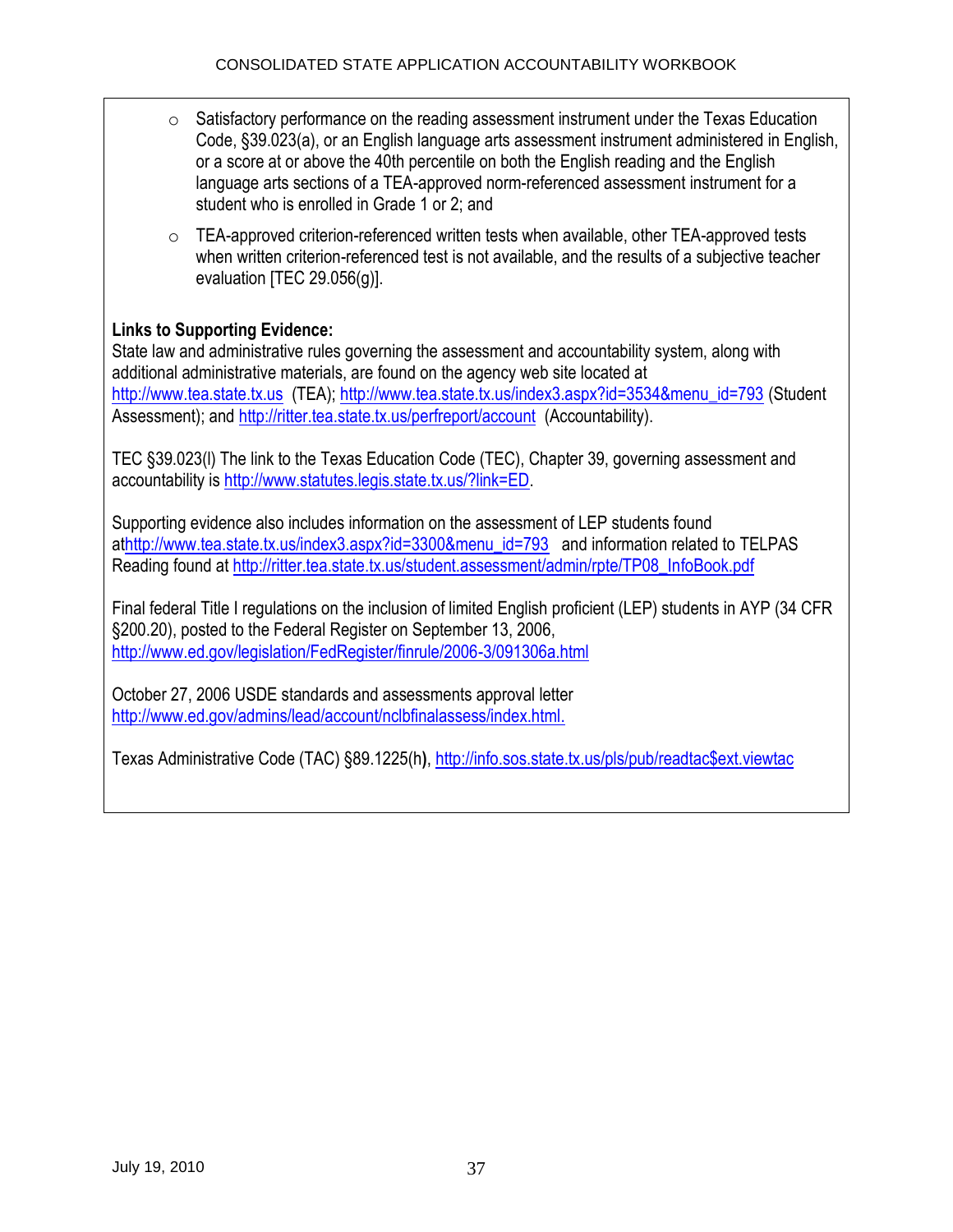| <b>CRITICAL ELEMENT</b>                                                                                                                                         | <b>EXAMPLES FOR</b><br><b>MEETING REQUIREMENTS</b>                                                                                                                                                                                                                              | <b>EXAMPLES OF</b><br><b>NOT MEETING REQUIREMENTS</b>                                                                                                                                                                                                            |
|-----------------------------------------------------------------------------------------------------------------------------------------------------------------|---------------------------------------------------------------------------------------------------------------------------------------------------------------------------------------------------------------------------------------------------------------------------------|------------------------------------------------------------------------------------------------------------------------------------------------------------------------------------------------------------------------------------------------------------------|
| 5.5 What is the State's<br>definition of the minimum<br>number of students in a<br>subgroup required for<br>reporting purposes? For<br>accountability purposes? | State defines the number of<br>students required in a subgroup<br>for reporting and accountability<br>purposes, and applies this<br>definition consistently across the<br>State. <sup>5</sup><br>Definition of subgroup will result in<br>data that are statistically reliable. | State does not define the required<br>number of students in a subgroup<br>for reporting and accountability<br>purposes.<br>Definition is not applied<br>consistently across the State.<br>Definition does not result in data<br>that are statistically reliable. |
|                                                                                                                                                                 |                                                                                                                                                                                                                                                                                 |                                                                                                                                                                                                                                                                  |

## **Accountability Minimum Size Criteria**

The following factors were considered in determining the minimum size criteria for purposes of calculating AYP.

- $\circ$  Student confidentiality. Texas Education Agency operating procedures related to confidential, sensitive, and restricted enterprise information define any data element with fewer than five members as confidential student information.
- $\circ$  Face validity. Thirty students is widely accepted as the minimum number of observations for which evaluations of data are valid for a population or statistically sound for a sample. The National Center for Education Statistics (NCES) uses 30 as a minimum for reporting proportions. The Texas public school accountability rating system in place since1994 requires that special analyses be conducted for districts and campuses with fewer than 30 total students.
- $\circ$  Test reliability. Test reliability is concerned with whether a student's score on a test consistently represents his or her true achievement level. Because tests provide observed scores that serve as a proxy for direct measurement of underlying achievement level, the scores contain some amount of measurement error, and test reliability quantifies this error. At the individual student level, test reliability is known to be a critical factor that affects decision consistency in classifying students into mastery/nonmastery categories based on performance standards. At the aggregate level, test reliability affects the accuracy of decisions made based on group performance of campus, district, or state (i.e., their AYP status in this case). The more reliable each student's score is, the higher the probability of making an accurate assessment in determining whether enough students truly perform at the proficient level to allow the school/district/state to meet its annual objective. From past test programs and preliminary results from the new test program, the reliabilities of the individual tests will likely be between 0.85 and 0.95. Empirical results reported by Subkoviak (1978) suggested that 30 examinees was considered sufficient to provide a fairly accurate estimate of reliability coefficients for criterion-referenced tests with as few as 10 items. For an accurate and stable estimate, reliability coefficients based on student group performance may require a larger number because, based on historical performance patterns, scores for disaggregated student groups will be less likely to be centered around the proficiency standard than the all-students aggregate.

 5 The minimum number is not required to be the same for reporting and accountability.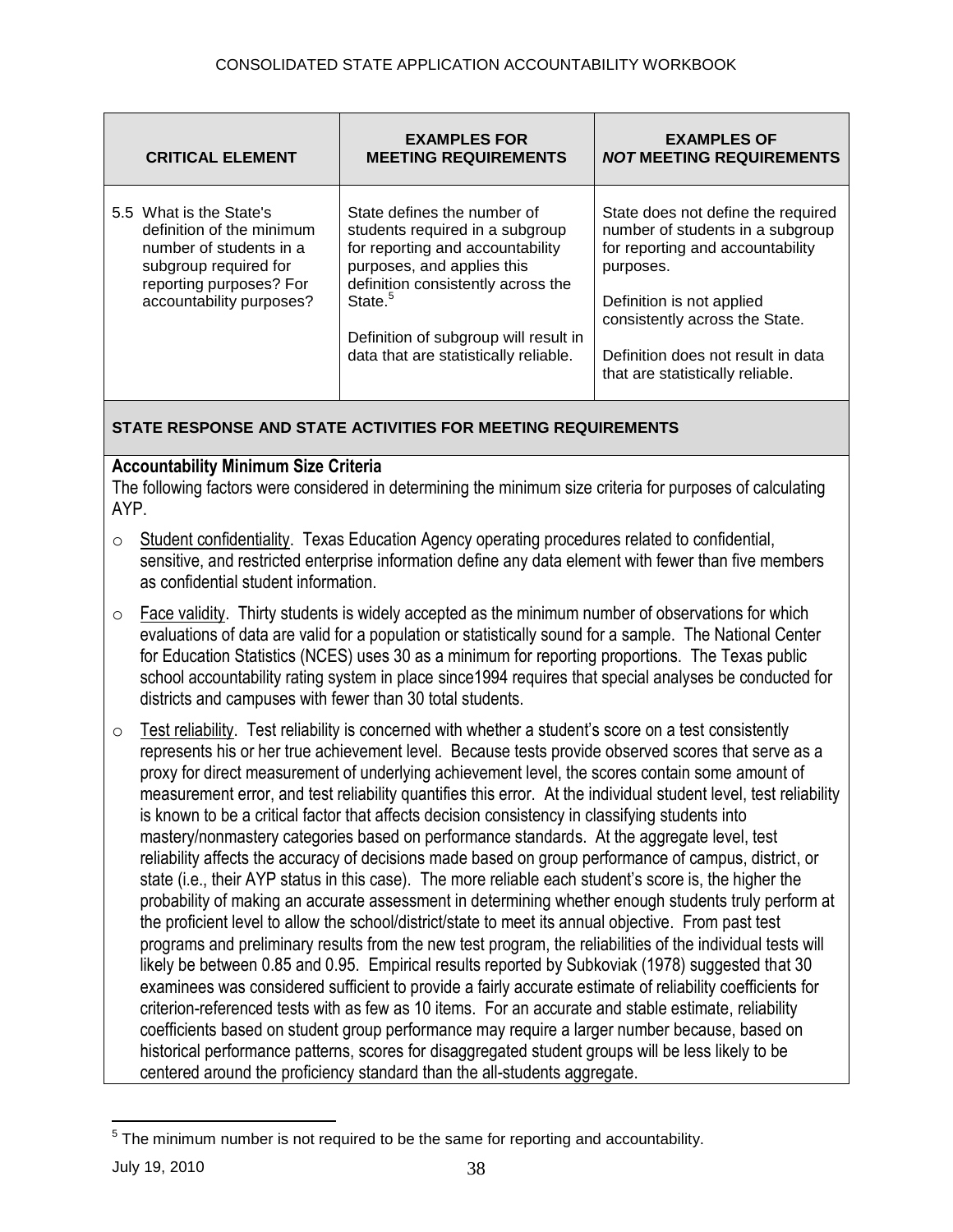#### CONSOLIDATED STATE APPLICATION ACCOUNTABILITY WORKBOOK

- $\circ$  Statistical reliability. For accountability purposes there is interest in the reliability of school mean scores or school proportions meeting a performance standard. The reliability of *school mean scores* is only minimally affected by the reliability of the student tests used in the accountability system; the primary factor driving the reliability of school mean scores is the number of students in the school. The mean and standard deviation of the test scores for each test in the new test program are unknown at present. However, the results of the first statewide administration will be standardized on a scale score system. On some of our past exams, a population mean scale score of 1500 and population scale score standard deviation of 100 were used. We believe the following assumptions are reasonable for estimating the sample size needed to attain a specified *school mean scale score* reliability: (1) the population mean scale score is 1500, (2) the population scale score standard deviation is 100, and (3) the reliability of the test is 0.90, and (4) the standard deviation of the school mean scores based on a sample of 50 students from each school is 40 (based on diversity in past performance of Texas public schools). The following can be computed based on the above information: (1) the reliability of school mean scores given each school's mean score was computed from a sample of 50 students is 0.89, (2) the reliability of school mean scores given each school's mean score was computed from a sample of 30 students is 0.83, and (3) the reliability of school mean scores given each school's mean score was computed from a sample of 10 students is 0.62. Given the desire of a minimum school mean reliability of 0.8, a minimum sample size of 30 is required. For a school mean reliability of 0.9 or higher, a sample size of at least 50 is required. The reliability for *school percent achieving a performance standard* typically requires sample sizes fifty percent greater or more than that required for the same value of school scale score mean reliability. For example, for a minimum *school proportion attaining proficiency* reliability of 0.8, a minimum sample size of 45-50 is in order.
- o Effect on standards for small school districts and campuses. When evaluating performance of small numbers of students, the performance of one student can have a disproportionate effect on the percentage of students meeting the performance standard. This can have the effect of establishing higher standards for small school districts, campuses, or student groups. (If there are only 5 students, for example, an accountability target of 81 percent passing would require that 100 percent of the 5 students pass the test because one student failing would bring the average down to 80 percent passing.) With 50 students, one student's performance changes the percentage meeting or exceeding the standard by two percentage points.
- o Representation for large schools and districts. Although 50 students represents a sufficiently large number for a group to meet standards of confidentiality and reliability, a group of 50 may represent a very small percentage of the total population in a large school district or campus. Assigning an AYP status on the basis of a small percentage of the students in a district or campus could undermine the credibility of the process if educators and policymakers believe the evaluation is unrepresentative of the school or district as a whole and therefore unfair. However, increasing the minimum size criteria for student groups above 50 would decrease the number of small campuses and districts for whom student group performance is evaluated. Instead, criteria can be established related to both size of the group and percentage of the total student population represented by the group.

# **Minimum Size Criteria for School District and Campus AYP Calculations**

The minimum size criteria for evaluation of student performance for school district and campus AYP calculations described below is based on minimum number or percentage of students rather than performance of a statistical test as part of the AYP calculation. The same minimum size criteria apply to all school districts and campuses. The same student group criteria apply to all student groups.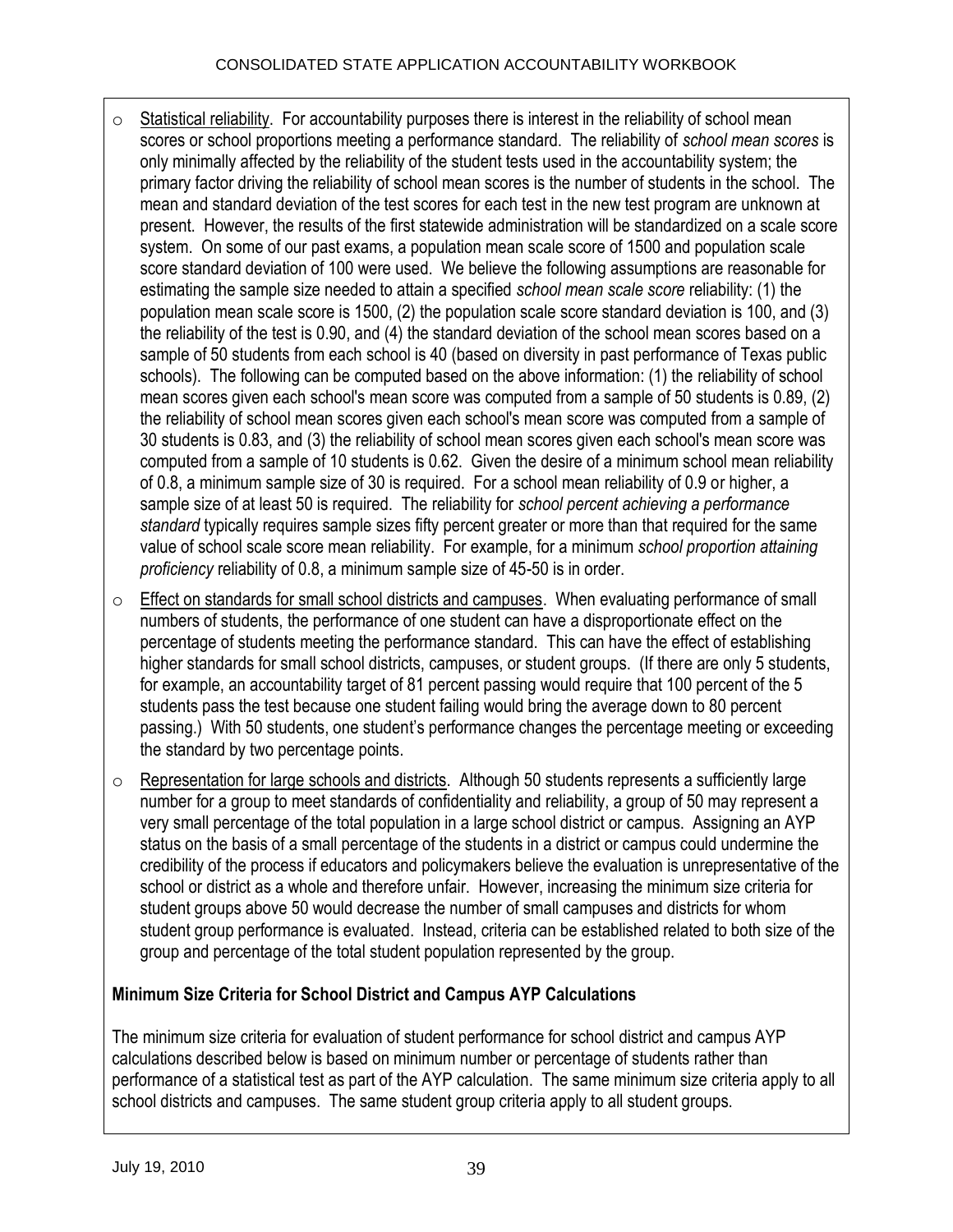All students. Performance of all school districts and campuses will be evaluated for AYP.

Current-year participation of school districts and campuses with at least 40 students enrolled on the date of testing will be evaluated for AYP. Forty students is also the minimum for the other performance measures (graduation rate and attendance rate). It is possible to demand a higher standard of reliability for the nonassessment measures because failure to meet the minimum size criteria would not prevent a campus or district from being evaluated.

Student groups. 50/10%/200. For a student group to be included in the AYP calculation, a district or campus must have the following: 50 or more students in the student group, and the student group must comprise at least 10.0 percent of all students; **or** 200 or more students in the student group, even if that group represents less than 10.0 percent of all students. Fifty students meets the criteria of student confidentiality and face validity, and meets a higher standard of test reliability and statistical reliability than 30 students. Based on reasonable assumptions for estimating sample size needed for statistical reliability, a minimum sample size of 50 is required for a school mean reliability of 0.9, and a larger sample is recommended for the same reliability level for school percent achieving a performance standard. The higher standard is desirable in part because the student group represents a subset of the total student population on the district or campus, but the same high performance standards must be met and the same high stakes are associated with failure to meet AYP. Also, based on historical performance patterns, student group performance for disaggregated groups is less likely to be centered around the student proficiency standard than the all students aggregate. To obtain an accurate estimate of the achievement level for student groups, a larger minimum size is needed. This is particularly true for students receiving special education services and students with limited English proficiency, which represent especially diverse populations. Fifty students minimizes the effect on standards for small school districts and campuses– with 50 students, one student's performance changes the percentage meeting or failing to meet the standard by two percentage points.

Criteria related to percentage of the total student population were set at 10 percent or 200 students. Assigning an AYP status on the basis of a small percentage of the students in a large district or campus could undermine the credibility of the process if educators and policymakers believe the evaluation is unrepresentative of the school or district as a whole. Criteria related to both the size of the student group and percentage of the total student population represented by the group have been used in the Texas accountability system since 1994. Size parameters necessarily represent a combination of statistical considerations and professional judgment. Either 10 percent or 200 students is sufficiently large to be representative of the student population of even the largest districts and campuses without eliminating any student group from the AYP determinations. Special education students, which are the smallest student group evaluated for AYP, represented 12 percent of students statewide in 2001-02.

Because results for seven grades (grades 3-8 and 10) are included in the AYP calculation, numbers of students are large enough that the higher standards of test reliability and statistical reliability can be used without eliminating any student group from the AYP calculation. More student groups are added by adding more grades, which offsets use of minimum size criteria that meet higher standards of reliability. As shown in the following table, more student groups are evaluated under the proposed plan that applies the 50/10%/200 minimum size criteria to assessment results for grades 3-8 & 10 (seven grades) than are evaluated under a model that applies a minimum size criteria of 30 to assessment results from grades 4, 8, & 10 (three grades).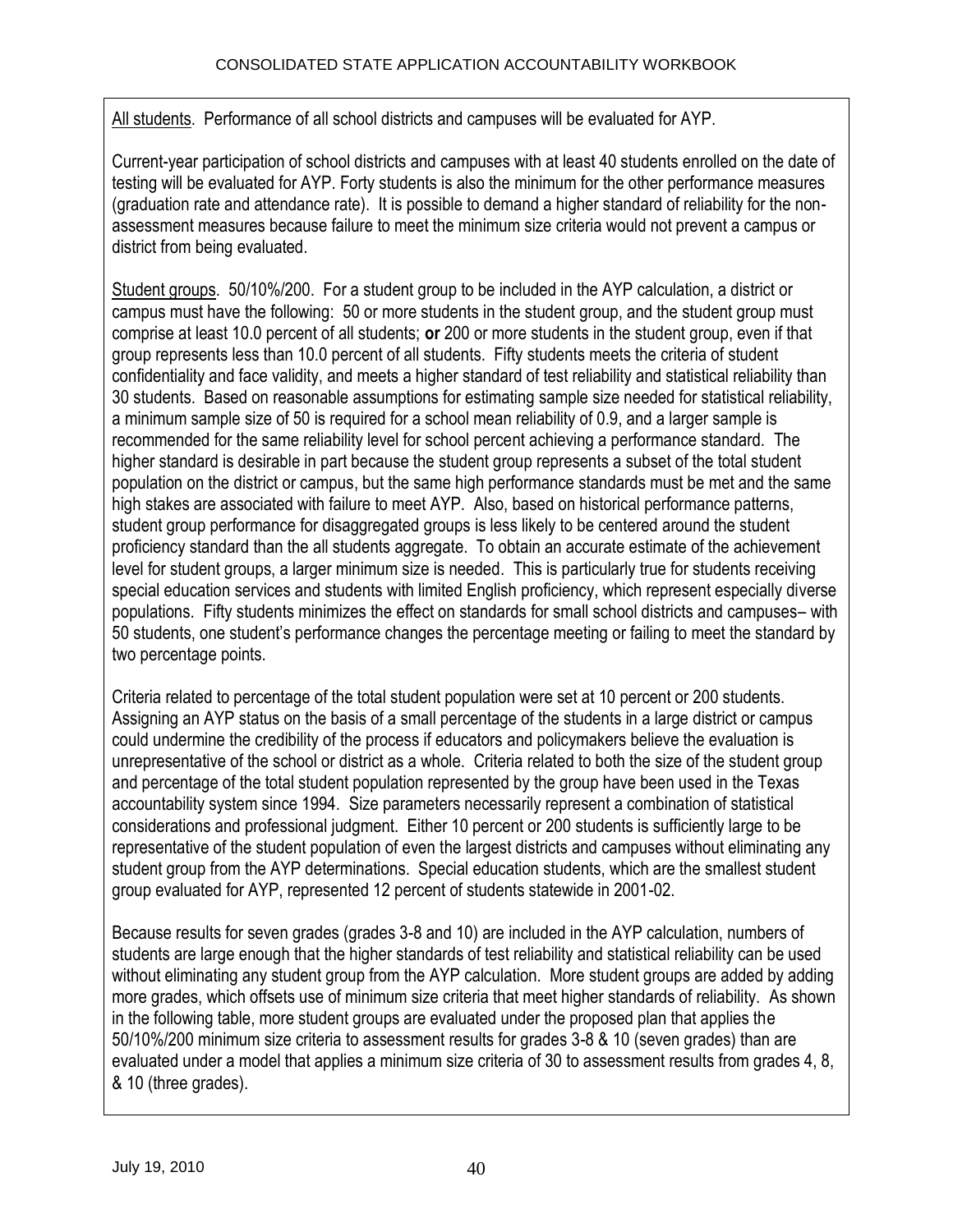#### CONSOLIDATED STATE APPLICATION ACCOUNTABILITY WORKBOOK

| <b>Campus and District</b>          | <b>Texas Proposal</b><br>Grades 3-8 & 10 (7 grades)                 |            |               | Grades 4, 8 & 10<br>(3 grades)<br>Minimum size $=$ 30 |                 |               |                   |
|-------------------------------------|---------------------------------------------------------------------|------------|---------------|-------------------------------------------------------|-----------------|---------------|-------------------|
| <b>AYP Statistics</b>               | Minimum size = $50/10\%/200$<br><b>Districts</b><br><b>Campuses</b> |            |               |                                                       | <b>Campuses</b> |               |                   |
|                                     | <b>Number</b>                                                       | % of Total | <b>Number</b> | % of Total                                            |                 | <b>Number</b> | % of Total        |
| <b>Not Evaluated First Year:</b>    |                                                                     |            |               |                                                       |                 |               |                   |
| <b>New Campuses</b>                 | <b>NA</b>                                                           |            | 182           | 3%                                                    |                 | 182           | 3%                |
| <b>Fewer than 30 Total Students</b> | 22                                                                  | 2%         | 379           | 5%                                                    |                 | 813           | 12%               |
| <b>No Students in Grades Tested</b> | <b>NA</b>                                                           |            | 293           | 4%                                                    |                 | 648           | 9%                |
| <b>Student Groups Evaluated:</b>    |                                                                     |            |               |                                                       |                 |               |                   |
| <b>African American</b>             | 250                                                                 | 24%        | 1,460         | 21%                                                   |                 | 950           | 14%               |
| Hispanic                            | 566                                                                 | 54%        | 3,573         | 51%                                                   |                 | 2,659         | 38%               |
| White                               | 895                                                                 | 86%        | 3,902         | 56%                                                   |                 | 2,963         | 43%               |
| <b>Economically Disadvantaged</b>   | 883                                                                 | 85%        | 4,610         | 66%                                                   |                 | 3,372         | 49%               |
| <b>LEP</b>                          | 153                                                                 | 15%        | 1.367         | 20%                                                   |                 | 454           | 7%                |
| <b>Special Education</b>            | 615                                                                 | 59%        | 1,644         | 24%                                                   |                 | 137           | 2%                |
| <b>Number of Student Groups</b>     | <b>Cumulative</b>                                                   |            |               | <b>Cumulative</b>                                     |                 |               | <b>Cumulative</b> |
| Evaluated:                          | <b>Number</b>                                                       | % of Total | Number*       | % of Total                                            |                 | Number*       | % of Total        |
| all students                        | 1,040                                                               | 100%       | 6,475         | 100%                                                  |                 | 6,120         | 100%              |
| plus 1 or more student groups       | 973                                                                 | 94%        | 5,756         | 89%                                                   |                 | 4,939         | 81%               |
| plus 2 or more student groups       | 889                                                                 | 85%        | 4,741         | 73%                                                   |                 | 3,342         | 55%               |
| plus 3 or more student groups       | 706                                                                 | 68%        | 3,444         | 53%                                                   |                 | 1,571         | 26%               |
| plus 4 or more student groups       | 504                                                                 | 48%        | 1,865         | 29%                                                   |                 | 530           | 9%                |
| plus 5 or more student groups       | 213                                                                 | 20%        | 665           | 10%                                                   |                 | 127           | 2%                |
| plus all 6 student groups           | 77                                                                  | 7%         | 85            | 1%                                                    |                 | 26            | 0%                |

\* Excluding new campuses and campuses with no students in grades tested.

Under the proposed criteria, for example, over half (53%) of campuses have three or more student groups (in addition to all students) that meet the minimum size criteria compared to about one-fourth (26%) of campuses under the model that applies a minimum size criteria of 30 to results for three grades. The same pattern is seen for each of the six student groups. For example, performance of economically disadvantaged students is evaluated on 66 percent of campuses under the proposed criteria, compared to 49 percent of campuses when a minimum size criteria of 30 is applied to results for three grades.

Although three race/ethnicity groups are represented in Texas statewide, African American, Hispanic, and White students are not evenly distributed geographically across the state. Two of the 20 geographic regions in Texas that share a border with Mexico have student populations that are predominantly Hispanic. Many regions in west Texas and the Texas panhandle also have large Hispanic student populations, but few African American students. Many east Texas regions, on the other hand, have student populations that are African American and White with few Hispanic students. Students with limited English proficiency are also unevenly distributed with large numbers primarily in districts along the Texas/Mexico border and in major urban districts. Consequently, few campuses have sufficient numbers of students to evaluate in all six student groups under any minimum size criteria. However, it is for the most diverse campuses that the inclusion of test results for more grades makes the greatest difference. Under the proposed criteria, five times as many campuses have 5 or more student groups that meet the minimum size criteria compared to the model that applies a minimum size criteria of 30 to results for three grades (665 campuses compared to 127 campuses).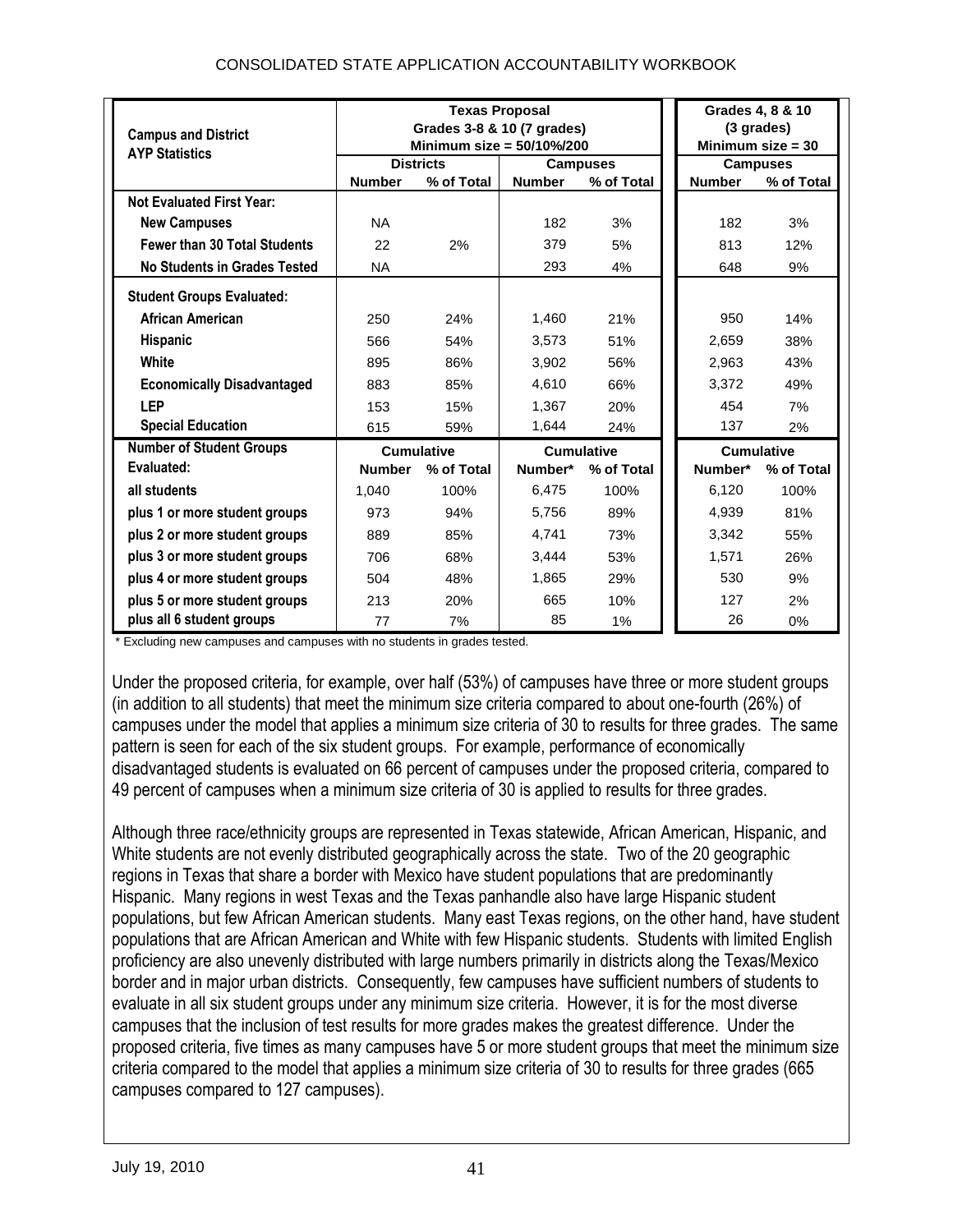Review of the minimum size criteria has been an ongoing part of the state accountability system, and will similarly be continually reassessed in the AYP process.

Following are details on application of the minimum size criteria for each measure.

## **Assessment Measure**

## **Performance.**

- o All students. Performance of all campuses and districts will be evaluated.
- $\circ$  Student groups. For a student group to be included in the AYP calculation, a district or campus must have:
	- $-$  test results for 50 or more students in the student group (summed across grades 3-8 and 10) for the subject, and the student group must comprise at least 10.0 percent of all test takers in the subject; **or**
	- $-$  test results for 200 or more students in the student group, even if that group represents less than 10.0 percent of all test takers in the subject.
- **Performance gains.** For all students and each student group that fails to meet the performance standard on the assessment measure, performance gains will be calculated even if minimum size requirements in the prior year are not met.
- **Participation.**
	- $\circ$  All students. Participation of campuses and districts with 40 or more students enrolled on the test date will be evaluated.
	- $\circ$  Student groups. For a student group to be included in the AYP participation calculation, a district or campus must have:
		- $-$  50 or more students in the student group enrolled on the test date (summed across grades 3-8 and 10), and the student group must comprise at least 10.0 percent of all students enrolled on the test date; **or**
		- 200 or more students in the student group enrolled on the test date, even if that group represents less than 10.0 percent of all students enrolled on the test date.

# **Other Performance Measures**

## **Graduation rate.**

- o All students. Graduation rates of high school campuses and districts with 40 or more students in the completion/student status rate cohort will be evaluated for AYP performance.
- $\circ$  Student groups. For a student group to be included in the AYP performance gains calculation, a district or campus must have:
	- 50 or more students in the student group in the completion/student status rate cohort, and the student group must comprise at least 10.0 percent of all students in the completion/student status rate cohort; **or**
	- 200 or more students in the student group in the completion/student status rate cohort, even if that group represents less than 10.0 percent of all students in the completion/student status rate cohort.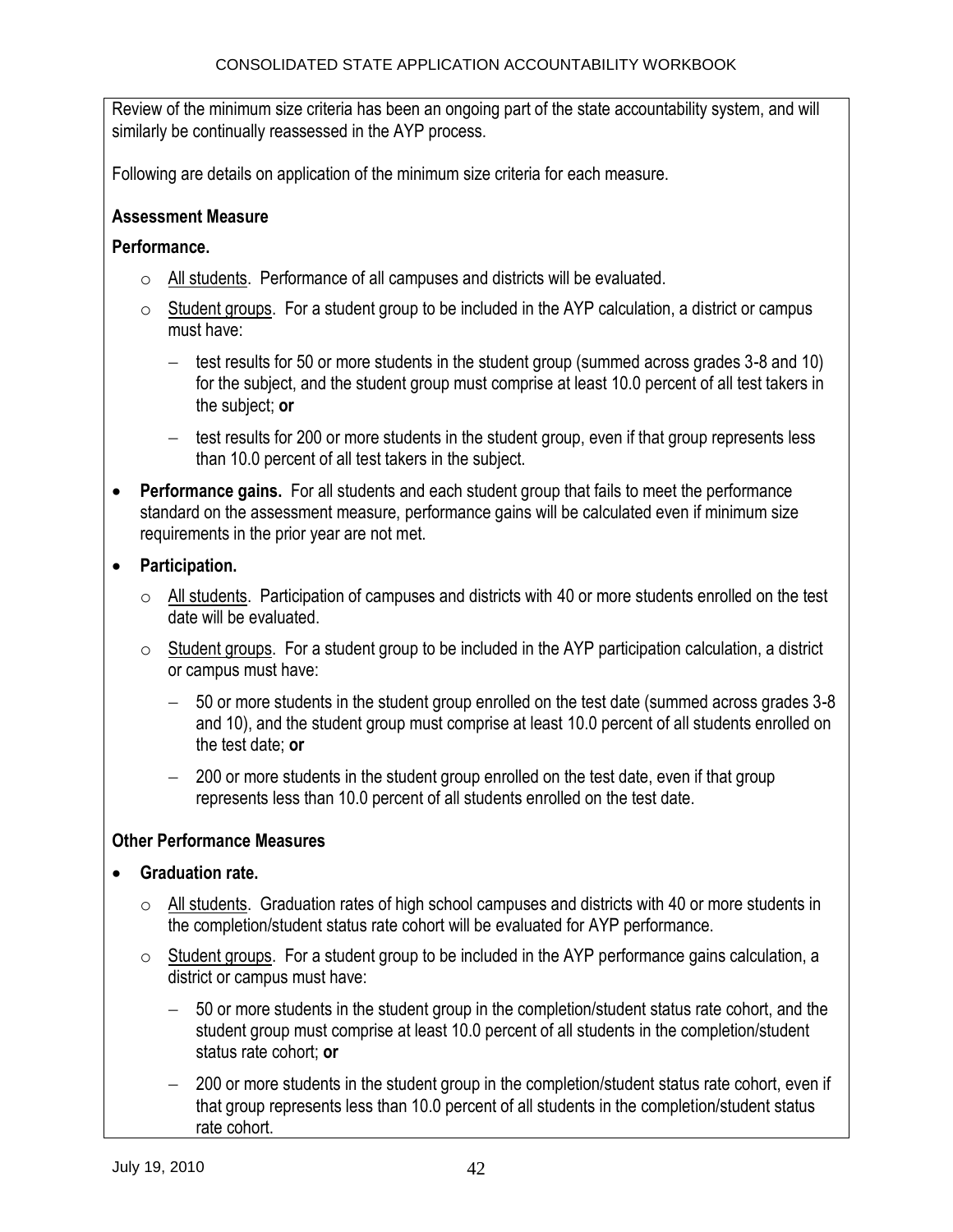#### **Attendance rate.**

- $\circ$  All students. The minimum size requirements for attendance rates are based on total days in membership rather than individual student counts. Attendance rates of campuses and districts with at least 7,200 total days in membership (40 students x 180 school days) will be evaluated.
- $\circ$  Student groups. For a student group to be included in the AYP performance gains calculation, a district or campus must have:
	- $-$  9,000 or more total days in membership (50 students x 180 school days), and the student group must comprise at least 10.0 percent of total days in membership for all students; **or**
	- 36,000 or more total days in membership (200 students x 180 school days), even if the group represents less than 10.0 percent of total days in membership for all students.
- **Performance gains.** If the campus or district fails to meet the standard on the other performance measure for all students, gains will be calculated even if minimum size requirements are not met in the prior year.

## **Reporting Minimum Size Criteria**

For reporting purposes, in order to maintain student confidentiality, if any student group contains fewer than five students, the results are masked and are indicated on campus and district report cards by an asterisk or other symbol. Additional masking is done as appropriate, based on the indicator, including masking of high and/or low rates, masking across student groups and/or levels to prevent imputation of masked values, and masking of inaccurate data.

## **Supporting Evidence:**

Subkoviak, M.J. (1978). Empirical investigation of procedures for estimating reliability for mastery tests. Journal of Educational Measurement, 15, 111-116.

Reporting and evaluation requirements are specified in an annual Accountability Manual, adopted by reference as an administrative regulation (19 TAC, Chapter 101, Subchapter AA).

<http://ritter.tea.state.tx.us/perfreport/account/2009/manual/index.html>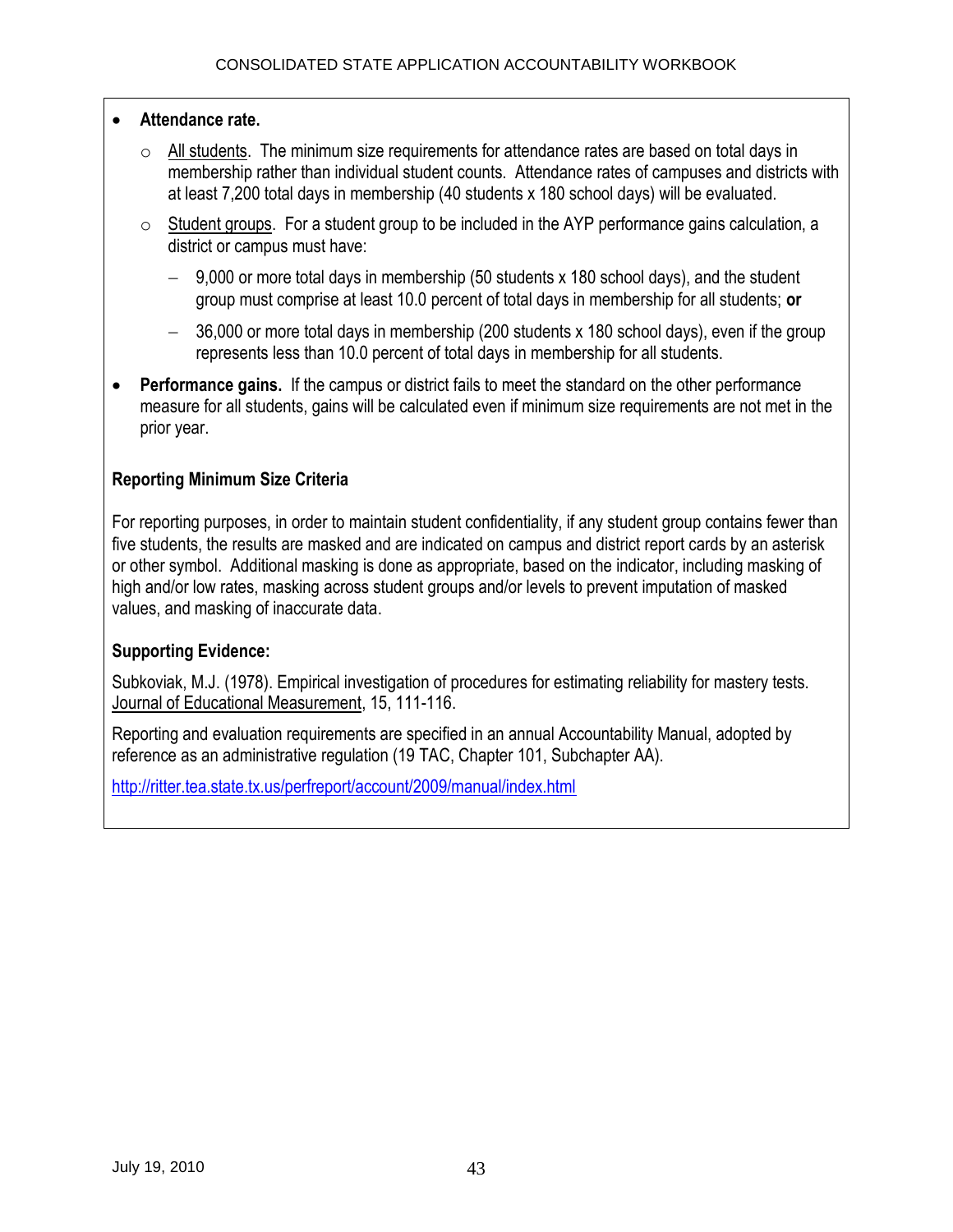| <b>CRITICAL ELEMENT</b>                                                                                                                             | <b>EXAMPLES FOR</b><br><b>MEETING REQUIREMENTS</b>                                 | <b>EXAMPLES OF</b><br><b>NOT MEETING REQUIREMENTS</b>      |
|-----------------------------------------------------------------------------------------------------------------------------------------------------|------------------------------------------------------------------------------------|------------------------------------------------------------|
| 5.6 How does the State<br><b>Accountability System</b><br>protect the privacy of<br>students when reporting<br>results and when<br>determining AYP? | Definition does not reveal<br>personally identifiable<br>information. <sup>6</sup> | Definition reveals personally<br>identifiable information. |

The State Accountability System does not reveal personally identifiable information. State law, administrative rule, and policies and procedures require and enforce strict adherence to the protection of student confidentiality and privacy rights, as guaranteed under FERPA.

## Section 39.030 (b) of the TEC requires:

The results of individual student performance on academic skills assessment instruments administered under this subchapter are confidential and may be released only in accordance with the Family Educational Rights and Privacy Act of 1974 (20 U.S.C. Section 1232g). However, overall student performance data shall be aggregated by ethnicity, sex, grade level, subject area, campus, and district and made available to the public, with appropriate interpretations, at regularly scheduled meetings of the board of trustees of each school district. The information may not contain the names of individual students or teachers.

# Section §101.63 of 19 TAC provides:

The contents of each test booklet and answer document are confidential in accordance with the Texas Government Code, Chapter 551, and the Family Educational Rights and Privacy Act of 1974. Individual student performance results are confidential as specified under the Texas Education Code (TEC), §39.030(b).

# **Links to Supporting Evidence:**

Student confidentiality is protected in state statute and rules. State law and administrative rules governing the assessment and accountability system, along with additional administrative materials, are found on the agency web site located a[t http://www.tea.state.tx.us](http://www.tea.state.tx.us/) (TEA);

[http://www.tea.state.tx.us/index3.aspx?id=3534&menu\\_id=793](http://www.tea.state.tx.us/index3.aspx?id=3534&menu_id=793) (Student Assessment); and <http://ritter.tea.state.tx.us/perfreport/account>(Accountability).

The link to the Texas Education Code (TEC), Chapter 39, governing assessment and accountability i[shttp://www.statutes.legis.state.tx.us/?link=ED](http://www.statutes.legis.state.tx.us/?link=ED) .

Supporting evidence also includes administrative materials for the assessment program such as the District and Campus Test Coordinator Manuals available on the Student Assessment website a[thttp://www.tea.state.tx.us/index3.aspx?id=3679&menu\\_id=793](http://www.tea.state.tx.us/index3.aspx?id=3679&menu_id=793)

.

 $\overline{a}$ 

 $^6$  The Family Education Rights and Privacy Act (FERPA) prohibits an LEA that receives Federal funds from releasing, without the prior written consent of a student's parents, any personally identifiable information contained in a student's education record.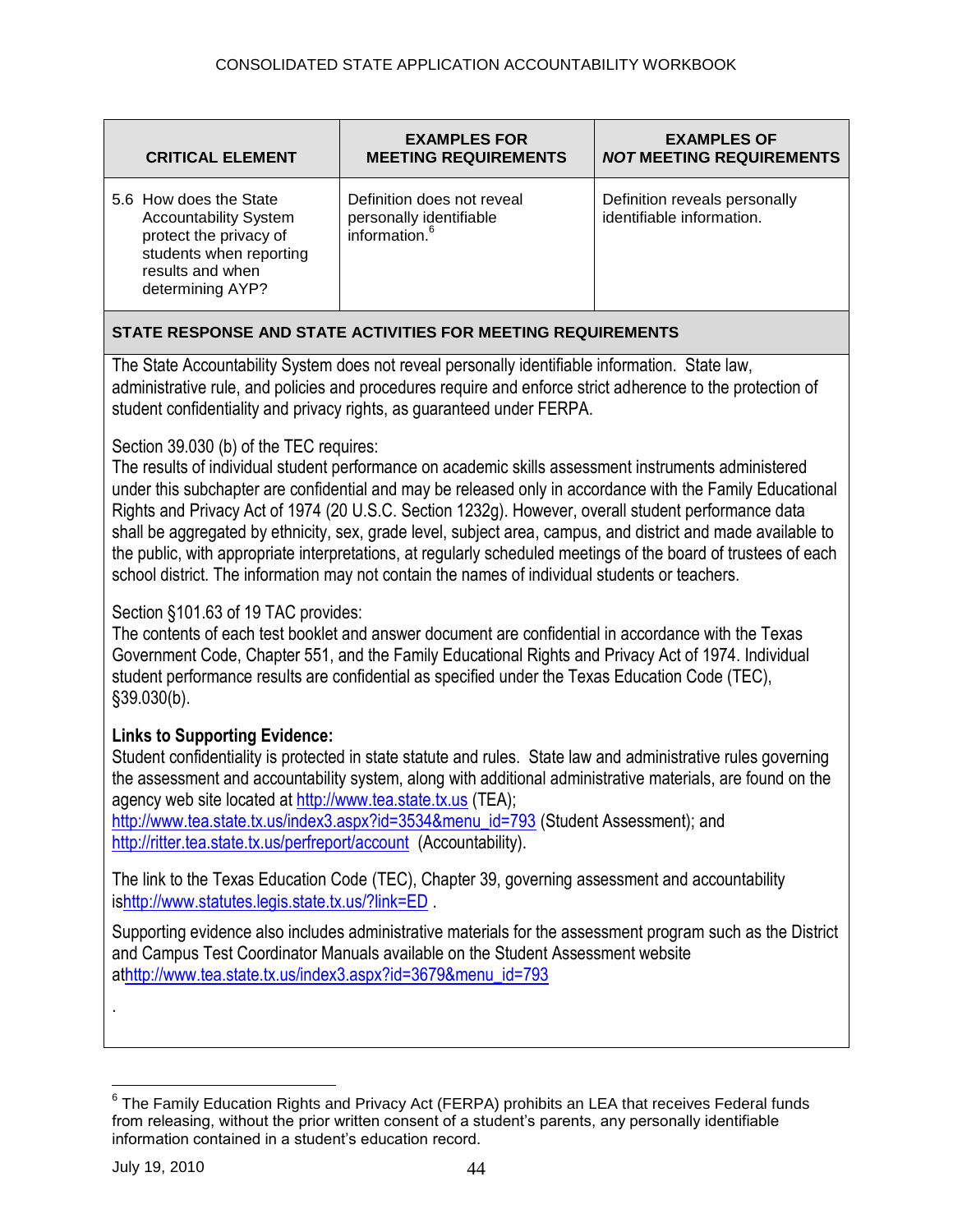## **PRINCIPLE 6. State definition of AYP is based primarily on the State's academic assessments.**

| <b>CRITICAL ELEMENT</b>                                                                                            | <b>EXAMPLES FOR</b><br><b>MEETING REQUIREMENTS</b>                                                                                                                             | <b>EXAMPLES OF</b><br><b>NOT MEETING</b><br><b>REQUIREMENTS</b>                                                                                 |
|--------------------------------------------------------------------------------------------------------------------|--------------------------------------------------------------------------------------------------------------------------------------------------------------------------------|-------------------------------------------------------------------------------------------------------------------------------------------------|
| 6.1 How is the State's<br>definition of adequate<br>yearly progress based<br>primarily on academic<br>assessments? | Formula for AYP shows that<br>decisions are based primarily on<br>assessments. <sup>7</sup><br>Plan clearly identifies which<br>assessments are included in<br>accountability. | Formula for AYP shows that<br>decisions are based primarily on<br>non-academic indicators or<br>indicators other than the State<br>assessments. |

# **STATE RESPONSE AND STATE ACTIVITIES FOR MEETING REQUIREMENTS**

# **Academic Assessments in AYP Calculation**

 $\overline{a}$ 

The formula for calculating AYP described in the state response under Critical Element 1.2 is based primarily on the state's academic assessment program. The assessments included in the evaluation are clearly identified under Critical Element 1.2. All schools and districts must meet a participation standard and annual measurable objectives for percent of students performing at or above the proficient level on the state assessments. Schools and districts are also evaluated on one other performance measure where required by federal statute. However, an AYP determination is never made based on performance on the other performance measure alone.

As required by NCLB, science assessments are administered at least once to students at the elementary (grade 5), middle (grade 8), and secondary (grades 10-11) levels. However, science results are not included in the indicators used for AYP performance or participation calculations.

July 19, 2010 45  $^7$  State Assessment System will be reviewed by the Standards and Assessments Peer Review Team.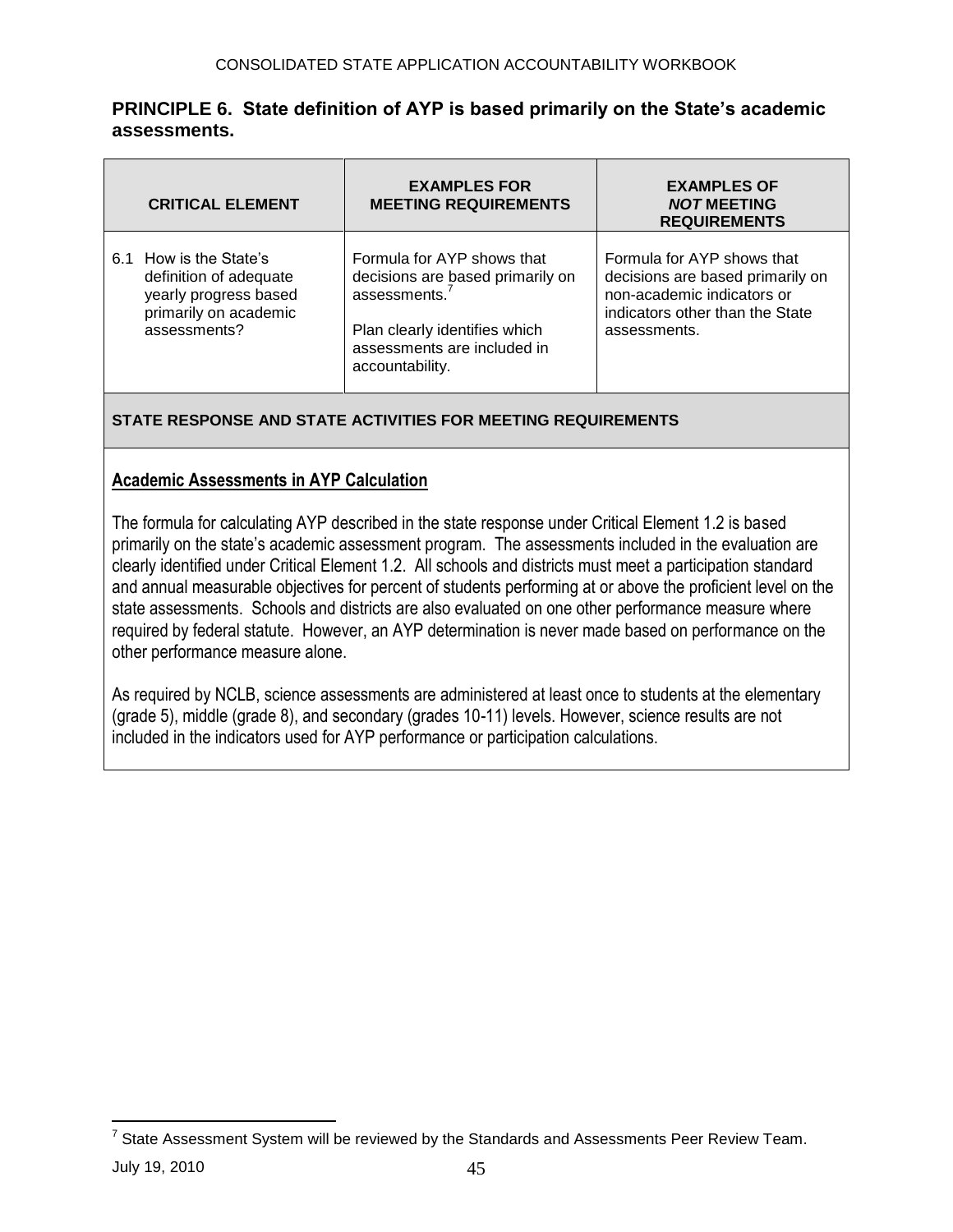| PRINCIPLE 7. State definition of AYP includes graduation rates for public High schools and an    |
|--------------------------------------------------------------------------------------------------|
| additional indicator selected by the State for public Middle and public Elementary schools (such |
| as attendance rates).                                                                            |

| <b>CRITICAL ELEMENT</b>                                                               | <b>EXAMPLES FOR</b><br><b>MEETING REQUIREMENTS</b>                                                                                                                                                                                                                                                                                                                                                                                                                                                                                                                                                                                                                    | <b>EXAMPLES OF</b><br><b>NOT MEETING</b><br><b>REQUIREMENTS</b>                               |
|---------------------------------------------------------------------------------------|-----------------------------------------------------------------------------------------------------------------------------------------------------------------------------------------------------------------------------------------------------------------------------------------------------------------------------------------------------------------------------------------------------------------------------------------------------------------------------------------------------------------------------------------------------------------------------------------------------------------------------------------------------------------------|-----------------------------------------------------------------------------------------------|
| 7.1 What is the State<br>definition for the<br>public high school<br>graduation rate? | State definition of graduation rate:<br>Calculates the percentage of students,<br>measured from the beginning of the school<br>year, who graduate from public high school<br>with a regular diploma (not including a<br>GED or any other diploma not fully aligned<br>with the state's academic standards) in the<br>standard number of years; or,<br>Uses another more accurate definition that<br>has been approved by the Secretary; and<br>Must avoid counting a dropout as a<br>transfer.<br>Graduation rate is included (in the aggregate) for<br>AYP, and disaggregated (as necessary) for use<br>when applying the exception clause <sup>8</sup> to make AYP. | State definition of<br>public high school<br>graduation rate does<br>not meet these criteria. |

## **Graduation Rate Definition and Methodology**

A longitudinal graduation rate is calculated for all districts and high school campuses with continuous enrollment in grades 9-12 for the preceding four years. Per 34 C.F.R. § 200.19(b)(6)(i)(B), beginning with the Class of 2010, used for 2011 AYP evaluations, the graduation rate will be calculated for all districts and high school campuses with a grade 12 that award diplomas. The high school graduation rate is the other performance measure for all districts and high school campuses for which the rate is calculated. The target for the graduation rate measure can be found in Critical Element 1.2, Other Performance Measure.

**Conceptual Approach.** The PEIMS data collection makes it possible to calculate longitudinal rates by tracking students individually as they progress through school. The longitudinal rate is an adaptation of the Holding Power Index (HPI) (Hartzell, McKay, & Frymier, 1992). The HPI follows a class of students, or cohort, over a period of years, and determines the status of each student after the anticipated graduation date of the cohort. The TEA methodology provides complementary rates for graduates, recipients of a General Educational Development (GED) certificate, students still enrolled, and dropouts, which together add to 100 percent.

**The Cohorts.** PEIMS attendance data are used to build each cohort of students for the longitudinal rate. Each cohort is identified by the starting grade and anticipated year of graduation. For example, members

 $\overline{a}$ 

<sup>&</sup>lt;sup>8</sup> See USC 6311(b)(2)(I)(i), and 34 C.F.R. 200.20(b)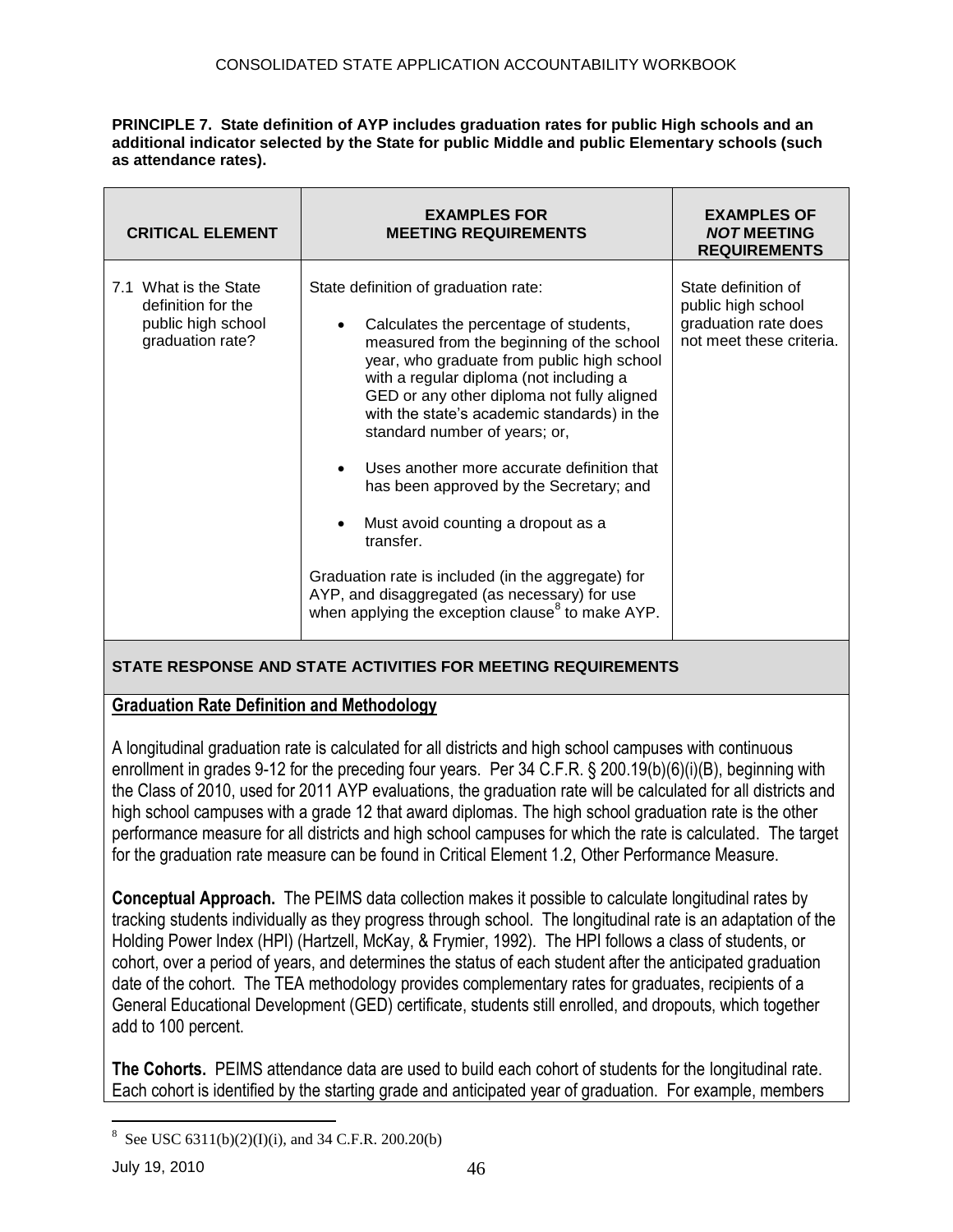# **CRITICAL ELEMENT**

#### **EXAMPLES FOR MEETING REQUIREMENTS**

#### **EXAMPLES OF** *NOT* **MEETING REQUIREMENTS**

of the class of 2002 Grade 9 cohort were identified as students who attended Grade 9 for the first time in the 1998-99 school year. Cohort members are then tracked through the fall semester following their anticipated graduation date of spring 2002. This makes it possible to identify those who continue in school after their class graduates. Members who transfer out of the Texas public school system during the time period covered are removed from the cohort. Students who transfer into the system on grade are added to the cohort. Each student can belong to only one cohort. Students who are retained in grade or who skip grades remain members of the cohort they first joined.

Any student for whom one of the designated outcomes can be determined (graduates, GED recipients, continuing enrollment, and dropouts) is counted in the cohort. A student whose final status cannot be determined because of documented transfer to a public or private school system in another state, or to a private school in Texas, is removed from the status counts. Documentation specifications for students who leave school with intent to transfer are more rigorous than those used by NCES.

**Student Status.** The longitudinal methodology focuses on selected long-term outcomes over a period of years. Each member of the cohort is assigned a final status by the year after anticipated graduation. A student is classified as a graduate in the year in which he or she is reported in PEIMS as a graduate. Only students receiving a regular diploma are counted as graduates. The definition of 'graduate' used for the longitudinal methodology is the same definition used for submission of graduate counts for the Common Core of Data (CCD) and is consistent with the definition of graduates for the adjusted cohort graduation rate. Texas requires districts to code school leavers according to 14 leaver codes. These codes provide detailed information about why a student is leaving. Leaver data are subject to audit as part of the accountability system safeguards that have been designed to validate data integrity of data used in district and campus accountability ratings under the state accountability system. These data submission requirements and system safeguards procedures enable the state to avoid counting dropouts as transfers. In addition, for students coded as graduates on the leaver records, one of 19 graduation type codes is used.

**Calculating the Rates.** The graduation rate is number of graduates divided by the total number of students in the cohort. All calculations are rounded to one decimal place. This methodology is consistent with the adjusted cohort graduation rate methodology.

# **Goal and Targets**

The long term statewide goal for graduation rate is 90.0 percent; Texas expects all high schools and school districts will have 90.0 percent of their students graduate with a regular high school diploma. A priority goal of the TEA Strategic Plan for the fiscal years 2009 – 2013 states that all students in the public education system acquire the knowledge and skills to be responsible and independent Texans by: 1) Ensuring students graduate from high school and have the skills necessary to pursue any option including attending a university, a two-year institution, other post-secondary training, military or enter the workforce. 2) Ensuring students learn English, math, science and social studies skills at the appropriate grade level through graduation. 3) Demonstrating exemplary performance in foundation subjects. The 90.0 percent goal represents a rigorous graduation rate goal for student groups that will be evaluated for AYP in Texas beginning in 2011-2012.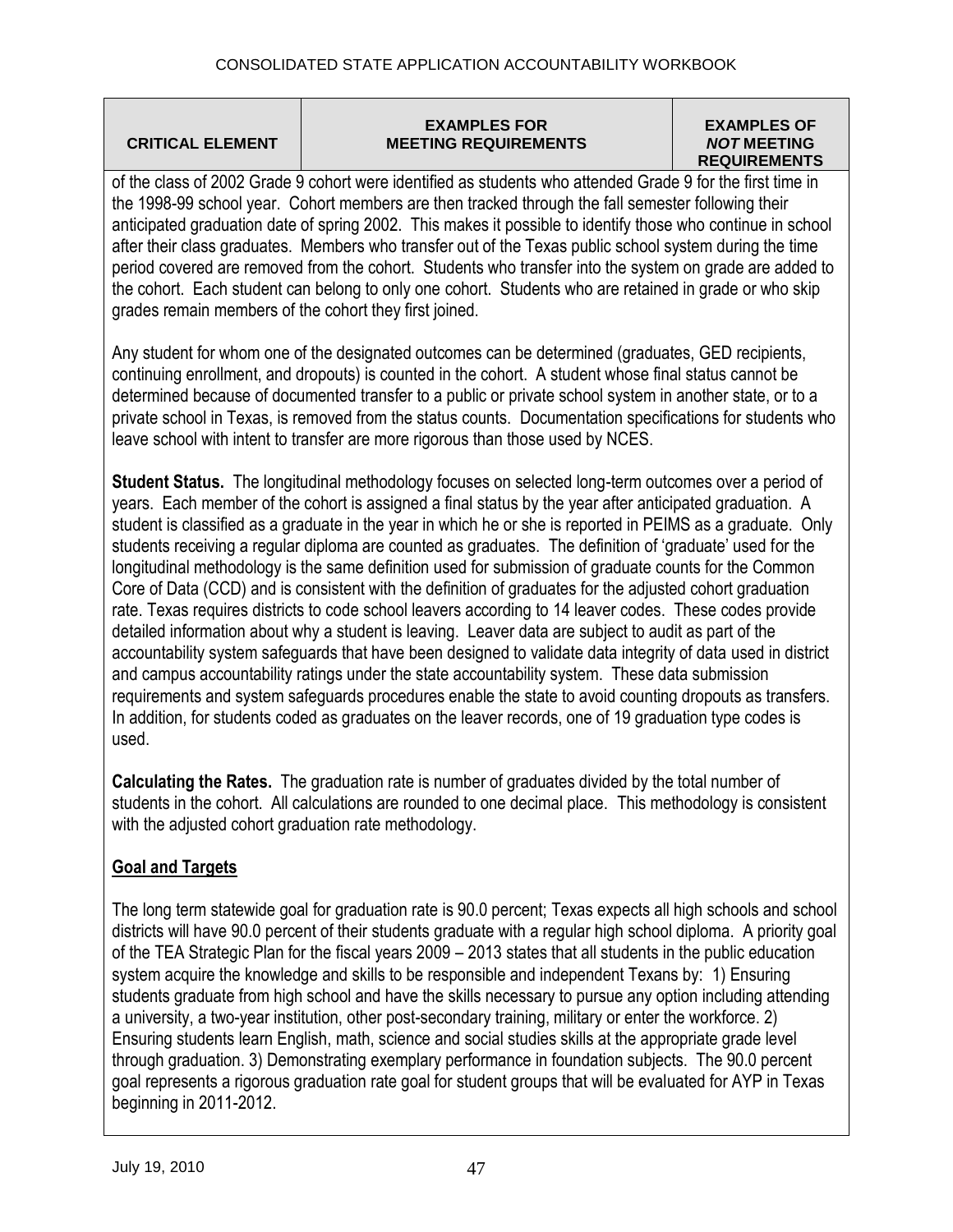| <b>CRITICAL ELEMENT</b>                                                                                                                                                                                                                                                                                                                                                                                                                                                                                                                                                                                                                                                                                                                                                                                                                                                                                                      | <b>EXAMPLES FOR</b><br><b>MEETING REQUIREMENTS</b>                                                                                                                                                                                                                                                                                                                                                                                                                                                                                    | <b>EXAMPLES OF</b><br><b>NOT MEETING</b><br><b>REQUIREMENTS</b> |  |
|------------------------------------------------------------------------------------------------------------------------------------------------------------------------------------------------------------------------------------------------------------------------------------------------------------------------------------------------------------------------------------------------------------------------------------------------------------------------------------------------------------------------------------------------------------------------------------------------------------------------------------------------------------------------------------------------------------------------------------------------------------------------------------------------------------------------------------------------------------------------------------------------------------------------------|---------------------------------------------------------------------------------------------------------------------------------------------------------------------------------------------------------------------------------------------------------------------------------------------------------------------------------------------------------------------------------------------------------------------------------------------------------------------------------------------------------------------------------------|-----------------------------------------------------------------|--|
| target or a growth target.<br>the state goal of 90.0 percent.<br>rate.                                                                                                                                                                                                                                                                                                                                                                                                                                                                                                                                                                                                                                                                                                                                                                                                                                                       | High schools and school districts that do not meet the 90.0 graduation rate goal must meet either an annual<br>Annual Target: For 2009-2010 AYP determinations, 75.0 percent of students graduate with a<br>regular high school diploma in four years. The annual target will increase over time until it reaches<br>Growth Target: The growth target is a 10.0 percent decrease in difference between prior year<br>graduation rate and the 90.0 percent goal or at least 1.0 percentage point increase in graduation                |                                                                 |  |
| Annual targets demonstrate continuous and substantial improvement from the prior year toward meeting or<br>exceeding the state goal. High schools and school districts have had the option of meeting the annual AYP<br>graduation rate standard by meeting either an annual target or a growth target since 2003. For 2009-2010<br>AYP determinations, the 75.0 annual target for the four-year adjusted cohort graduation rate is 5.0<br>percentage points higher than the standard used for 2008-2009 AYP determinations. In addition, the class<br>of 2009 (2009-2010 AYP determinations) will be the first graduation rate to fully incorporate the NCES<br>dropout definition so that all four years of data for the cohort are under the same definition. Therefore, the<br>75.0 standard is being applied to a graduation rate calculated under a more rigorous dropout definition than<br>previously used in Texas. |                                                                                                                                                                                                                                                                                                                                                                                                                                                                                                                                       |                                                                 |  |
|                                                                                                                                                                                                                                                                                                                                                                                                                                                                                                                                                                                                                                                                                                                                                                                                                                                                                                                              | The growth target proposed represents a significant increase in the amount of improvement required for<br>high schools and school districts that do not meet the annual target. Previously campuses and districts<br>could meet the AYP graduation rate requirements if they showed any improvement (or 0.1 percentage point<br>improvement). The proposed standard requires ten times more improvement (1.0 percentage point<br>improvement) or a 10.0 percent decrease in the gap between prior year performance and the state goal |                                                                 |  |

rovement) or a 10.0 percent decrease in the gap between prior year performance and the state goal. Actual statewide improvement in the four-year adjusted cohort graduation rate from class of 2007 to class of 2008 was 1.1 percentage points. The new growth target is a very aggressive standard that requires substantial improvement from the prior year toward the state goal of 90.0 percent.

# **Campus Graduation Rates**

The following represent the most recently available data for the Class of 2008 four-year graduation rates of the high schools at the 10th percentile, 50th percentile, and 90th percentile in the state, ranked in terms of graduation rate.

```
All Students
  10th percentile: 63.6% Ball HS, Galveston ISD (084902001)
   50th percentile: 84.3% Gilmer HS, Gilmer ISD (230902002)
   90th percentile: 94.7% Hamshire-Fannett HS, Hamshire-Fannett ISD (123914001)
African American
  10th percentile: 47.1% W. W. Samuell HS, Dallas ISD (057905014)
   50th percentile: 78.0% Channelview HS, Channelview ISD (101905001)
   90th percentile: 91.2% Rockwall HS, Rockwall ISD (199901001)
Hispanic
  10th percentile: 56.1% Bryan Adams HS, Dallas ISD (057905001)
   50th percentile: 75.5% Hereford HS, Hereford ISD (059901001)
   90th percentile: 89.0% Eastwood HS, Ysleta ISD (071905002)
```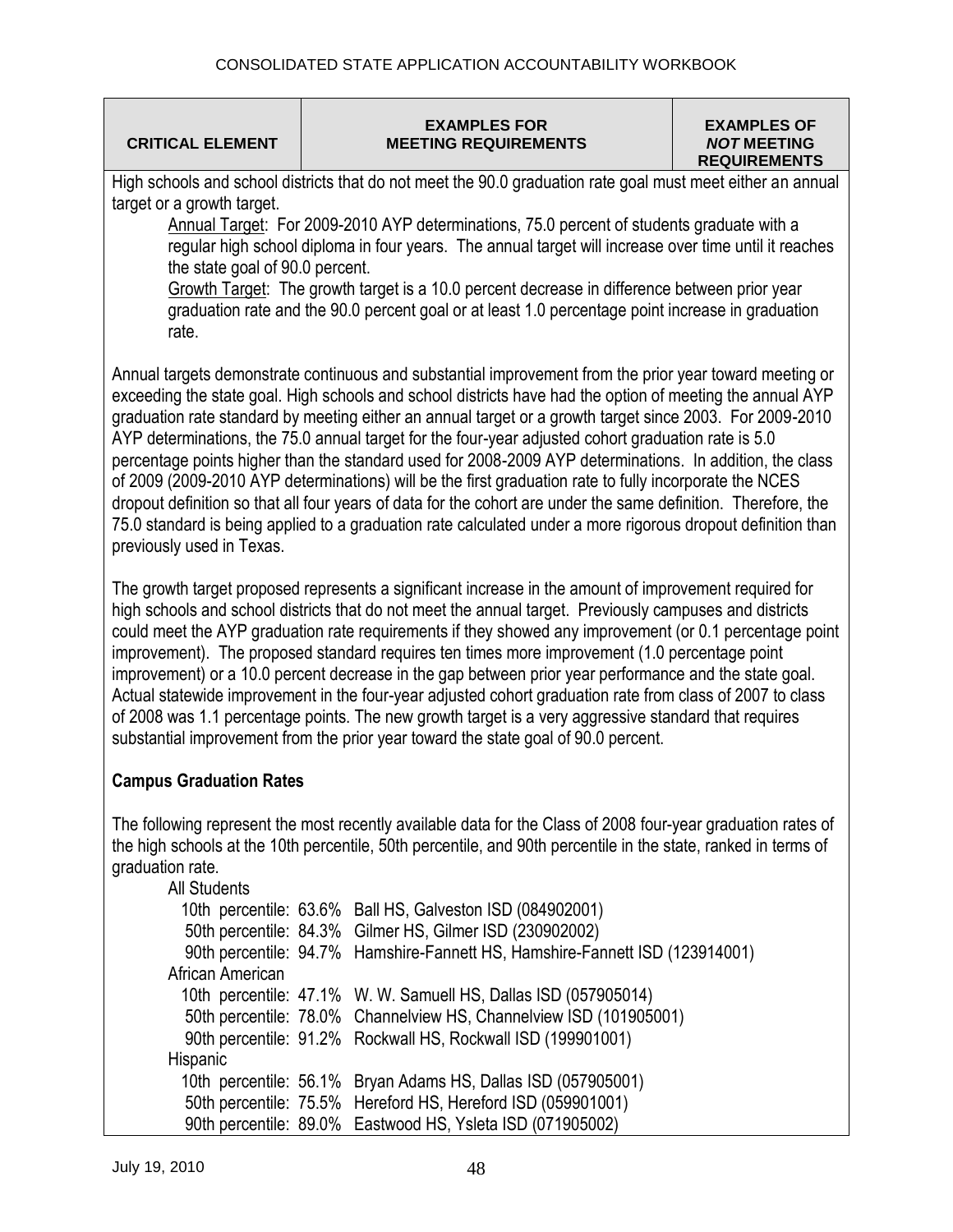| <b>CRITICAL ELEMENT</b>                | <b>EXAMPLES FOR</b><br><b>MEETING REQUIREMENTS</b>                                   | <b>EXAMPLES OF</b><br><b>NOT MEETING</b><br><b>REQUIREMENTS</b> |
|----------------------------------------|--------------------------------------------------------------------------------------|-----------------------------------------------------------------|
| White                                  |                                                                                      |                                                                 |
|                                        | 10th percentile: 80.9% Leander HS, Leander ISD (246913001)                           |                                                                 |
|                                        | 50th percentile: 92.1% Carthage HS, Carthage ISD (183902001)                         |                                                                 |
|                                        | 90th percentile: 97.2% Muenster HS, Muenster ISD (049902001)                         |                                                                 |
| <b>Economically Disadvantaged</b>      |                                                                                      |                                                                 |
|                                        | 10th percentile: 54.3% Douglass Learning Center, Sherman ISD (091906037)             |                                                                 |
|                                        | 50th percentile: 74.9% Memorial HS, McAllen ISD (108906002)                          |                                                                 |
|                                        | 90th percentile: 88.6% West Mesquite HS, Mesquite ISD (057914003)                    |                                                                 |
| <b>Special Education</b>               |                                                                                      |                                                                 |
|                                        | 10th percentile: 46.9% Corsicana HS, Corsicana ISD (175903001)                       |                                                                 |
|                                        | 50th percentile: 73.4% Garland HS, Garland ISD (057909002)                           |                                                                 |
|                                        | 90th percentile: 92.3% Leonard HS, Leonard ISD (074909001)                           |                                                                 |
|                                        | Limited English Proficient (rates based on revised LEP student group business rules) |                                                                 |
|                                        | 10th percentile: 27.6% Lyndon B. Johnson High School, United ISD (240903009)         |                                                                 |
|                                        | 50th percentile: 55.3% Sunset High School, Dallas ISD (057905018)                    |                                                                 |
|                                        | 90th percentile: 75.6% Lamar High School, Houston ISD (101912008)                    |                                                                 |
| <b>Extended-year Graduation Rates.</b> |                                                                                      |                                                                 |

The extended year graduation rate tracks students for one additional year. Each member of the cohort is assigned a final status one year after the anticipated graduation date. The extended-year graduation rate is the number of graduates at the end of five years divided by the total number of students in the cohort at the end of five years. All calculations are rounded to one decimal place.

For 2009-2010 AYP determinations the annual target is 80.0 percent of students graduate with a regular high school diploma in five years. For high schools and school districts that do not meet the 75.0 percent target for the four-year graduation rate, or show sufficient improvement from the prior year on the four-year graduation rate, the AYP graduation rate requirements are met if their five-year adjusted cohort graduation rate is 80.0 percent or higher.

Hartzell, G., McKay, J., & Frymier, J. (1992). Calculating dropout rates locally and nationally with the Holding Power Index. (ERIC Document Reproduction Service No. ED 343 953)

**Links to Supporting Evidence:** Secondary School Completion and Dropouts in Texas Public Schools 2007-08 is found on the agency website located at [http://ritter.tea.state.tx.us/research/pdfs/dropcomp\\_2007-08.pdf](http://ritter.tea.state.tx.us/research/pdfs/dropcomp_2007-08.pdf)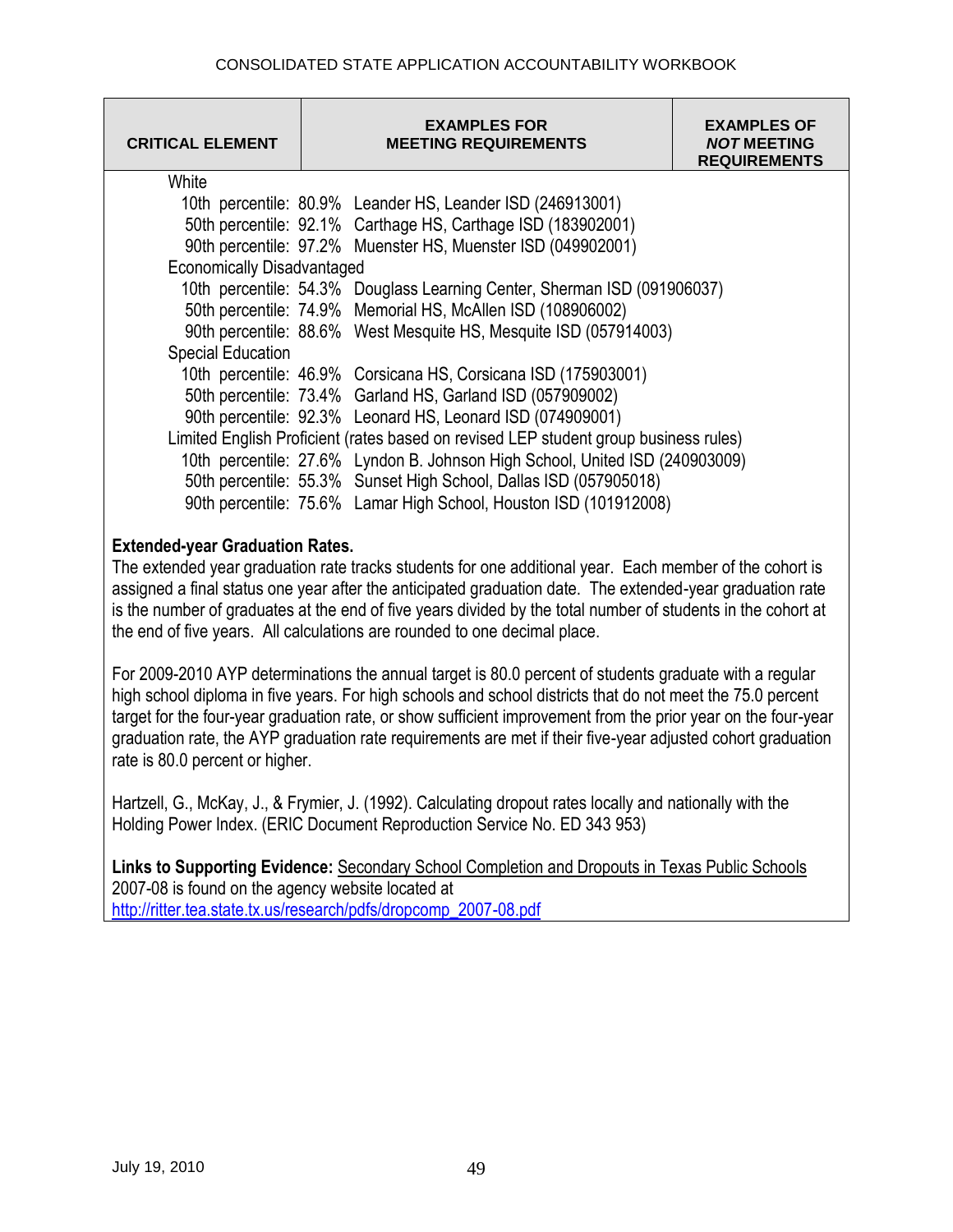| <b>CRITICAL ELEMENT</b>                                                                                                                                                               | <b>EXAMPLES FOR</b><br><b>MEETING REQUIREMENTS</b>                                                                                                                                                                                                                                                                                                                                                                               | <b>EXAMPLES OF</b><br><i>NOT</i> MEETING REQUIREMENTS                                           |
|---------------------------------------------------------------------------------------------------------------------------------------------------------------------------------------|----------------------------------------------------------------------------------------------------------------------------------------------------------------------------------------------------------------------------------------------------------------------------------------------------------------------------------------------------------------------------------------------------------------------------------|-------------------------------------------------------------------------------------------------|
| 7.2 What is the State's<br>additional academic<br>indicator for public<br>elementary schools for the<br>definition of AYP? For<br>public middle schools for<br>the definition of AYP? | State defines the additional<br>academic indicators, e.g.,<br>additional State or locally<br>administered assessments not<br>included in the State assessment<br>system, grade-to-grade retention<br>rates or attendance rates. <sup>9</sup><br>An additional academic indicator<br>is included (in the aggregate) for<br>AYP, and disaggregated (as<br>necessary) for use when applying<br>the exception clause to make<br>AYP. | State has not defined an<br>additional academic indicator for<br>elementary and middle schools. |

# **Attendance Rate Definition and Methodology**

Attendance rate is the other performance indicator used for calculating AYP for elementary and middle/junior high school campuses and districts. This includes the small number of districts that only serve students in kindergarten through grade 6 or grade 8, and all elementary, middle school, and junior high campuses. The target for the attendance rate measure can be found in Critical Element 1.2, Other Performance Measure.

The attendance rate is calculated as the total number of days students were present in the school year divided by the total number of days students were in membership in the school year. All calculations are rounded to one decimal place.

## **Links to Supporting Evidence:**

Annual Accountability Manuals and the Academic Excellence Indicator System (AEIS) Glossary are found on the agency website located at http://ritter.tea.state.tx.us/perfreport/account

.

 $\overline{a}$ 

<sup>&</sup>lt;sup>9</sup> NCLB only lists these indicators as examples.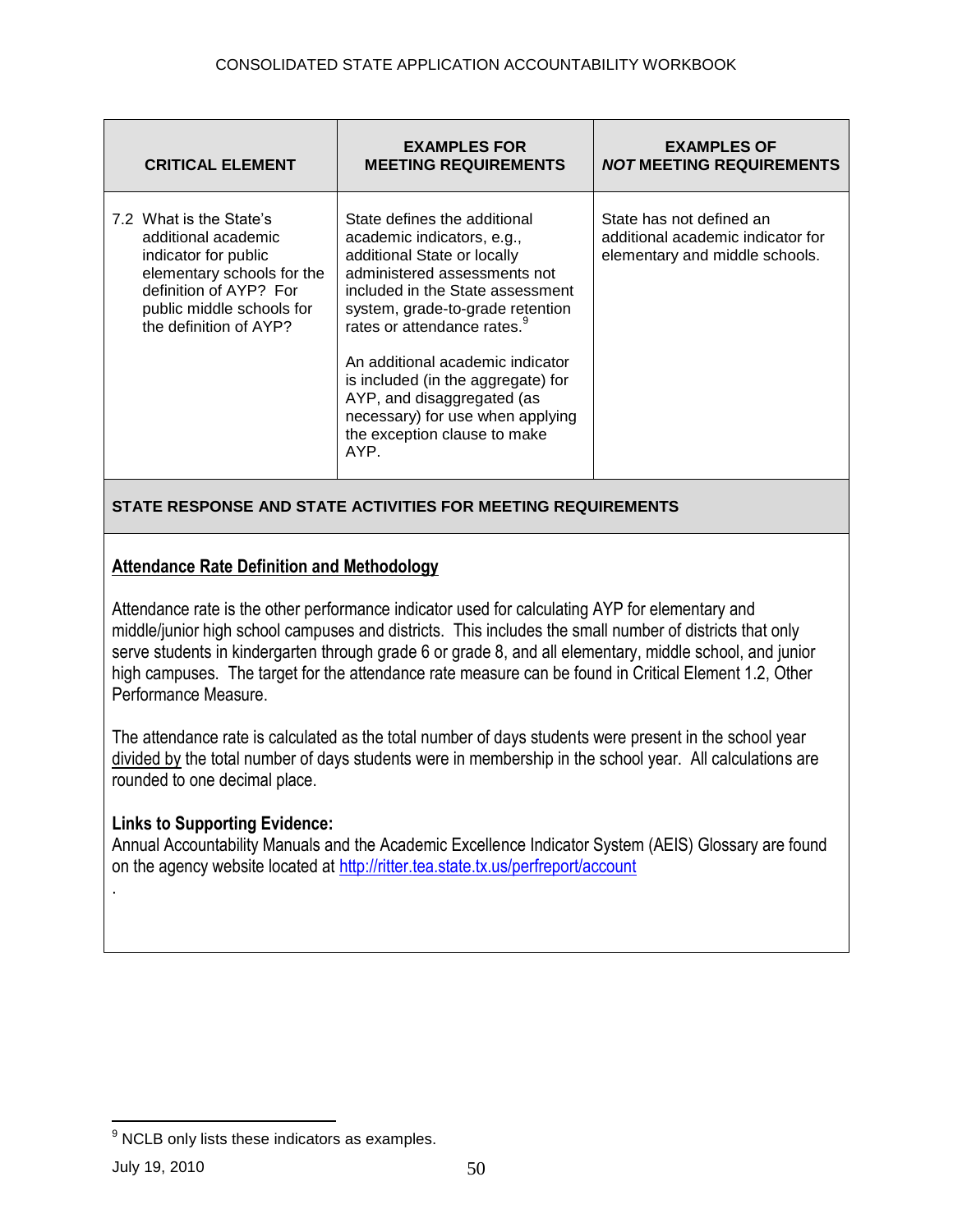| <b>CRITICAL ELEMENT</b>                                           | <b>EXAMPLES FOR</b><br><b>MEETING REQUIREMENTS</b>                                                                                                                                           | <b>EXAMPLES OF</b><br><b>NOT MEETING REQUIREMENTS</b>                                                                                                                                                                                                         |
|-------------------------------------------------------------------|----------------------------------------------------------------------------------------------------------------------------------------------------------------------------------------------|---------------------------------------------------------------------------------------------------------------------------------------------------------------------------------------------------------------------------------------------------------------|
| 7.3 Are the State's academic<br>indicators valid and<br>reliable? | State has defined academic<br>indicators that are valid and<br>reliable.<br>State has defined academic<br>indicators that are consistent with<br>nationally recognized standards, if<br>any. | State has an academic indicator<br>that is not valid and reliable.<br>State has an academic indicator<br>that is not consistent with<br>nationally recognized standards.<br>State has an academic indicator<br>that is not consistent within grade<br>levels. |

State law and administrative rule have defined assessments that are valid and reliable. All state assessments follow a rigorous test development process to ensure that educational testing standards are met. Section 39.023 (i) of the TEC requires: "Each assessment instrument adopted under those rules must be reliable and valid and must meet any applicable federal requirements for measurement of student progress." Section 101.3 (b) of 19 TAC also requires: "Tests shall be reliable and valid measures of the essential knowledge and skills and shall be administered in a standardized manner."

The prime testing contractor for the Texas assessment program is required by contract to comply with educational testing standards. The applicable language of the contract reads as follows: The highest technical quality must be maintained in the production and administration of tests and in the reporting of test results. To this end, the contractor must be cognizant of applicable sections of the standards for educational tests set by the American Psychological Association (APA), the American Educational Research Association (AERA), and the National Council on Measurement in Education (NCME).

In addition, the previous testing program, which informed the development of the current testing program, was upheld in a federal court ruling. On January 7, 2000, United States District Court Judge Edward Prado of San Antonio ruled in support of Texas in its use of standardized statewide testing. Judge Prado's ruling found that the test does not discriminate against minority students and that it is actually helping to erase past educational disparities. The ruling found that the TAAS exit-level test meets currently accepted standards for curricular validity. Judge Prado states, "The test measures what it purports to measure, and it does so with a sufficient degree of reliability." The same rigorous test development process that was used for the previous test program has also been followed for the new testing program.

The agency also is advised by a National Technical Advisory Committee, composed of prominent educational testing experts from across the country, to ensure full compliance with educational testing standards.

To be included in the Texas Academic Excellence Indicator System (AEIS), an indicator is held to six technical criteria. Both the longitudinal graduation rate and the annual attendance rate meet all six criteria.

 It must be generally viewed as a measure of student/institutional excellence and equity. The graduation rate is a required indicator for the AYP calculation. The attendance rate is among the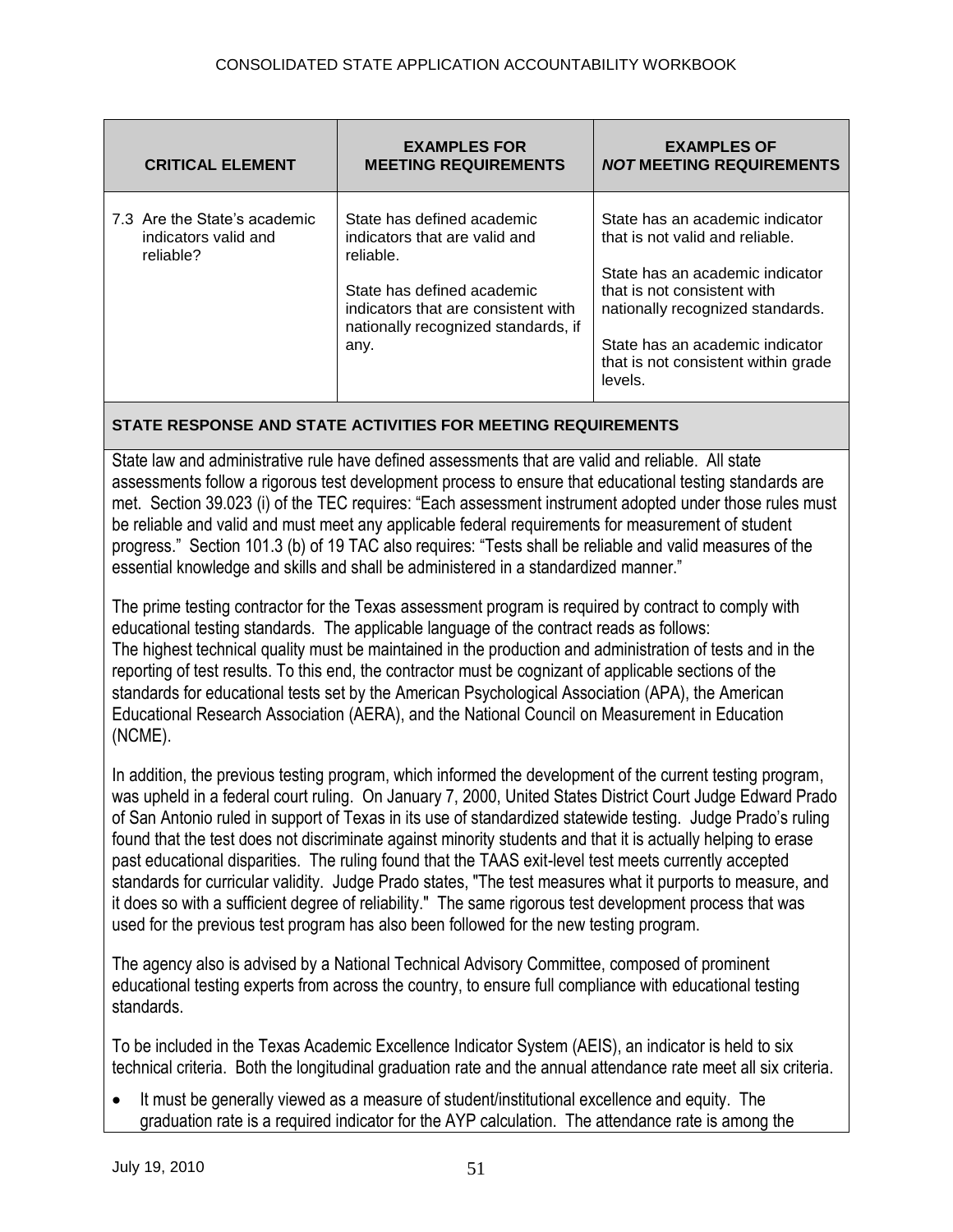indicators given as examples of the type of indicator that is acceptable for inclusion in the AYP calculation.

- It must be quantifiable. Both indicators are expressed as percentages.
- It must have a standardized definition. The graduation rate and attendance rate definitions are standardized and adopted by reference as commissioner of education rules in annual accountability manuals.
- It must be reliable. The graduation rates and attendance rates are measured in the same way in every district, and the same way from year to year.
- It must be valid. The graduation rates and attendance rates show real change in the educational phenomenon measured (daily attendance and school completion) and the measures are not easily subject to distortion. The attendance data, which are also the basis for state FSP allocations, are subject to audit by the TEA School Financial Audits Division. Leaver data are subject to audit as part of the accountability system safeguards that have been designed to validate data integrity of data used in district and campus accountability ratings under the state accountability system.
- It must be reported to TEA in a standardized format. The underlying data for both the graduation rate and the attendance rate are submitted to TEA in accordance with instructions in the PEIMS Data **Standards**

## **Links to Supporting Evidence:**

The requirement for reliability and validity is set forth in state law and administrative rules governing the assessment and accountability system. These citations, along with additional administrative materials, are found on the agency web site located at [http://www.tea.state.tx.us](http://www.tea.state.tx.us/) (TEA); [http://www.tea.state.tx.us/index3.aspx?id=3534&menu\\_id=793](http://www.tea.state.tx.us/index3.aspx?id=3534&menu_id=793) (Student Assessment); and <http://ritter.tea.state.tx.us/perfreport/account> (Accountability).

The link to the Texas Education Code (TEC), Chapter 39, governing assessment and accountability i[shttp://www.statutes.legis.state.tx.us/?link=ED](http://www.statutes.legis.state.tx.us/?link=ED) .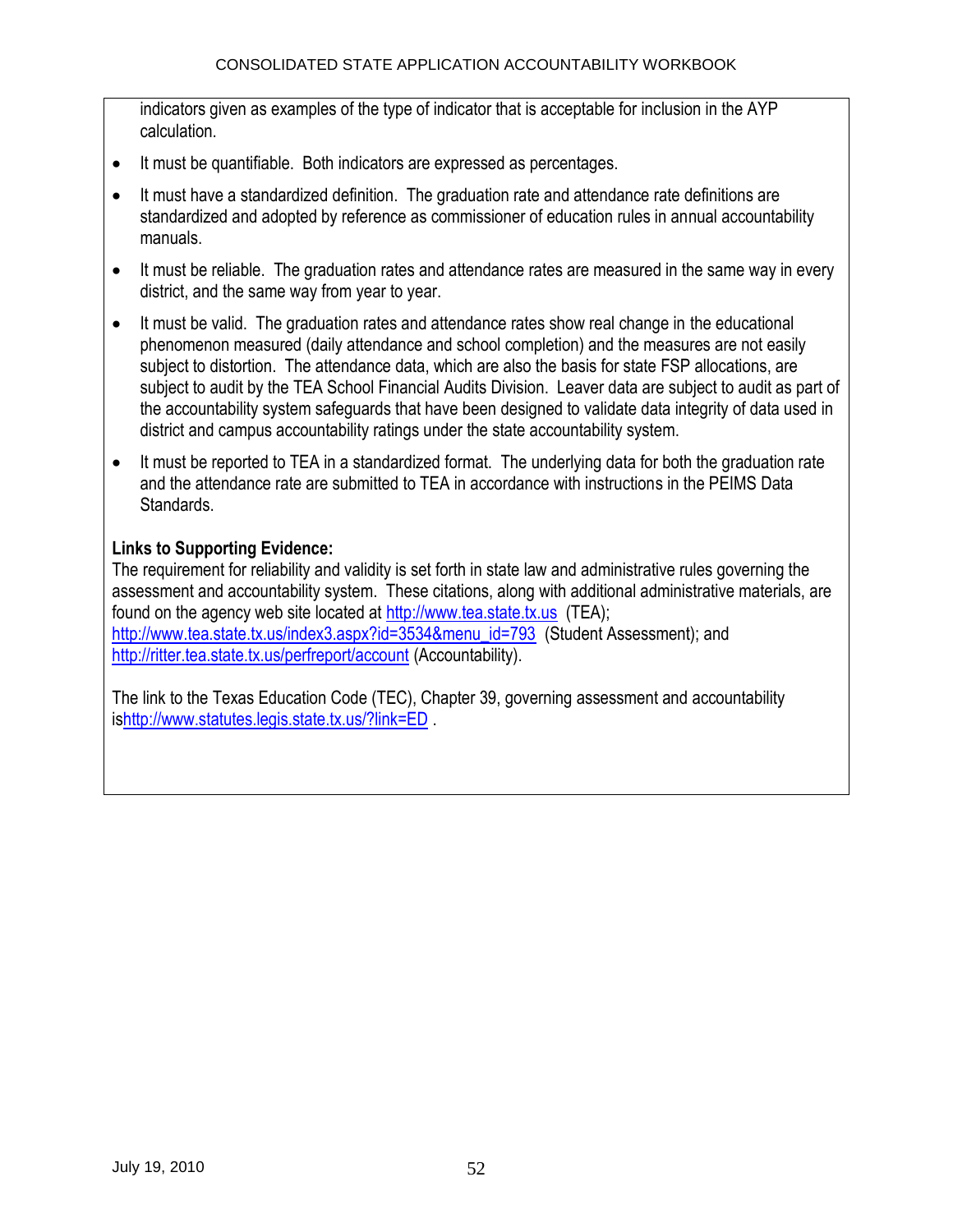## **PRINCIPLE 8. AYP is based on reading/language arts and mathematics achievement objectives.**

| <b>CRITICAL ELEMENT</b>                                                                                                     | <b>EXAMPLES FOR</b><br><b>MEETING REQUIREMENTS</b>                                                                                                                                                                                                                        | <b>EXAMPLES OF</b><br><b>NOT MEETING</b><br><b>REQUIREMENTS</b>                                                                                                      |
|-----------------------------------------------------------------------------------------------------------------------------|---------------------------------------------------------------------------------------------------------------------------------------------------------------------------------------------------------------------------------------------------------------------------|----------------------------------------------------------------------------------------------------------------------------------------------------------------------|
| 8.1 Does the state measure<br>achievement in<br>reading/language arts and<br>mathematics separately for<br>determining AYP? | State AYP determination for<br>student subgroups, public<br>schools and LEAs separately<br>measures reading/language arts<br>and mathematics.<br>AYP is a separate calculation for<br>reading/language arts and<br>mathematics for each group,<br>public school, and LEA. | State AYP determination for<br>student subgroups, public<br>schools and LEAs averages or<br>combines achievement across<br>reading/language arts and<br>mathematics. |

#### **STATE RESPONSE AND STATE ACTIVITIES FOR MEETING REQUIREMENTS**

## **Reading/Language Arts and Mathematics Evaluated Separately**

The procedure for calculating AYP described in the state response under Critical Element 1.2 measures participation and achievement in reading/language arts and mathematics separately for all students and each student group on all public school districts and campuses:

- There are separate measures of performance on the reading/language arts test and the mathematics test.
- Schools and districts must meet the 95-percent participation rate for all students and each student group for both subjects.
- There are separate performance targets for the reading/language arts and mathematics assessments.
- Separate starting points were identified for reading/language arts and mathematics.
- Separate annual measurable objectives and intermediate goals were established for the two subjects.
- Schools and districts must meet the targets in both subjects for all students and each student group.

## **Links to Supporting Evidence:**

TEC §§ 39.073, 28.025, and 28.0211. The link to the Texas Education Code (TEC), Chapter 39, governing assessment and accountability is [http://www.statutes.legis.state.tx.us/?link=ED.](http://www.statutes.legis.state.tx.us/?link=ED)

The direct link to TEC, Chapter 28 is [http://www.statutes.legis.state.tx.us/Docs/ED/htm/ED.28.htm#28.001.](http://www.statutes.legis.state.tx.us/Docs/ED/htm/ED.28.htm#28.001)

 $\overline{a}$ 

 $10$  If the state has more than one assessment to cover its language arts standards, the State must create a method for including scores from all the relevant assessments.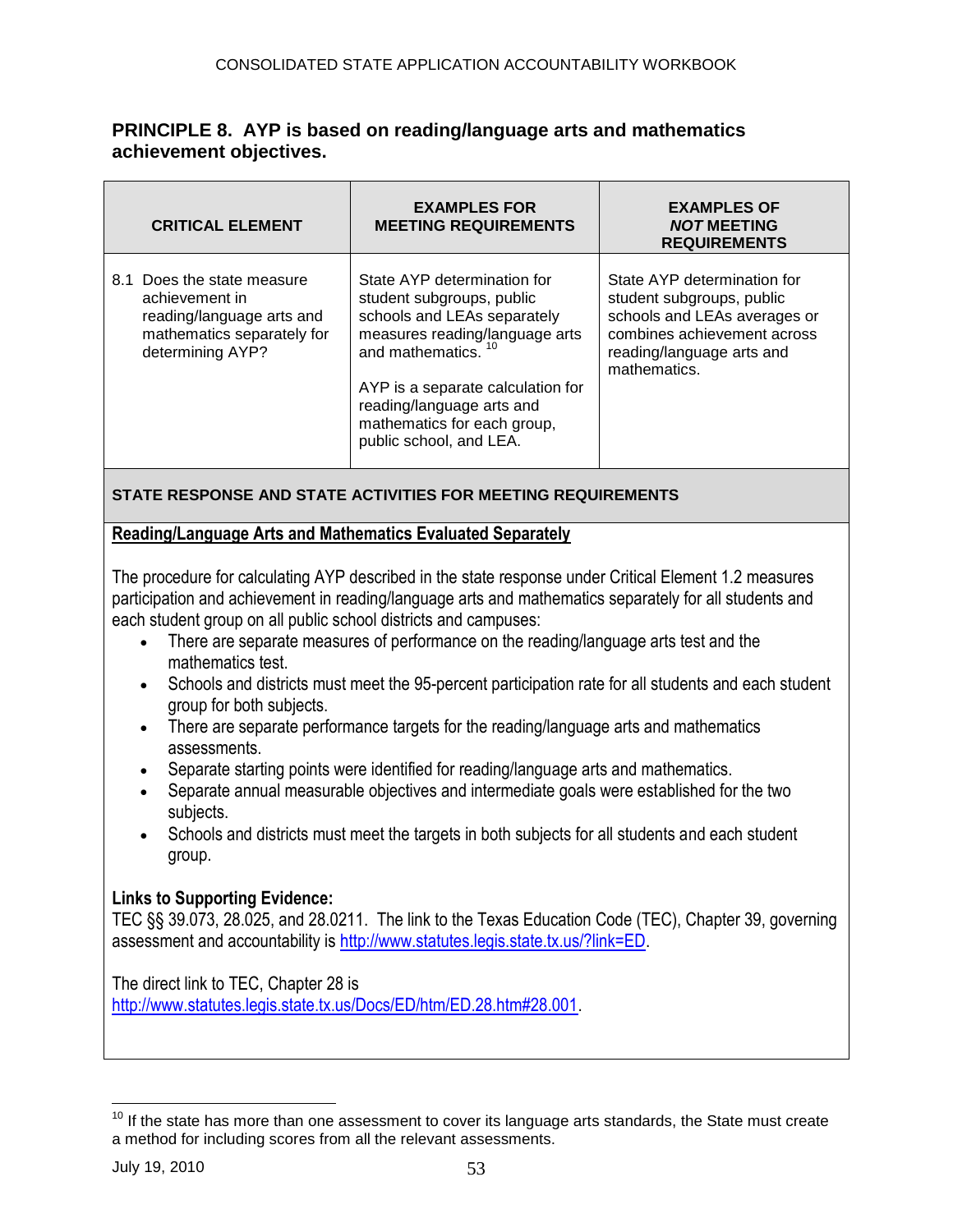| <b>CRITICAL ELEMENT</b>                                                                         | <b>EXAMPLES FOR</b><br><b>MEETING REQUIREMENTS</b>                                                                                                                                                                                                                                                                                                                                                                                                                                                                                                        | <b>EXAMPLES OF</b><br><b>NOT MEETING</b><br><b>REQUIREMENTS</b>                                                                                                                                                                                                                                                                                                                                                                                                             |
|-------------------------------------------------------------------------------------------------|-----------------------------------------------------------------------------------------------------------------------------------------------------------------------------------------------------------------------------------------------------------------------------------------------------------------------------------------------------------------------------------------------------------------------------------------------------------------------------------------------------------------------------------------------------------|-----------------------------------------------------------------------------------------------------------------------------------------------------------------------------------------------------------------------------------------------------------------------------------------------------------------------------------------------------------------------------------------------------------------------------------------------------------------------------|
| How do AYP<br>9.1<br>determinations meet the<br>State's standard for<br>acceptable reliability? | State has defined a method for<br>determining an acceptable level of<br>reliability (decision consistency)<br>for AYP decisions.<br>State provides evidence that<br>decision consistency is (1) within<br>the range deemed acceptable to<br>the State, and (2) meets<br>professional standards and<br>practice.<br>State publicly reports the estimate<br>of decision consistency, and<br>incorporates it appropriately into<br>accountability decisions.<br>State updates analysis and<br>reporting of decision consistency<br>at appropriate intervals. | State does not have an<br>acceptable method for<br>determining reliability (decision<br>consistency) of accountability<br>decisions, e.g., it reports only<br>reliability coefficients for its<br>assessments.<br>State has parameters for<br>acceptable reliability; however,<br>the actual reliability (decision<br>consistency) falls outside those<br>parameters.<br>State's evidence regarding<br>accountability reliability (decision<br>consistency) is not updated. |

AYP determinations are made based on academic indicators that have met the state standard for data reliability as described in Critical Element 7.3. AYP determinations are made through a process that is applied uniformly to all campuses and LEAs in the State.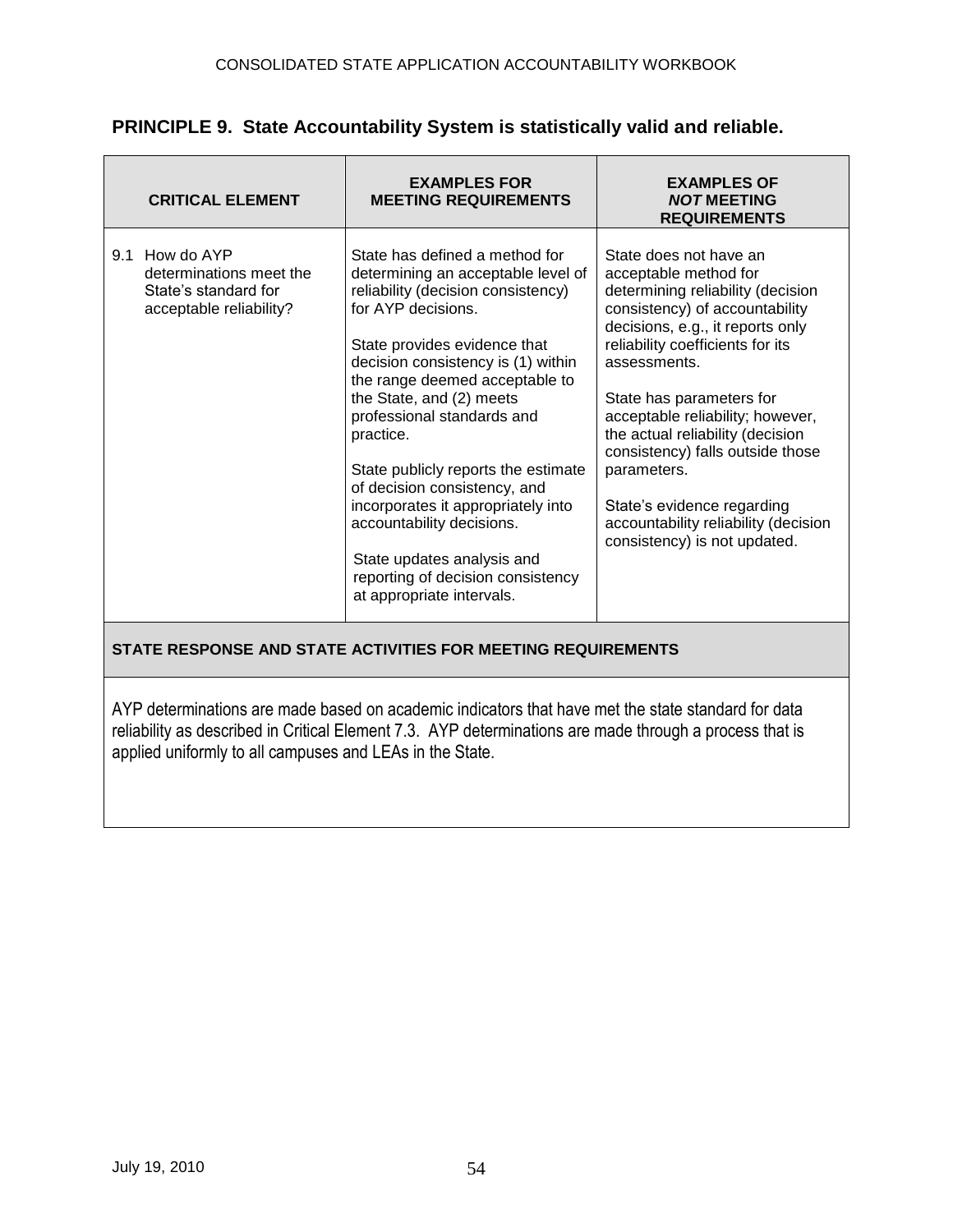|                                                                                                                                                                                                                                                                                                                                                                                                                                                                                                                                                                                                                                                                    | <b>CRITICAL ELEMENT</b>                                                    | <b>EXAMPLES FOR</b><br><b>MEETING REQUIREMENTS</b>                                                      | <b>EXAMPLES OF</b><br><b>NOT MEETING</b><br><b>REQUIREMENTS</b>                      |
|--------------------------------------------------------------------------------------------------------------------------------------------------------------------------------------------------------------------------------------------------------------------------------------------------------------------------------------------------------------------------------------------------------------------------------------------------------------------------------------------------------------------------------------------------------------------------------------------------------------------------------------------------------------------|----------------------------------------------------------------------------|---------------------------------------------------------------------------------------------------------|--------------------------------------------------------------------------------------|
|                                                                                                                                                                                                                                                                                                                                                                                                                                                                                                                                                                                                                                                                    | 9.2 What is the State's process<br>for making valid AYP<br>determinations? | State has established a process<br>for public schools and LEAs to<br>appeal an accountability decision. | State does not have a system for<br>handling appeals of accountability<br>decisions. |
| STATE RESPONSE AND STATE ACTIVITIES FOR MEETING REQUIREMENTS                                                                                                                                                                                                                                                                                                                                                                                                                                                                                                                                                                                                       |                                                                            |                                                                                                         |                                                                                      |
| AYP determinations will be made based on the criteria described in Critical Element 1.2, which will be<br>applied uniformly to all campuses and LEAs in the State. Bases for appeals include mistakes in the data<br>used to make AYP determinations or in the inferences made on the basis of that data. The State currently<br>has an appeals process in place for state accountability decisions. Under that system appeals may be<br>processed before and after accountability determinations are reported publicly and posted on the Texas<br>Education Agency web site. This process is adapted and modified as needed to address appeals related to<br>AYP. |                                                                            |                                                                                                         |                                                                                      |

**Evidence:** The current appeals procedure is available online at [http://ritter.tea.state.tx.us/ayp/index.html.](http://ritter.tea.state.tx.us/ayp/index.html)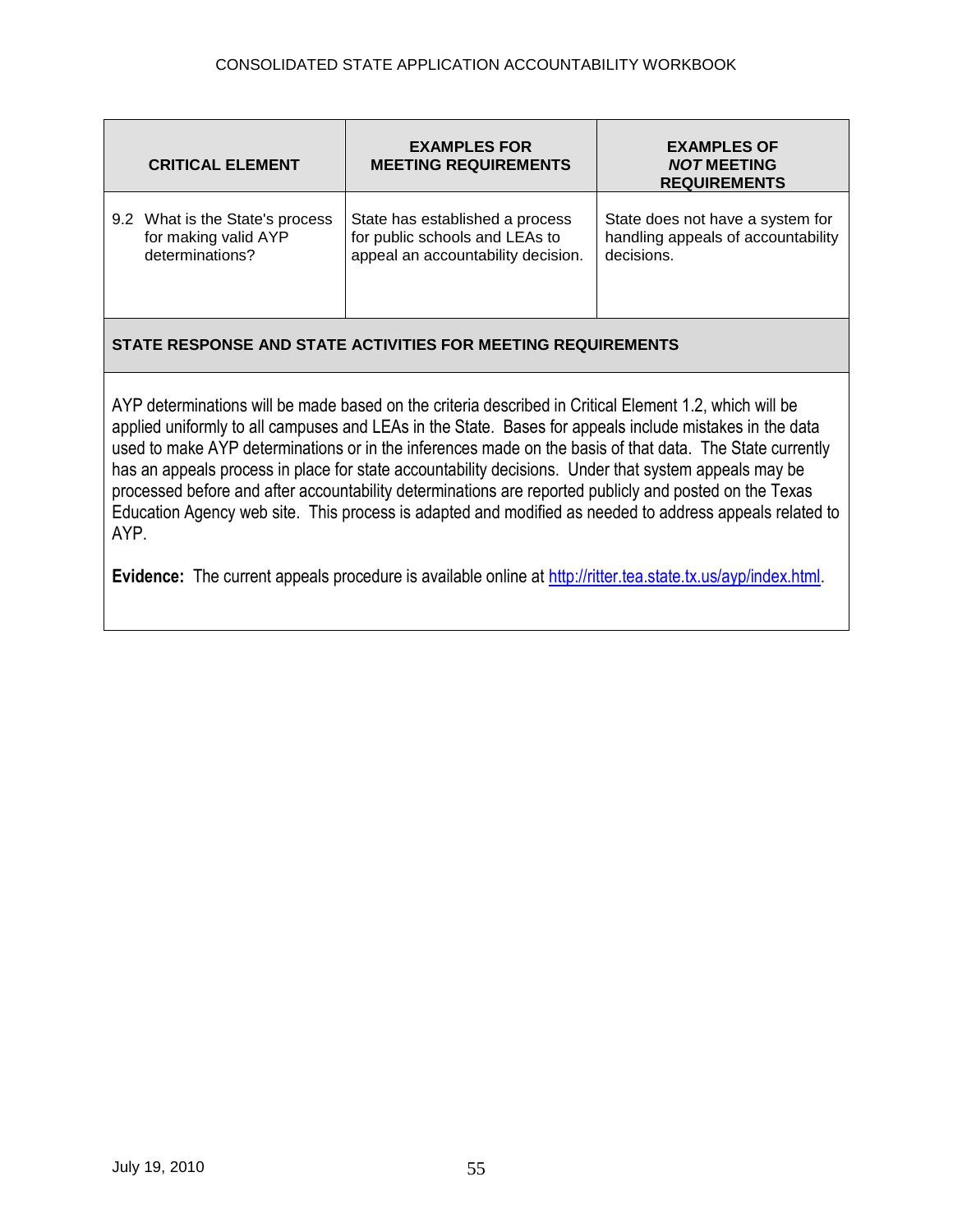| <b>CRITICAL ELEMENT</b>                                                                                                    | <b>EXAMPLES FOR</b><br><b>MEETING REQUIREMENTS</b>                                                                                                                                                                                                                                                                                                                                                                                                      | <b>EXAMPLES OF</b><br><b>NOT MEETING</b><br><b>REQUIREMENTS</b>                                                                                                                                        |
|----------------------------------------------------------------------------------------------------------------------------|---------------------------------------------------------------------------------------------------------------------------------------------------------------------------------------------------------------------------------------------------------------------------------------------------------------------------------------------------------------------------------------------------------------------------------------------------------|--------------------------------------------------------------------------------------------------------------------------------------------------------------------------------------------------------|
| 9.3 How has the State planned<br>for incorporating into its<br>definition of AYP<br>anticipated changes in<br>assessments? | State has a plan to maintain<br>continuity in AYP decisions<br>necessary for validity through<br>planned assessment changes,<br>and other changes necessary to<br>comply fully with NCLB. <sup>11</sup><br>State has a plan for including new<br>public schools in the State<br>Accountability System.<br>State has a plan for periodically<br>reviewing its State Accountability<br>System, so that unforeseen<br>changes can be quickly<br>addressed. | State's transition plan interrupts<br>annual determination of AYP.<br>State does not have a plan for<br>handling changes: e.g., to its<br>assessment system, or the<br>addition of new public schools. |

The AYP calculation has been defined to accommodate the following types of changes to the system.

- New campuses, districts, and charters are automatically incorporated the second year they report fall enrollment.
- Proficiency on the TAKS is defined as the proficiency level for the year set by the SBOE that is in place at the time the test is administered.
- Assessments for students with disabilities conform to federal regulations regarding alternate and modified achievement standards.

An annual review of the state accountability system is conducted each year following release of ratings. Focus groups of educators and an accountability advisory committee that includes representatives of the business community and state policymakers convene annually to review accountability issues and any proposed changes to the system.

The appeals process described in the state response under Critical Element 9.2 can also lead to proposed changes to the AYP determination.

## **Links to Supporting Evidence:**

State law and administrative rules governing the assessment and accountability system, along with additional administrative materials, are found on the agency web site located at [http://www.tea.state.tx.us](http://www.tea.state.tx.us/) (TEA); [http://www.tea.state.tx.us/index3.aspx?id=3534&menu\\_id=793](http://www.tea.state.tx.us/index3.aspx?id=3534&menu_id=793) (Student

 $\overline{a}$ 

 $11$  Several events may occur which necessitate such a plan. For example, (1) the State may need to include additional assessments in grades 3-8 by 2005-2006; (2) the State may revise content and/or academic achievement standards; (3) the State may need to recalculate the starting point with the addition of new assessments; or (4) the State may need to incorporate the graduation rate or other indicators into its State Accountability System. These events may require new calculations of validity and reliability.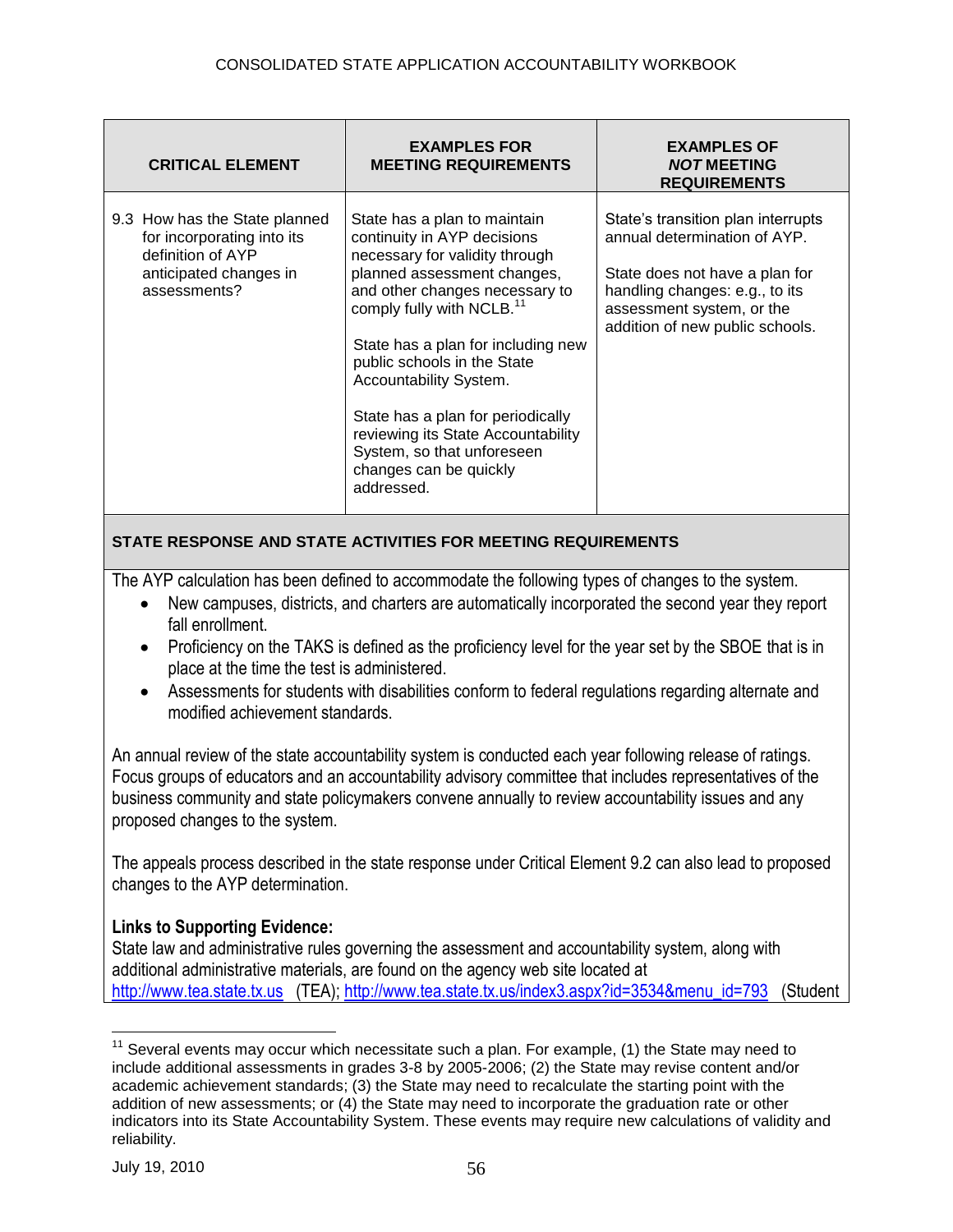#### CONSOLIDATED STATE APPLICATION ACCOUNTABILITY WORKBOOK

Assessment); and<http://ritter.tea.state.tx.us/perfreport/account> (Accountability).

The link to the Texas Education Code (TEC), Chapter 39, governing assessment and accountability i[shttp://www.statutes.legis.state.tx.us/?link=ED](http://www.statutes.legis.state.tx.us/?link=ED) .

Information related to the performance standards set by the State Board of Education is found at <http://www.tea.state.tx.us/index4.aspx?id=1156>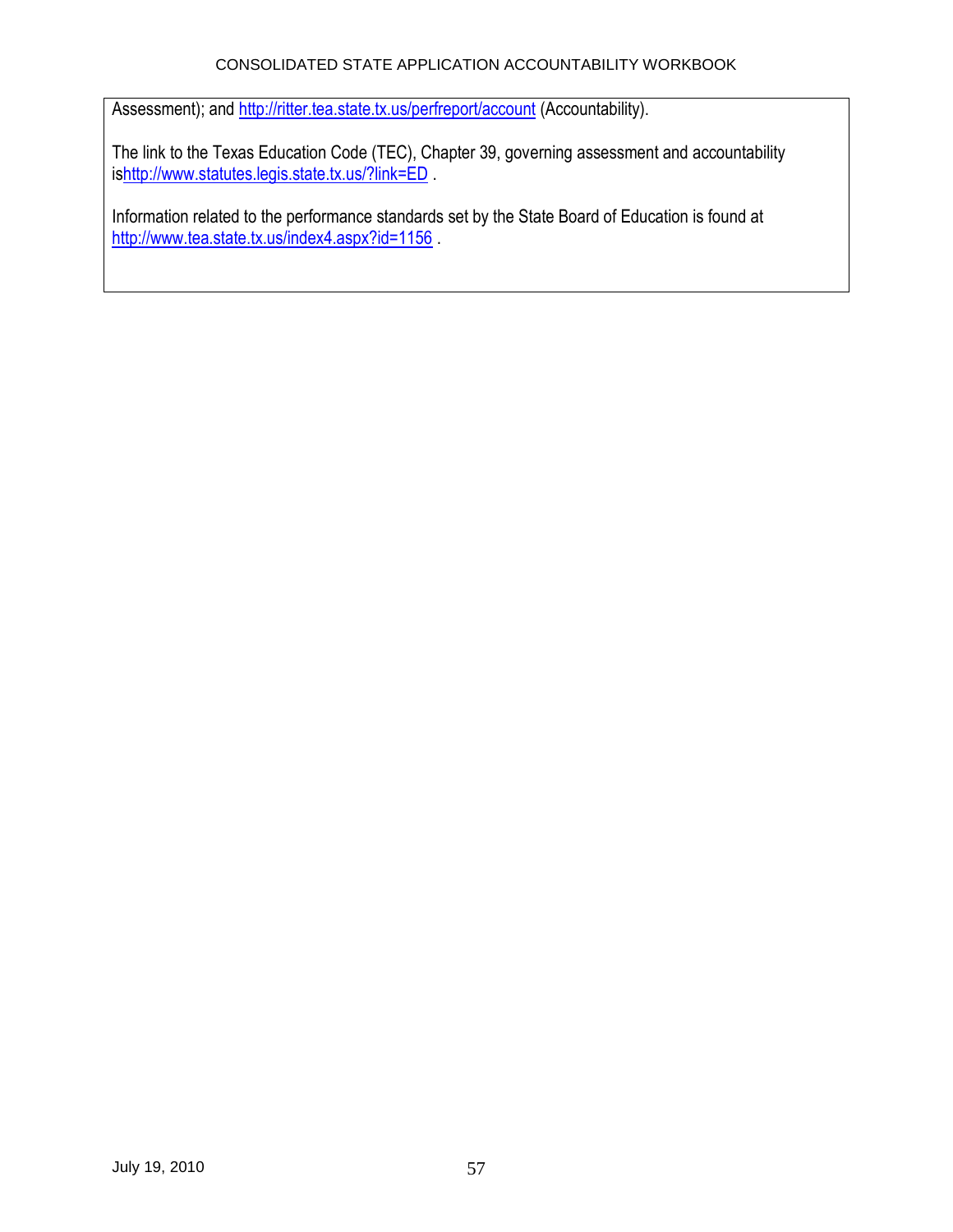# **PRINCIPLE 10. In order for a public school or LEA to make AYP, the State ensures that it assessed at least 95% of the students enrolled in each subgroup.**

| <b>CRITICAL ELEMENT</b>                                                                                                                 | <b>EXAMPLES FOR</b><br><b>MEETING REQUIREMENTS</b>                                                                                                                                                                                                                                                                                                     | <b>EXAMPLES OF</b><br><b>NOT MEETING</b><br><b>REQUIREMENTS</b>                                                                                                                                                                 |
|-----------------------------------------------------------------------------------------------------------------------------------------|--------------------------------------------------------------------------------------------------------------------------------------------------------------------------------------------------------------------------------------------------------------------------------------------------------------------------------------------------------|---------------------------------------------------------------------------------------------------------------------------------------------------------------------------------------------------------------------------------|
| 10.1 What is the State's method<br>for calculating participation<br>rates in the State<br>assessments for use in<br>AYP determinations? | State has a procedure to<br>determine the number of absent<br>or untested students (by<br>subgroup and aggregate).<br>State has a procedure to<br>determine the denominator (total<br>enrollment) for the 95%<br>calculation (by subgroup and<br>aggregate).<br>Public schools and LEAs are held<br>accountable for reaching the 95%<br>assessed goal. | The state does not have a<br>procedure for determining the<br>rate of students participating in<br>statewide assessments.<br>Public schools and LEAs are not<br>held accountable for testing at<br>least 95% of their students. |

## **STATE RESPONSE AND STATE ACTIVITIES FOR MEETING REQUIREMENTS**

# **Participation Rate Definition and Methodology**

Participation rates are based on students enrolled at the time of testing. Districts are required to submit a test answer document for every student enrolled in the grades tested on the test date for each test subject. If the student was not tested, the answer document is coded to indicate if the student was absent or if the test was not scored for other reasons. Counts are summed across grades for grades 3-8 and 10 for each subject. The participation rates are calculated as total students tested divided by total students enrolled on test date. The methodology used to create the test participation rates produces separate rates for reading/language arts and mathematics. Rates are calculated for each of the student groups. Participation rates averaged across the current and one or two previous years are also calculated. Definitions and data sources for the student groups are provided in the state response under Critical Elements 5.1 and 5.2. Minimum size criteria for the participation rates are described in the state response under Critical Element 5.5.

As allowed by federal regulation, the results of limited English proficient (LEP) students taking TELPAS Reading and no other reading/English language arts assessment who are enrolled in their first school year in a United States school are included in participation rates, but their scores are not used for AYP performance calculations. LEP students in their second or third school year of enrollment in U.S. schools taking TELPAS Reading and no other reading/English language arts assessment do not count as participants toward the 95% participation requirement and therefore their scores are not used for AYP performance calculations.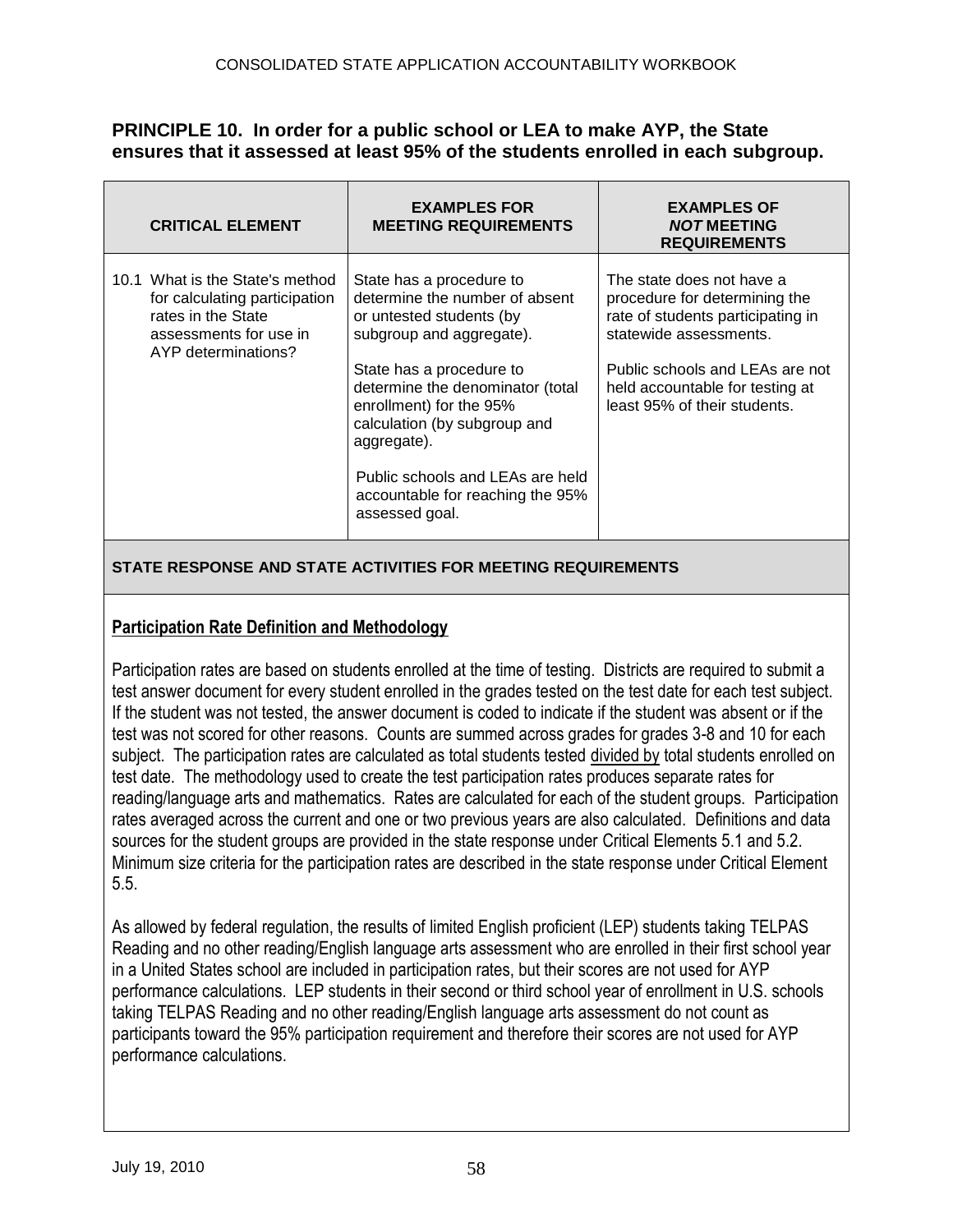|                                                                                                                                                                                                                                                                      | 2008-2009 AYP                     |                                    |
|----------------------------------------------------------------------------------------------------------------------------------------------------------------------------------------------------------------------------------------------------------------------|-----------------------------------|------------------------------------|
| <b>Score Code</b>                                                                                                                                                                                                                                                    | Included in<br><b>Total Count</b> | Included in<br><b>Tested Count</b> |
| Scored:<br><b>TAKS English version</b><br><b>TAKS Spanish version</b><br>TAKS (Accommodated) English version<br>TAKS (Accommodated) Spanish version<br>TAKS-M<br><b>TAKS-Alt</b><br>Linguistically Accommodated Testing for TAKS,<br>TAKS (Accommodated), and TAKS-M | Yes                               | Yes                                |
| TELPAS Reading (students in their first year in U.S.<br>schools)                                                                                                                                                                                                     | Yes                               | Yes                                |
| TELPAS Reading (students in their second or third<br>year in U.S. schools ) *                                                                                                                                                                                        | Yes                               | No                                 |
| Absent                                                                                                                                                                                                                                                               | Yes                               | No                                 |
| Other (tested but not scored)                                                                                                                                                                                                                                        | Yes                               | Yes                                |

\* Students in their second or third year in U.S. schools taking TELPAS Reading and no other reading/English language arts assessment are not included in the participation Tested Count.

# **Links to Supporting Evidence:**

Information related to test participation requirements and instructions for test administrators are found on the agency website at [http://www.tea.state.tx.us/index3.aspx?id=3534&menu\\_id=793](http://www.tea.state.tx.us/index3.aspx?id=3534&menu_id=793).

Final federal Title I regulations on the inclusion of limited English proficient (LEP) students in AYP (34 CFR §200.20), posted to the Federal Register on September 13, 2006, [http://www.ed.gov/legislation/FedRegister/finrule/2006-3/091306a.html.](http://www.ed.gov/legislation/FedRegister/finrule/2006-3/091306a.html)

October 27, 2006 USDE standards and assessments approval letter [http://www.ed.gov/admins/lead/account/nclbfinalassess/index.html.](http://www.ed.gov/admins/lead/account/nclbfinalassess/index.html)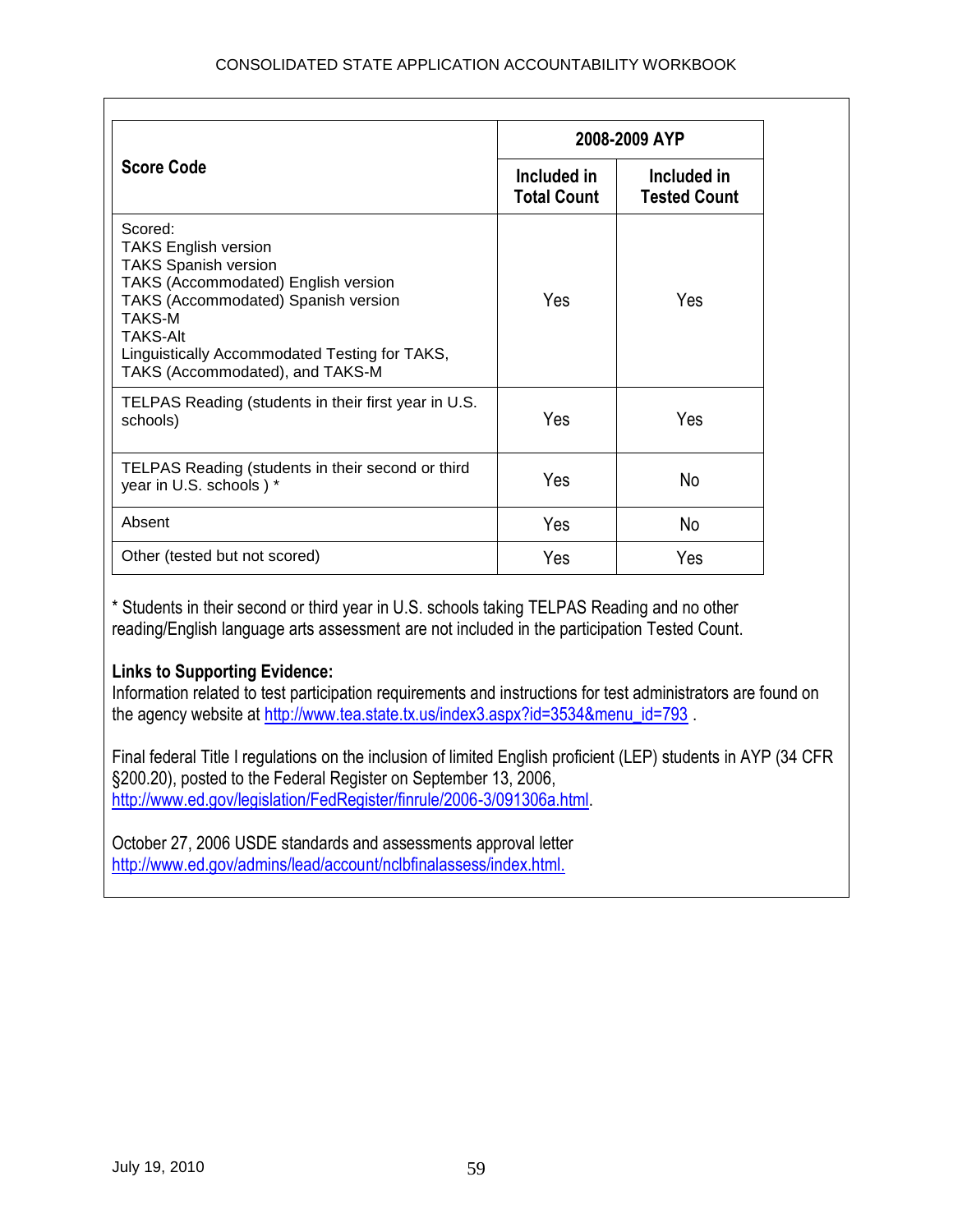| <b>CRITICAL ELEMENT</b>                                                                                          | <b>EXAMPLES FOR</b><br><b>MEETING REQUIREMENTS</b>                                                                                                                        | <b>EXAMPLES OF</b><br><b>NOT MEETING</b><br><b>REQUIREMENTS</b>   |
|------------------------------------------------------------------------------------------------------------------|---------------------------------------------------------------------------------------------------------------------------------------------------------------------------|-------------------------------------------------------------------|
| 10.2 What is the State's policy<br>for determining when the<br>95% assessed<br>requirement should be<br>applied? | State has a policy that<br>implements the regulation<br>regarding the use of 95%<br>allowance when the group is<br>statistically significant according<br>to State rules. | State does not have a procedure<br>for making this determination. |

# **Participation Rate Criteria**

Districts and campuses must meet participation criteria as part of the AYP calculation as described in the state response under Critical Element 1.2.